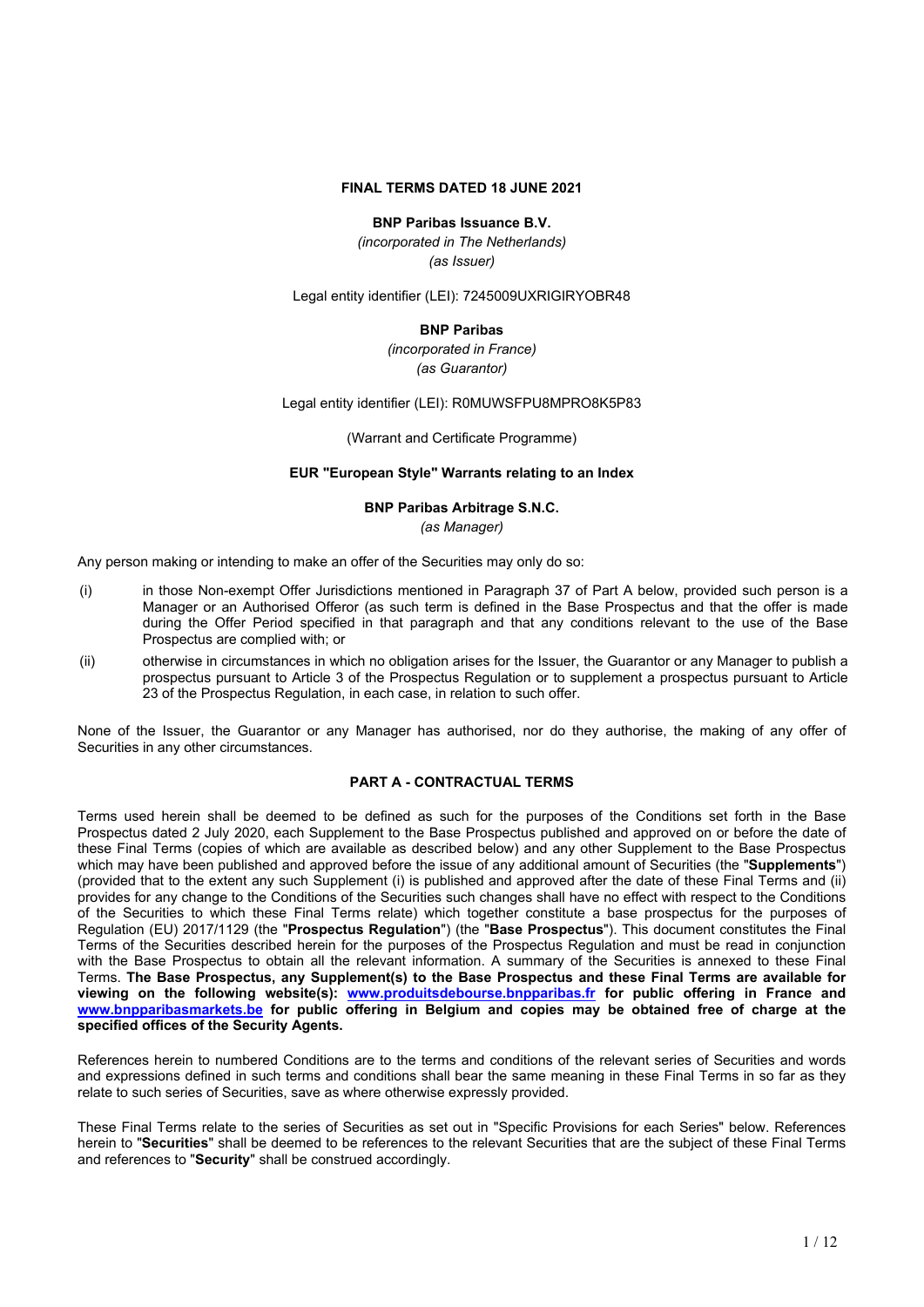### **SPECIFIC PROVISIONS FOR EACH SERIES**

| Series Number / ISIN<br>Code | No. of Securities<br>issued | No. of Securities | No. of Warrants<br>per Unit | <b>Mnemonic Code</b>           | <b>Issue Price per</b><br>Security | Call / Put | <b>Exercise Price</b> | Delivery or expiry<br>month | Futures or Options Exchange   Exercise Date / Valuation | Date             | Parity |
|------------------------------|-----------------------------|-------------------|-----------------------------|--------------------------------|------------------------------------|------------|-----------------------|-----------------------------|---------------------------------------------------------|------------------|--------|
| NLBNPFR165Y1                 | 100,000                     | 100,000           |                             | 3D <sub>2</sub> CB             | <b>EUR 1.41</b>                    | Call       | <b>USD 35.000</b>     | March 2022                  | CBOE (Chicago Board<br>Options Exchange)                | 18 March 2022    | 1,000  |
| NLBNPFR165Z8                 | 100,000                     | 100,000           |                             | 4D <sub>2</sub> CB             | EUR 1.06                           | Call       | USD 36,000            | March 2022                  | CBOE (Chicago Board<br>Options Exchange)                | 18 March 2022    | 1,000  |
| NLBNPFR16605                 | 100,000                     | 100,000           |                             | 5D <sub>2</sub> CB             | <b>EUR 0.78</b>                    | Call       | USD 37,000            | March 2022                  | CBOE (Chicago Board<br>Options Exchange)                | 18 March 2022    | 1,000  |
| NLBNPFR16613                 | 100,000                     | 100,000           |                             | 6D <sub>2</sub> CB             | EUR 1.17                           | l Put      | <b>USD 31.000</b>     | March 2022                  | CBOE (Chicago Board<br>Options Exchange)                | 18 March 2022    | 1,000  |
| NLBNPFR16621                 | 100,000                     | 100,000           |                             | 7D <sub>2</sub> C <sub>B</sub> | <b>EUR 1.41</b>                    | l Put      | USD 32.000            | March 2022                  | CBOE (Chicago Board<br>Options Exchange)                | 18 March 2022    | 1,000  |
| NLBNPFR16639                 | 100,000                     | 100,000           |                             | 8D <sub>2</sub> CB             | EUR 1.69                           | Put        | USD 33.000            | March 2022                  | CBOE (Chicago Board<br>Options Exchange)                | 18 March 2022    | 1,000  |
| NLBNPFR16647                 | 100,000                     | 100,000           |                             | 9D <sub>2</sub> CB             | <b>EUR 1.35</b>                    | Call       | USD 36,000            | <b>June 2022</b>            | CBOE (Chicago Board<br>Options Exchange)                | 17 June 2022     | 1,000  |
| NLBNPFR16654                 | 100,000                     | 100,000           |                             | AE2CB                          | <b>EUR 1.73</b>                    | Put        | USD 32,000            | <b>June 2022</b>            | CBOE (Chicago Board<br>Options Exchange)                | 17 June 2022     | 1,000  |
| NLBNPFR16662                 | 100,000                     | 100,000           |                             | BE2CB                          | <b>EUR 1.84</b>                    | Call       | USD 36,000            | December 2022               | CBOE (Chicago Board<br>Options Exchange)                | 16 December 2022 | 1,000  |
| NLBNPFR16670                 | 100,000                     | 100,000           |                             | CE2CB                          | <b>EUR 2.29</b>                    | Put        | USD 32,000            | December 2022               | CBOE (Chicago Board<br>Options Exchange)                | 16 December 2022 | 1,000  |
| NLBNPFR16688                 | 90.000                      | 90,000            |                             | DE2CB                          | EUR <sub>6</sub>                   | Call       | <b>USD 14,800</b>     | March 2022                  | Chicago Mercantile<br>Exchange (CME)                    | 18 March 2022    | 100    |
| NLBNPFR16696                 | 90,000                      | 90,000            |                             | EE2CB                          | <b>EUR 4.71</b>                    | Call       | <b>USD 15,200</b>     | March 2022                  | Chicago Mercantile<br>Exchange (CME)                    | 18 March 2022    | 100    |
| NLBNPFR166A9                 | 90,000                      | 90,000            |                             | FE2CB                          | EUR 3.65                           | Call       | USD 15,600            | March 2022                  | Chicago Mercantile<br>Exchange (CME)                    | 18 March 2022    | 100    |
| NLBNPFR166B7                 | 90,000                      | 90,000            |                             | GE2CB                          | <b>EUR 2.80</b>                    | Call       | USD 16,000            | March 2022                  | Chicago Mercantile<br>Exchange (CME)                    | 18 March 2022    | 100    |
| NLBNPFR166C5                 | 90,000                      | 90,000            |                             | HE2CB                          | <b>EUR 5.14</b>                    | Put        | <b>USD 12,400</b>     | March 2022                  | Chicago Mercantile<br>Exchange (CME)                    | 18 March 2022    | 100    |
| NLBNPFR166D3                 | 90,000                      | 90,000            |                             | IE2CB                          | EUR 6.01                           | Put        | <b>USD 12,800</b>     | March 2022                  | Chicago Mercantile<br>Exchange (CME)                    | 18 March 2022    | 100    |
| NLBNPFR166E1                 | 90,000                      | 90,000            |                             | JE2CB                          | <b>EUR 7.01</b>                    | Put        | <b>USD 13,200</b>     | March 2022                  | Chicago Mercantile<br>Exchange (CME)                    | 18 March 2022    | 100    |
| NLBNPFR166F8                 | 90,000                      | 90,000            |                             | KE2CB                          | EUR 8.16                           | Put        | USD 13,600            | March 2022                  | Chicago Mercantile<br>Exchange (CME)                    | 18 March 2022    | 100    |
| NLBNPFR166G6                 | 90,000                      | 90,000            |                             | LE2CB                          | EUR 6.86                           | Call       | <b>USD 15,000</b>     | <b>June 2022</b>            | Chicago Mercantile<br>Exchange (CME)                    | 17 June 2022     | 100    |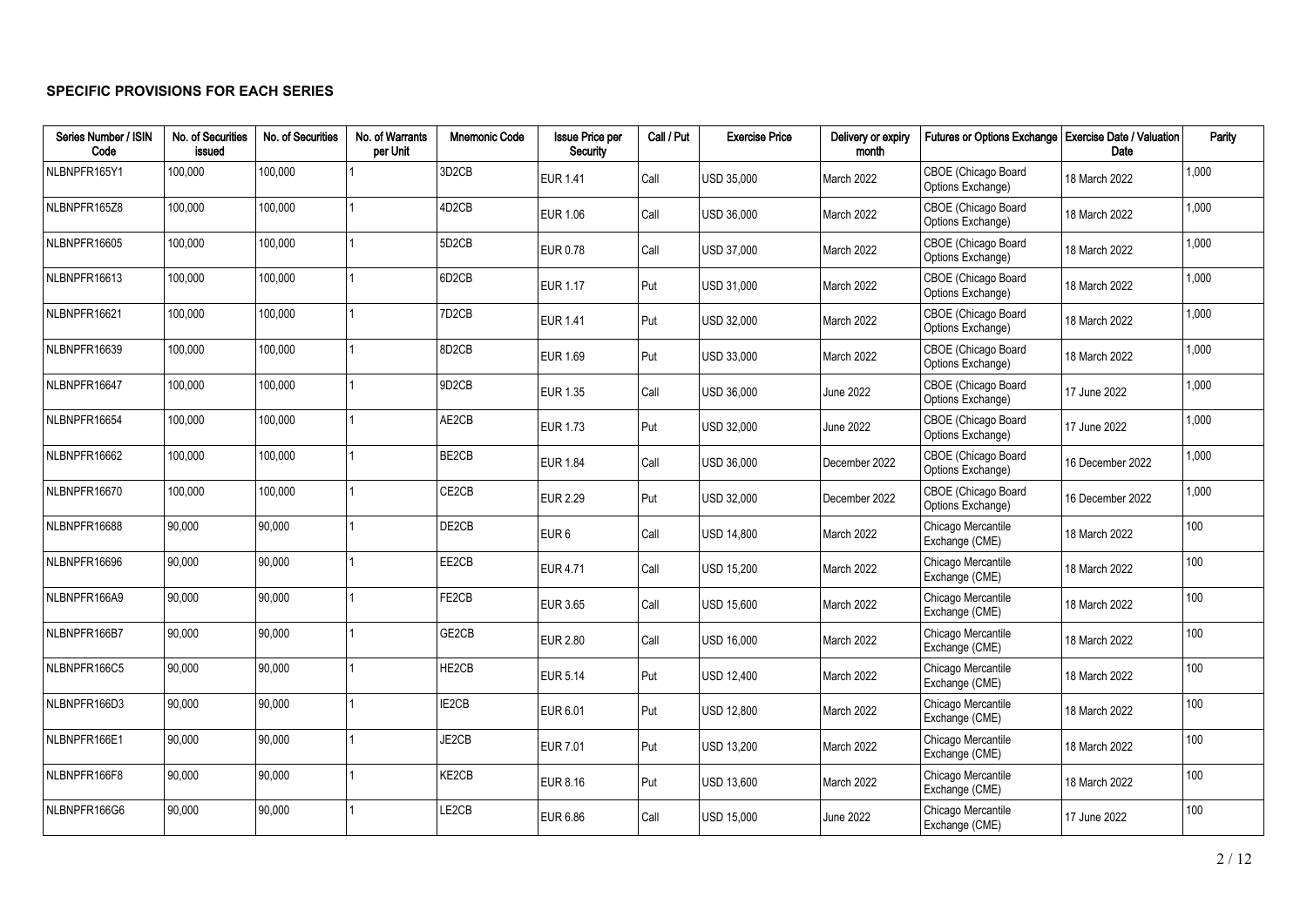| Series Number / ISIN<br>Code | No. of Securities<br>issued | No. of Securities | No. of Warrants<br>per Unit | <b>Mnemonic Code</b> | <b>Issue Price per</b><br>Security | Call / Put | <b>Exercise Price</b> | Delivery or expiry<br>month | Futures or Options Exchange   Exercise Date / Valuation | Date             | Parity |
|------------------------------|-----------------------------|-------------------|-----------------------------|----------------------|------------------------------------|------------|-----------------------|-----------------------------|---------------------------------------------------------|------------------|--------|
| NLBNPFR166H4                 | 90,000                      | 90,000            |                             | ME <sub>2</sub> CB   | EUR 6.21                           | l Call     | <b>USD 15.200</b>     | June 2022                   | Chicago Mercantile<br>Exchange (CME)                    | 17 June 2022     | 100    |
| NLBNPFR166I2                 | 90,000                      | 90,000            |                             | NE2CB                | <b>EUR 7.93</b>                    | Put        | <b>USD 13,000</b>     | <b>June 2022</b>            | Chicago Mercantile<br>Exchange (CME)                    | 17 June 2022     | 100    |
| NLBNPFR166J0                 | 90,000                      | 90,000            |                             | OE2CB                | EUR 8.49                           | l Put      | USD 13.200            | June 2022                   | Chicago Mercantile<br>Exchange (CME)                    | 17 June 2022     | 100    |
| NLBNPFR166K8                 | 90,000                      | 90,000            |                             | PE2CB                | <b>EUR 7.63</b>                    | l Call     | USD 15.600            | December 2022               | Chicago Mercantile<br>Exchange (CME)                    | 16 December 2022 | 100    |
| NLBNPFR166L6                 | 90,000                      | 90,000            |                             | QE2CB                | <b>EUR 6.53</b>                    | l Call     | USD 16.000            | December 2022               | Chicago Mercantile<br>Exchange (CME)                    | 16 December 2022 | 100    |
| NLBNPFR166M4                 | 90,000                      | 90,000            |                             | RE2CB                | EUR 9.80                           | Put        | USD 12.800            | December 2022               | Chicago Mercantile<br>Exchange (CME)                    | 16 December 2022 | 100    |

| Series Number /<br><b>ISIN Code</b> | Index                                           | Index<br>Currency | <b>ISIN of Index</b> | <b>Reuters Code of</b><br>Index / Reuters<br><b>Screen Page</b> | <b>Index Sponsor</b>                              | <b>Index Sponsor Website</b> | Exchange                                                                  | <b>Exchange Website</b> | <b>Exchange</b><br>Rate |
|-------------------------------------|-------------------------------------------------|-------------------|----------------------|-----------------------------------------------------------------|---------------------------------------------------|------------------------------|---------------------------------------------------------------------------|-------------------------|-------------------------|
| NLBNPFR165Y1                        | Dow Jones<br>Industrial<br>Average®             | <b>USD</b>        | US2605661048         | ILC.                                                            | S&P Dow Jones<br>Indices LLC ("SPDJI")            | www.eu.spindices.com         | As set out in Annex 2 for a<br>Composite Index (Multi-<br>Exchange Index) |                         | EUR / USD               |
| NLBNPFR165Z8                        | Dow Jones<br>Industrial<br>Average®             | <b>USD</b>        | US2605661048         | <b>ILO.</b>                                                     | S&P Dow Jones<br>Indices LLC ("SPDJI")            | www.eu.spindices.com         | As set out in Annex 2 for a<br>Composite Index (Multi-<br>Exchange Index) |                         | EUR / USD               |
| NLBNPFR16605                        | Dow Jones<br>Industrial<br>Average®             | <b>USD</b>        | US2605661048         | <b>ILO.</b>                                                     | <b>S&amp;P Dow Jones</b><br>Indices LLC ("SPDJI") | www.eu.spindices.com         | As set out in Annex 2 for a<br>Composite Index (Multi-<br>Exchange Index) |                         | EUR / USD               |
| NLBNPFR16613                        | Dow Jones<br>Industrial<br>Average®             | <b>USD</b>        | US2605661048         | ILQ.                                                            | S&P Dow Jones<br>Indices LLC ("SPDJI")            | www.eu.spindices.com         | As set out in Annex 2 for a<br>Composite Index (Multi-<br>Exchange Index) |                         | EUR / USD               |
| NLBNPFR16621                        | Dow Jones<br>Industrial<br>Average®             | <b>USD</b>        | US2605661048         | <b>ILO.</b>                                                     | <b>S&amp;P Dow Jones</b><br>Indices LLC ("SPDJI") | www.eu.spindices.com         | As set out in Annex 2 for a<br>Composite Index (Multi-<br>Exchange Index) |                         | EUR / USD               |
| NLBNPFR16639                        | Dow Jones<br>Industrial<br>Average <sup>®</sup> | USD               | US2605661048         | IU.                                                             | S&P Dow Jones<br>Indices LLC ("SPDJI")            | www.eu.spindices.com         | As set out in Annex 2 for a<br>Composite Index (Multi-<br>Exchange Index) |                         | EUR / USD               |
| NLBNPFR16647                        | Dow Jones<br>Industrial<br>Average®             | <b>USD</b>        | US2605661048         | <b>ILO.</b>                                                     | S&P Dow Jones<br>Indices LLC ("SPDJI")            | www.eu.spindices.com         | As set out in Annex 2 for a<br>Composite Index (Multi-<br>Exchange Index) |                         | EUR / USD               |
| NLBNPFR16654                        | Dow Jones<br>Industrial<br>Average®             | lusd              | US2605661048         | <b>ILO.</b>                                                     | <b>S&amp;P Dow Jones</b><br>Indices LLC ("SPDJI") | www.eu.spindices.com         | As set out in Annex 2 for a<br>Composite Index (Multi-<br>Exchange Index) |                         | EUR / USD               |
| NLBNPFR16662                        | Dow Jones                                       | <b>USD</b>        | US2605661048         | <b>IU</b>                                                       | <b>S&amp;P Dow Jones</b>                          | www.eu.spindices.com         | As set out in Annex 2 for a                                               |                         | EUR / USD               |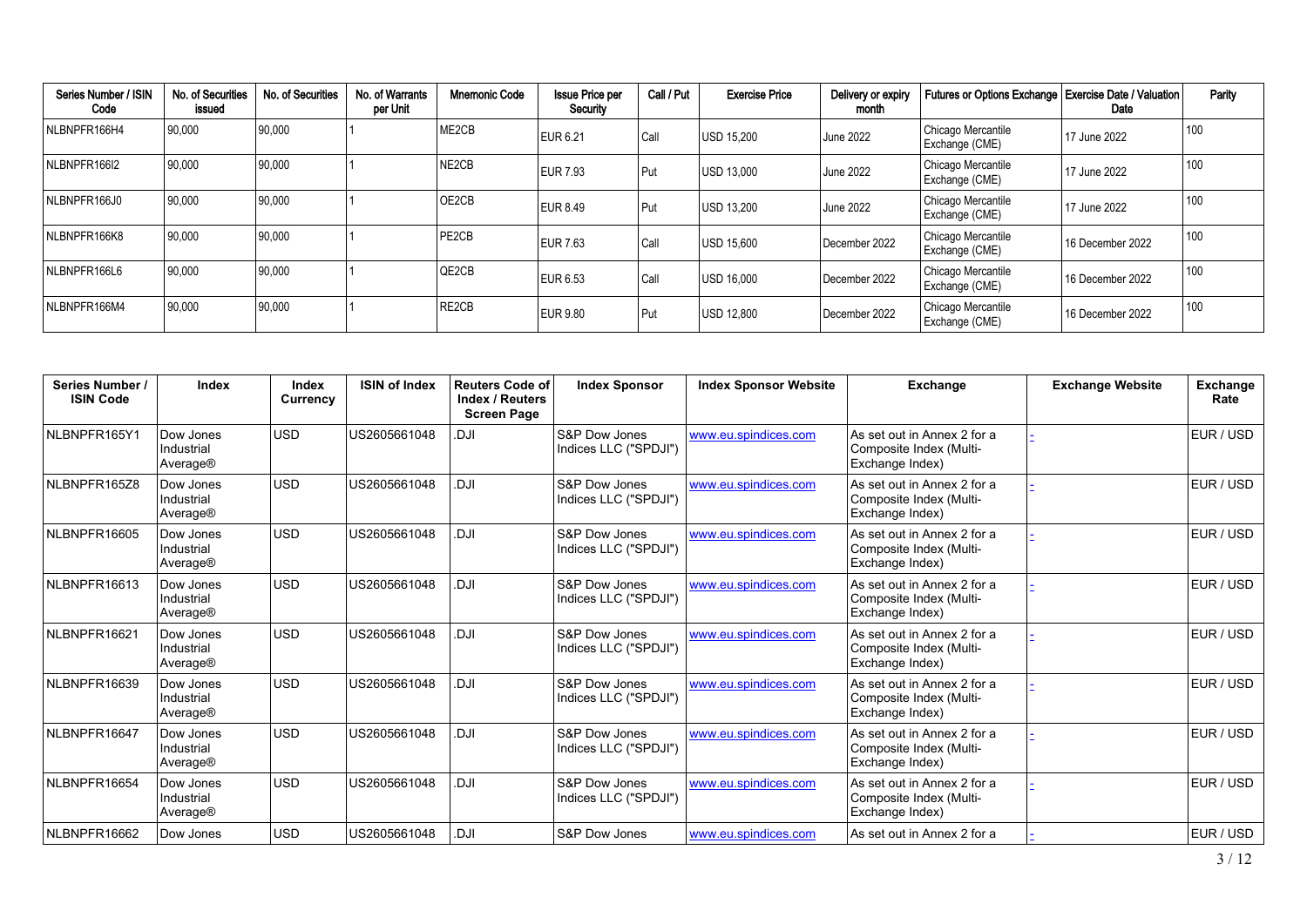| Series Number /<br><b>ISIN Code</b> | Index                               | <b>Index</b><br>Currency | <b>ISIN of Index</b> | <b>Reuters Code of</b><br><b>Index / Reuters</b><br><b>Screen Page</b> | <b>Index Sponsor</b>                   | <b>Index Sponsor Website</b>             | <b>Exchange</b>                                                           | <b>Exchange Website</b> | Exchange<br>Rate |
|-------------------------------------|-------------------------------------|--------------------------|----------------------|------------------------------------------------------------------------|----------------------------------------|------------------------------------------|---------------------------------------------------------------------------|-------------------------|------------------|
|                                     | Industrial<br>Average®              |                          |                      |                                                                        | Indices LLC ("SPDJI")                  |                                          | Composite Index (Multi-<br>Exchange Index)                                |                         |                  |
| NLBNPFR16670                        | Dow Jones<br>Industrial<br>Average® | <b>USD</b>               | US2605661048         | <b>DJI</b>                                                             | S&P Dow Jones<br>Indices LLC ("SPDJI") | www.eu.spindices.com                     | As set out in Annex 2 for a<br>Composite Index (Multi-<br>Exchange Index) |                         | EUR / USD        |
| NLBNPFR16688                        | Nasdag-100 $@$                      | <b>USD</b>               | US6311011026         | <b>NDX</b>                                                             | NASDAQ Group Inc                       | https://indexes.nasdagomx.<br>com        | <b>NASDAQ</b>                                                             | www.nasdag.com          | EUR / USD        |
| NLBNPFR16696                        | Nasdaq-100 ®                        | <b>USD</b>               | US6311011026         | <b>NDX</b>                                                             | NASDAQ Group Inc                       | https://indexes.nasdaqomx.<br>com        | <b>NASDAQ</b>                                                             | www.nasdag.com          | EUR / USD        |
| NLBNPFR166A9                        | Nasdaq-100 ®                        | <b>USD</b>               | US6311011026         | NDX.                                                                   | NASDAQ Group Inc                       | https://indexes.nasdagomx.<br>com        | <b>NASDAQ</b>                                                             | www.nasdag.com          | EUR / USD        |
| NLBNPFR166B7                        | Nasdaq-100 ®                        | <b>USD</b>               | US6311011026         | <b>NDX</b>                                                             | NASDAQ Group Inc                       | https://indexes.nasdagomx.<br>com        | <b>NASDAQ</b>                                                             | www.nasdag.com          | EUR / USD        |
| NLBNPFR166C5                        | Nasdaq-100 ®                        | <b>USD</b>               | US6311011026         | <b>NDX</b>                                                             | NASDAQ Group Inc                       | https://indexes.nasdagomx.<br>com        | <b>NASDAQ</b>                                                             | www.nasdag.com          | EUR / USD        |
| NLBNPFR166D3                        | Nasdaq-100 ®                        | <b>USD</b>               | US6311011026         | NDX.                                                                   | NASDAQ Group Inc                       | https://indexes.nasdaqomx.<br>com        | <b>NASDAQ</b>                                                             | www.nasdag.com          | EUR / USD        |
| NLBNPFR166E1                        | Nasdaq-100 ®                        | <b>USD</b>               | US6311011026         | NDX.                                                                   | NASDAQ Group Inc                       | https://indexes.nasdagomx.<br>com        | <b>NASDAQ</b>                                                             | www.nasdag.com          | EUR / USD        |
| NLBNPFR166F8                        | Nasdaq-100 ®                        | <b>USD</b>               | US6311011026         | <b>NDX</b>                                                             | NASDAQ Group Inc                       | https://indexes.nasdagomx.<br>com        | <b>NASDAQ</b>                                                             | www.nasdag.com          | EUR / USD        |
| NLBNPFR166G6                        | Nasdaq-100 ®                        | <b>USD</b>               | US6311011026         | <b>NDX</b>                                                             | NASDAQ Group Inc                       | https://indexes.nasdagomx.<br>com        | <b>NASDAQ</b>                                                             | www.nasdag.com          | EUR / USD        |
| NLBNPFR166H4                        | Nasdaq-100 ®                        | <b>USD</b>               | US6311011026         | <b>NDX</b>                                                             | NASDAQ Group Inc                       | https://indexes.nasdagomx.<br>com        | <b>NASDAQ</b>                                                             | www.nasdag.com          | EUR / USD        |
| NLBNPFR166I2                        | Nasdaq-100 ®                        | <b>USD</b>               | US6311011026         | NDX.                                                                   | NASDAQ Group Inc                       | https://indexes.nasdagomx.<br><b>com</b> | <b>NASDAQ</b>                                                             | www.nasdag.com          | EUR / USD        |
| NLBNPFR166J0                        | Nasdaq-100 ®                        | <b>USD</b>               | US6311011026         | <b>NDX</b>                                                             | NASDAQ Group Inc                       | https://indexes.nasdaqomx.<br><b>com</b> | <b>NASDAQ</b>                                                             | www.nasdag.com          | EUR / USD        |
| NLBNPFR166K8                        | Nasdaq-100 ®                        | <b>USD</b>               | US6311011026         | <b>NDX</b>                                                             | NASDAQ Group Inc                       | https://indexes.nasdaqomx.<br>com        | <b>NASDAQ</b>                                                             | www.nasdag.com          | EUR / USD        |
| NLBNPFR166L6                        | Nasdaq-100 ®                        | <b>USD</b>               | US6311011026         | <b>NDX</b>                                                             | NASDAQ Group Inc                       | https://indexes.nasdaqomx.<br>com        | <b>NASDAQ</b>                                                             | www.nasdag.com          | EUR / USD        |
| NLBNPFR166M4                        | Nasdaq-100 ®                        | <b>USD</b>               | US6311011026         | <b>NDX</b>                                                             | NASDAQ Group Inc                       | https://indexes.nasdagomx.<br>com        | <b>NASDAQ</b>                                                             | www.nasdag.com          | EUR / USD        |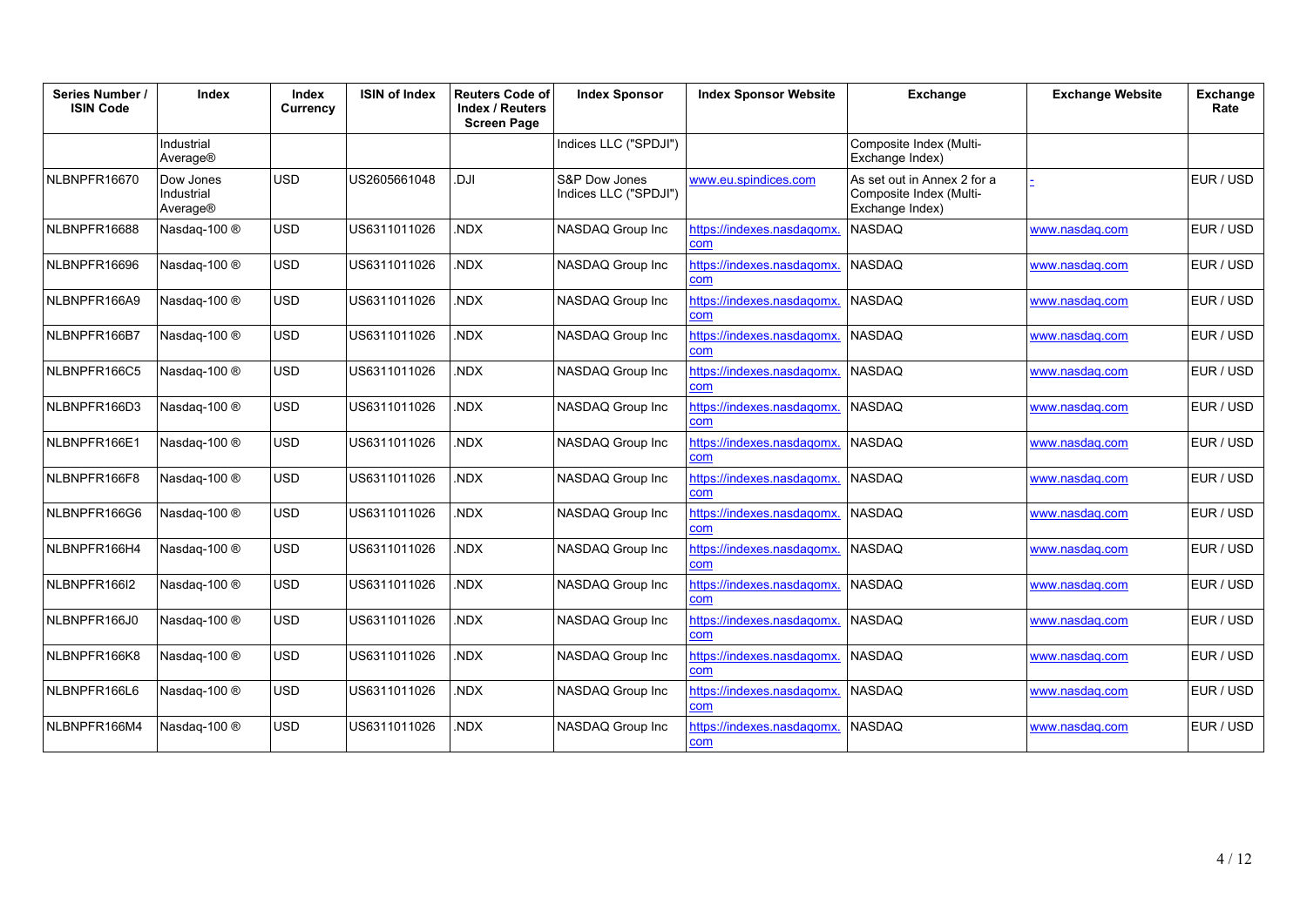### **GENERAL PROVISIONS**

The following terms apply to each series of Securities:

| 1. <b>Issuer:</b>                                             | BNP Paribas Issuance B.V.                                                                                                                                                                                                                                                                                                                                                                                                                                                                                                                                                                                                                                                                                                                                                                                         |
|---------------------------------------------------------------|-------------------------------------------------------------------------------------------------------------------------------------------------------------------------------------------------------------------------------------------------------------------------------------------------------------------------------------------------------------------------------------------------------------------------------------------------------------------------------------------------------------------------------------------------------------------------------------------------------------------------------------------------------------------------------------------------------------------------------------------------------------------------------------------------------------------|
| 2 Guarantor:                                                  | <b>BNP Paribas</b>                                                                                                                                                                                                                                                                                                                                                                                                                                                                                                                                                                                                                                                                                                                                                                                                |
| 3. Trade Date:                                                | 17 June 2021.                                                                                                                                                                                                                                                                                                                                                                                                                                                                                                                                                                                                                                                                                                                                                                                                     |
| 4. Issue Date:                                                | 18 June 2021.                                                                                                                                                                                                                                                                                                                                                                                                                                                                                                                                                                                                                                                                                                                                                                                                     |
| 5. Consolidation:                                             | Not applicable.                                                                                                                                                                                                                                                                                                                                                                                                                                                                                                                                                                                                                                                                                                                                                                                                   |
| 6. Type of Securities:                                        | (a) Warrants.                                                                                                                                                                                                                                                                                                                                                                                                                                                                                                                                                                                                                                                                                                                                                                                                     |
|                                                               | (b) The Securities are Index Securities.                                                                                                                                                                                                                                                                                                                                                                                                                                                                                                                                                                                                                                                                                                                                                                          |
|                                                               | The Securities are "European Style" Warrants.                                                                                                                                                                                                                                                                                                                                                                                                                                                                                                                                                                                                                                                                                                                                                                     |
|                                                               | Automatic Exercise applies.                                                                                                                                                                                                                                                                                                                                                                                                                                                                                                                                                                                                                                                                                                                                                                                       |
|                                                               | The provisions of Annex 2 (Additional Terms and Conditions for Index<br>Securities) shall apply.                                                                                                                                                                                                                                                                                                                                                                                                                                                                                                                                                                                                                                                                                                                  |
|                                                               | Unwind Costs: Not applicable.                                                                                                                                                                                                                                                                                                                                                                                                                                                                                                                                                                                                                                                                                                                                                                                     |
|                                                               | Waiver of Set-Off: Not applicable.                                                                                                                                                                                                                                                                                                                                                                                                                                                                                                                                                                                                                                                                                                                                                                                |
|                                                               | Essential Trigger: Applicable.                                                                                                                                                                                                                                                                                                                                                                                                                                                                                                                                                                                                                                                                                                                                                                                    |
| 7. Form of Securities:                                        | Dematerialised bearer form (au porteur).                                                                                                                                                                                                                                                                                                                                                                                                                                                                                                                                                                                                                                                                                                                                                                          |
| 8. Business Day Centre(s):                                    | The applicable Business Day Centre for the purposes of the definition of<br>"Business Day" in Condition 1 is TARGET2.                                                                                                                                                                                                                                                                                                                                                                                                                                                                                                                                                                                                                                                                                             |
| 9. Settlement:                                                | Settlement will be by way of cash payment (Cash Settled Securities).                                                                                                                                                                                                                                                                                                                                                                                                                                                                                                                                                                                                                                                                                                                                              |
|                                                               | Issuer's Option to Substitute: Not applicable.                                                                                                                                                                                                                                                                                                                                                                                                                                                                                                                                                                                                                                                                                                                                                                    |
| 10. Rounding Convention for cash<br><b>Settlement Amount:</b> | Not applicable.                                                                                                                                                                                                                                                                                                                                                                                                                                                                                                                                                                                                                                                                                                                                                                                                   |
| 11. Variation of Settlement:                                  |                                                                                                                                                                                                                                                                                                                                                                                                                                                                                                                                                                                                                                                                                                                                                                                                                   |
| Issuer's option to vary settlement:                           | The Issuer does not have the option to vary settlement in respect of the<br>Securities.                                                                                                                                                                                                                                                                                                                                                                                                                                                                                                                                                                                                                                                                                                                           |
| 12. Final Payout:                                             |                                                                                                                                                                                                                                                                                                                                                                                                                                                                                                                                                                                                                                                                                                                                                                                                                   |
| <b>ETS Payout:</b>                                            | <b>Leverage Products:</b>                                                                                                                                                                                                                                                                                                                                                                                                                                                                                                                                                                                                                                                                                                                                                                                         |
|                                                               | ETS Final Payout 2100.                                                                                                                                                                                                                                                                                                                                                                                                                                                                                                                                                                                                                                                                                                                                                                                            |
| <b>Aggregation:</b>                                           | Not applicable.                                                                                                                                                                                                                                                                                                                                                                                                                                                                                                                                                                                                                                                                                                                                                                                                   |
| 13. Relevant Asset(s):                                        | Not applicable.                                                                                                                                                                                                                                                                                                                                                                                                                                                                                                                                                                                                                                                                                                                                                                                                   |
| 14. Entitlement:                                              | Not applicable.                                                                                                                                                                                                                                                                                                                                                                                                                                                                                                                                                                                                                                                                                                                                                                                                   |
| 15. Exchange Rate:                                            | The applicable rate of exchange for conversion of any amount from the relevant<br>Index Currency into the Settlement Currency for the purposes of determining<br>the Cash Settlement Amount (as defined in Condition 1) is the rate determined<br>the<br>Calculation<br>reference<br>Agent<br>by<br>by<br>to<br>www.bloomberg.com/markets/currencies/fx-fixings (or any successor website or<br>page thereto, as determined by the Calculation Agent) at approximately 2.00<br>p.m. Frankfurt time, provided that, if such source is not available, such rate of<br>exchange may be determined by the Calculation Agent by reference to such<br>sources as it considers to be appropriate acting in good faith and in a<br>commercially reasonable manner, having taken into account relevant market<br>practice. |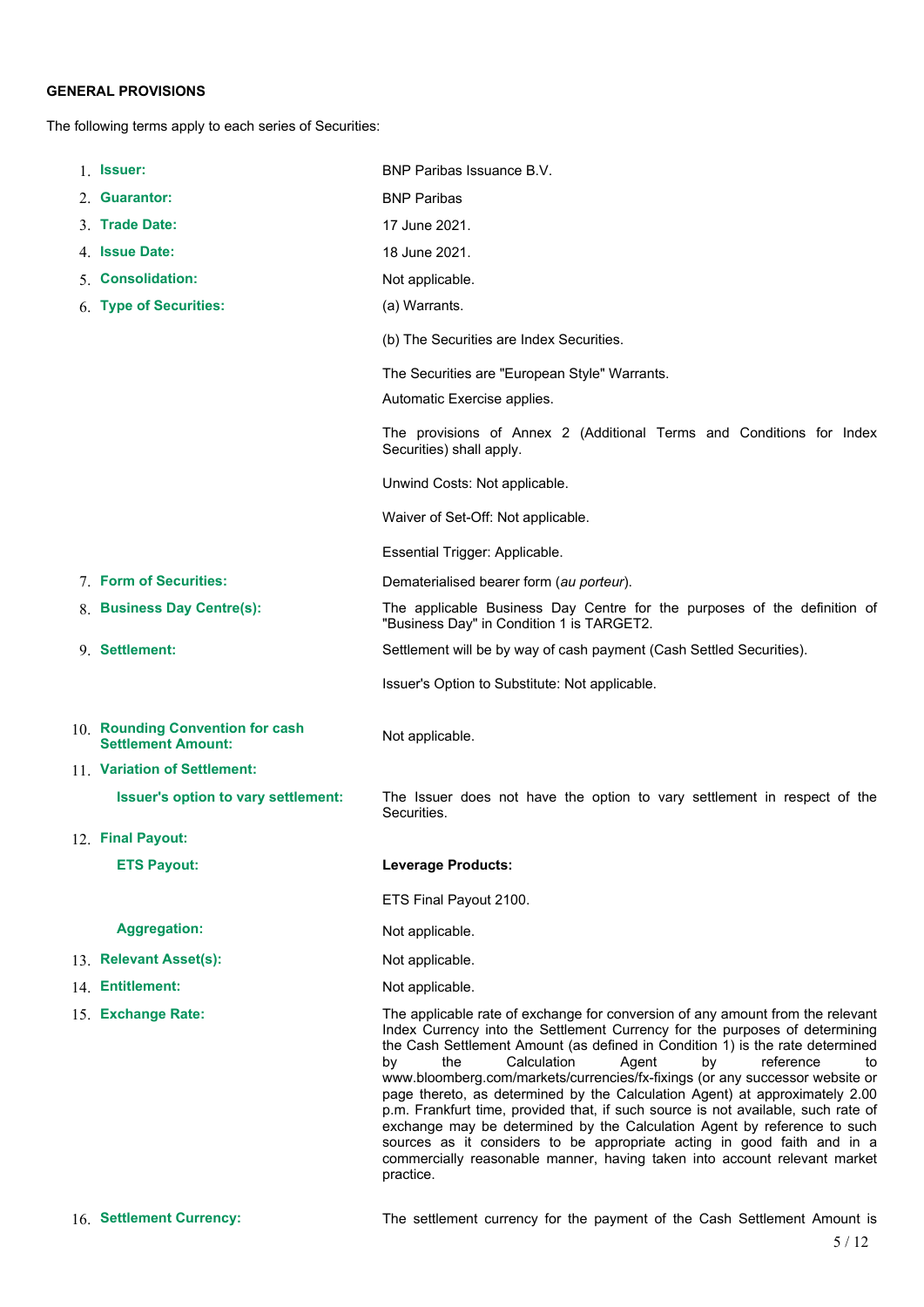|  | Euro (" <b>EUR</b> "). |  |
|--|------------------------|--|
|--|------------------------|--|

1 rue Laffitte 75009 Paris, France.

- 17. **Syndication:** The Securities will be distributed on a non-syndicated basis.
- 18. **Minimum Trading Size:** Not applicable.
- 19. **Principal Security Agent:** BNP Paribas Securities Services.
- 20. **Calculation Agent:** BNP Paribas Arbitrage S.N.C.
- 21. **Governing law:** French law.
- 22. *Masse* **provisions (Condition 9.4):** Not applicable.

### **PRODUCT SPECIFIC PROVISIONS**

- 
- 23. **Index Securities:** Applicable. (a) **Index/Basket of** See the Specific Provisions for each Series above. (b) **Index Currency:** See the Specific Provisions for each Series above. (c) **Exchange(s):** See the Specific Provisions for each Series above. (d) **Related Exchange(s):** All Exchanges. (e) **Exchange Business Day:** Single Index Basis. (f) **Scheduled Trading Day:** Single Index Basis. (g) **Weighting:** Not applicable. (h) **Settlement Price:** Index Condition 9 (Futures Price Valuation) applies. (i) **Specified Maximum Days of** Twenty (20) Scheduled Trading Days. (j) **Valuation Time:** The Scheduled Closing Time on the relevant Futures or Options Exchange in respect of the Current Exchange-traded Contract on the relevant Valuation Date. (k) **Cancellation on Occurrence of an Index Adjustments Event:** Market Value: Applicable. If the Calculation Agent determines an Index Adjustment Event constitutes a force majeure, Index Condition 3.2(c)(iii) applies. (l) **Index Correction Period:** As per Conditions. (m) **Additional provisions applicable to Custom Indices:** Not applicable. (n) **Additional provisions applicable to Futures Price Valuation:** Applicable. (i) **Rolling Futures Contract Securities:** No. (ii) **Exchange-traded Contract:** The futures contract relating to the Index published by the Futures or Options Exchange on the delivery or expiry month. (iii) **Delivery or expiry belivery of expiry**<br>See the Specific Provisions for each Series above.<br>month: (iv) **Futures or Options** See the Specific Provisions for each Series above. (v) **Futures Rollover** Not applicable. (vi) **Relevant FTP Screen Page:** Not applicable.
	- (vii) **Relevant Futures or Options Exchange** Not applicable.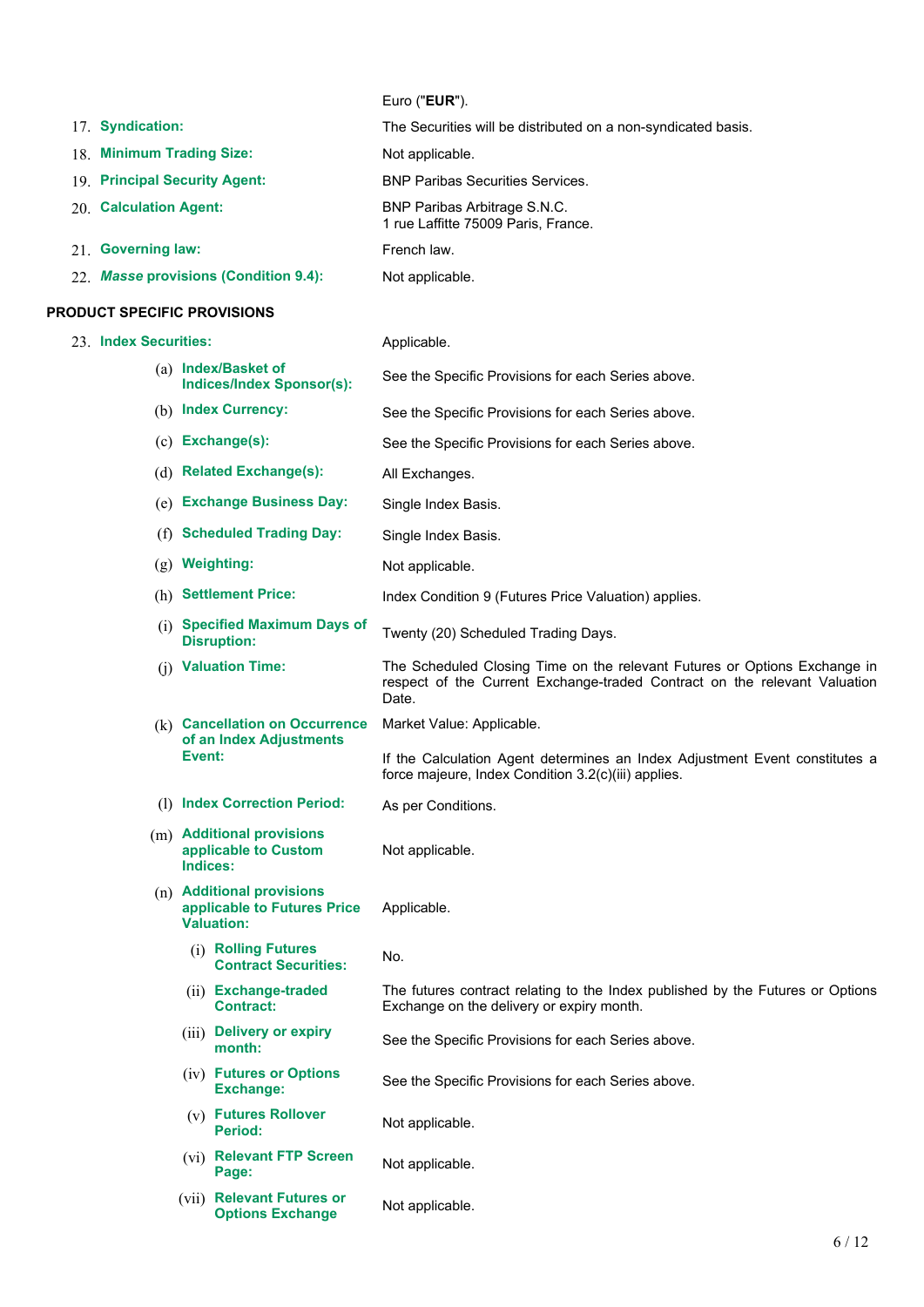# **Website:**

|                                               | <b>website:</b>                                                                                                                    |                                                                                                                                                                                                                                                                         |  |  |  |
|-----------------------------------------------|------------------------------------------------------------------------------------------------------------------------------------|-------------------------------------------------------------------------------------------------------------------------------------------------------------------------------------------------------------------------------------------------------------------------|--|--|--|
|                                               | (viii) Cut-off Time:                                                                                                               | Not applicable.                                                                                                                                                                                                                                                         |  |  |  |
|                                               | $(ix)$ Cancellation on Non-<br><b>Commencement or</b><br><b>Discontinuance of an</b><br><b>Exchange-traded</b><br><b>Contract:</b> | Market value: Applicable.<br>If the Calculation Agent determines a Non-Commencement or Discontinuance<br>of an Exchange-traded Contract constitutes a force majeure, Index Condition<br>$9.2(b)(vi)$ applies.                                                           |  |  |  |
|                                               | 24. Share Securities/ETI Share Securities:                                                                                         | Not applicable.                                                                                                                                                                                                                                                         |  |  |  |
| 25. ETI Securities:                           |                                                                                                                                    | Not applicable.                                                                                                                                                                                                                                                         |  |  |  |
| 26. Debt Securities:                          |                                                                                                                                    | Not applicable.                                                                                                                                                                                                                                                         |  |  |  |
| 27. Commodity Securities:                     |                                                                                                                                    | Not applicable.                                                                                                                                                                                                                                                         |  |  |  |
| 28. Currency Securities:                      |                                                                                                                                    | Not applicable.                                                                                                                                                                                                                                                         |  |  |  |
| 29. Futures Securities:                       |                                                                                                                                    | Not applicable.                                                                                                                                                                                                                                                         |  |  |  |
| 30. OET Certificates:                         |                                                                                                                                    | Not applicable.                                                                                                                                                                                                                                                         |  |  |  |
| <b>Majeure (Condition 7.2):</b>               | 31. Illegality (Condition 7.1) and Force                                                                                           | Illegality: Market Value.                                                                                                                                                                                                                                               |  |  |  |
|                                               |                                                                                                                                    | Force Majeure: cancellation in accordance with Condition 7.2(a).                                                                                                                                                                                                        |  |  |  |
|                                               | 32. Additional Disruption Events and                                                                                               | (a) Additional Disruption Events: Not applicable.                                                                                                                                                                                                                       |  |  |  |
| <b>Optional Additional Disruption Events:</b> |                                                                                                                                    | (b) The following Optional Additional Disruption Events apply to the Securities:<br>Significant Alteration Event, Administrator/Benchmark Event.                                                                                                                        |  |  |  |
|                                               |                                                                                                                                    | (c) Cancellation:                                                                                                                                                                                                                                                       |  |  |  |
|                                               |                                                                                                                                    | Market Value: Applicable.                                                                                                                                                                                                                                               |  |  |  |
| 33. Knock-in Event:                           |                                                                                                                                    | Not applicable.                                                                                                                                                                                                                                                         |  |  |  |
| 34. Knock-out Event:                          |                                                                                                                                    | Not applicable.                                                                                                                                                                                                                                                         |  |  |  |
| <b>PROVISIONS RELATING TO WARRANTS</b>        |                                                                                                                                    |                                                                                                                                                                                                                                                                         |  |  |  |
| 35. Provisions relating to Warrants:          |                                                                                                                                    | Applicable.                                                                                                                                                                                                                                                             |  |  |  |
| $(a)$ Units:                                  |                                                                                                                                    | Warrants must be exercised in Units. Each Unit consists of the number of<br>Warrants set out in "Specific Provisions for each Series" above.                                                                                                                            |  |  |  |
|                                               | (b) Minimum Exercise Number:                                                                                                       | The minimum number of Warrants that may be exercised (including automatic<br>exercise) on any day by any Holder is one (1) Warrant, and Warrants may only<br>be exercised (including automatic exercise) in integral multiples of one (1)<br>Warrant in excess thereof. |  |  |  |
|                                               | (c) Maximum Exercise<br>Number:                                                                                                    | Not applicable.                                                                                                                                                                                                                                                         |  |  |  |
|                                               | (d) Exercise Price(s):                                                                                                             | The exercise price(s) per Warrant (which may be subject to adjustment in<br>accordance with Annex 2) is set out in "Specific Provisions for each Series"<br>above.                                                                                                      |  |  |  |
|                                               |                                                                                                                                    | The exercise date of the Warrants is set out in "Specific Provisions for each                                                                                                                                                                                           |  |  |  |
|                                               | (e) Exercise Date:                                                                                                                 | Series" above, provided that, if such date is not an Exercise Business Day, the<br>Exercise Date shall be the immediately succeeding Exercise Business Day.                                                                                                             |  |  |  |
| (f)                                           | <b>Exercise Period:</b>                                                                                                            | Not applicable.                                                                                                                                                                                                                                                         |  |  |  |
|                                               | (g) Valuation Date:                                                                                                                | The Valuation Date shall be the Actual Exercise Date of the relevant Warrant,<br>subject to adjustments in accordance with Condition 18.                                                                                                                                |  |  |  |
| (h) Strike Date                               |                                                                                                                                    | Not applicable.                                                                                                                                                                                                                                                         |  |  |  |
| (i) Averaging:                                |                                                                                                                                    | Averaging does not apply to the Warrants                                                                                                                                                                                                                                |  |  |  |

(k) **Observation Period:** Not applicable.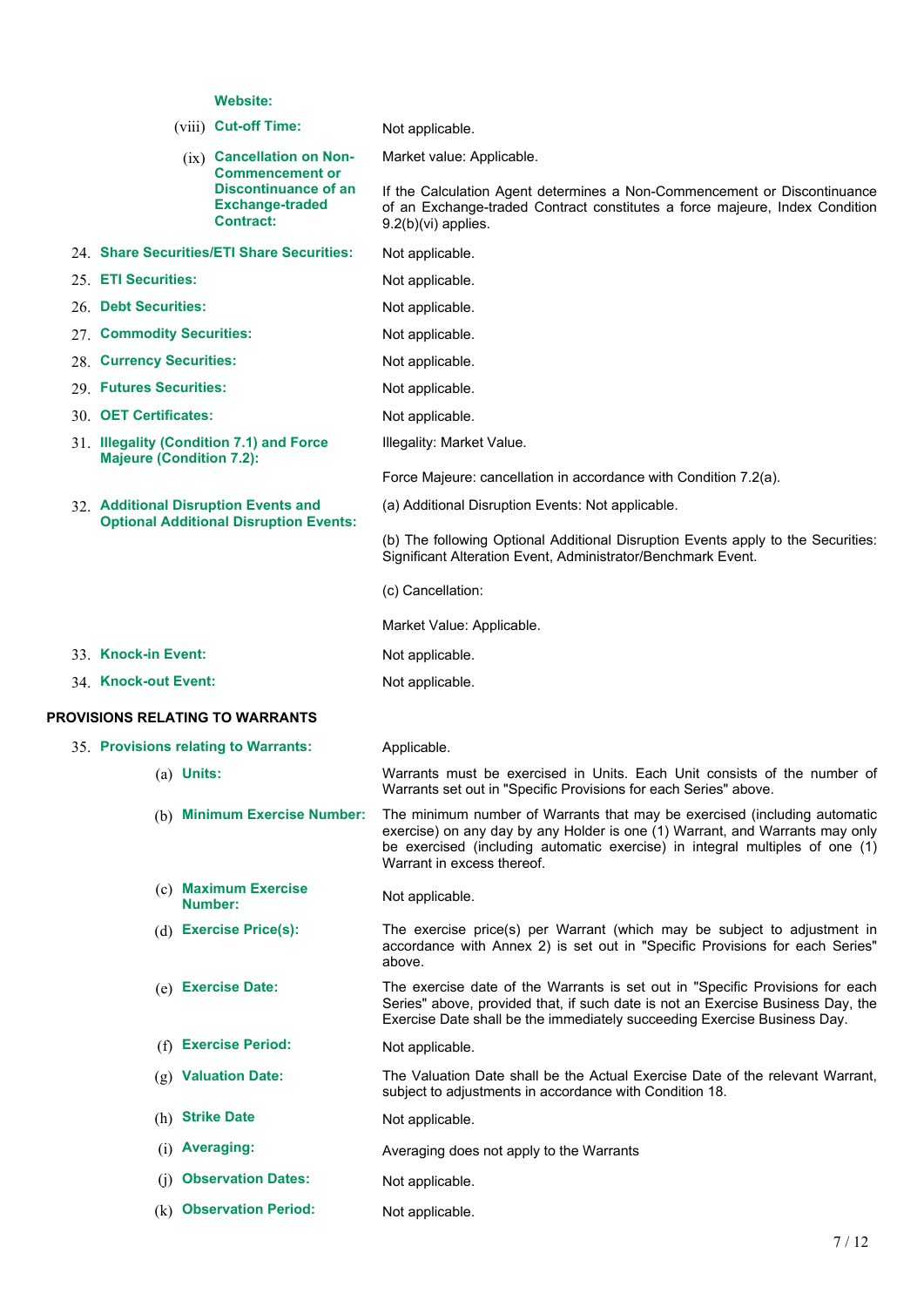|                          | (1) Settlement Date:                                                                                                                           | As per Conditions.                                                                                                      |
|--------------------------|------------------------------------------------------------------------------------------------------------------------------------------------|-------------------------------------------------------------------------------------------------------------------------|
|                          | (m) Automatic Early Expiration:                                                                                                                | Not applicable.                                                                                                         |
|                          | $(n)$ Identification information of<br><b>Holders as provided by</b><br><b>Condition 19:</b>                                                   | Not applicable.                                                                                                         |
|                          | <b>PROVISIONS RELATING TO CERTIFICATES</b>                                                                                                     |                                                                                                                         |
|                          | 36. Provisions relating to Certificates:                                                                                                       | Not applicable.                                                                                                         |
| <b>DISTRIBUTION</b>      |                                                                                                                                                |                                                                                                                         |
| 37. Non exempt Offer:    |                                                                                                                                                | Applicable.                                                                                                             |
|                          | (i) Non-exempt Offer<br>Jurisdictions:                                                                                                         | France and Belgium.                                                                                                     |
|                          | (ii) Offer Period:                                                                                                                             | From (and including) the Issue Date until (and including) the date on which the<br>Securities are delisted.             |
|                          | (iii) Financial intermediaries<br>granted specific consent to<br>use the Base Prospectus in<br>accordance with the<br><b>Conditions in it:</b> | The Manager and BNP Paribas.                                                                                            |
|                          | (iv) General Consent:                                                                                                                          | Not applicable.                                                                                                         |
|                          | (v) Other Authorised Offeror<br>Terms:                                                                                                         | Not applicable.                                                                                                         |
| considerations:          | 38. Additional U.S. Federal income tax                                                                                                         | The Securities are not Specified Securities the purpose of Section 871(m) of the<br>U.S. Internal Revenue Code of 1986. |
| <b>Retail Investors:</b> | 39. Prohibition of Sales to EEA and UK                                                                                                         |                                                                                                                         |
|                          | (a) Selling Restriction:                                                                                                                       | Not applicable.                                                                                                         |
|                          | $(b)$ Legend:                                                                                                                                  | Not applicable.                                                                                                         |

### **Responsibility**

The Issuer accepts responsibility for the information contained in these Final Terms. To the best of the knowledge of the Issuer (who has taken all reasonable care to ensure that such is the case), the information contained herein is in accordance with the facts and does not omit anything likely to affect the import of such information.

As Issuer:

Signed on behalf of BNP Paribas Issuance B.V.<br>As Issuer:

By:

......................................... Duly authorised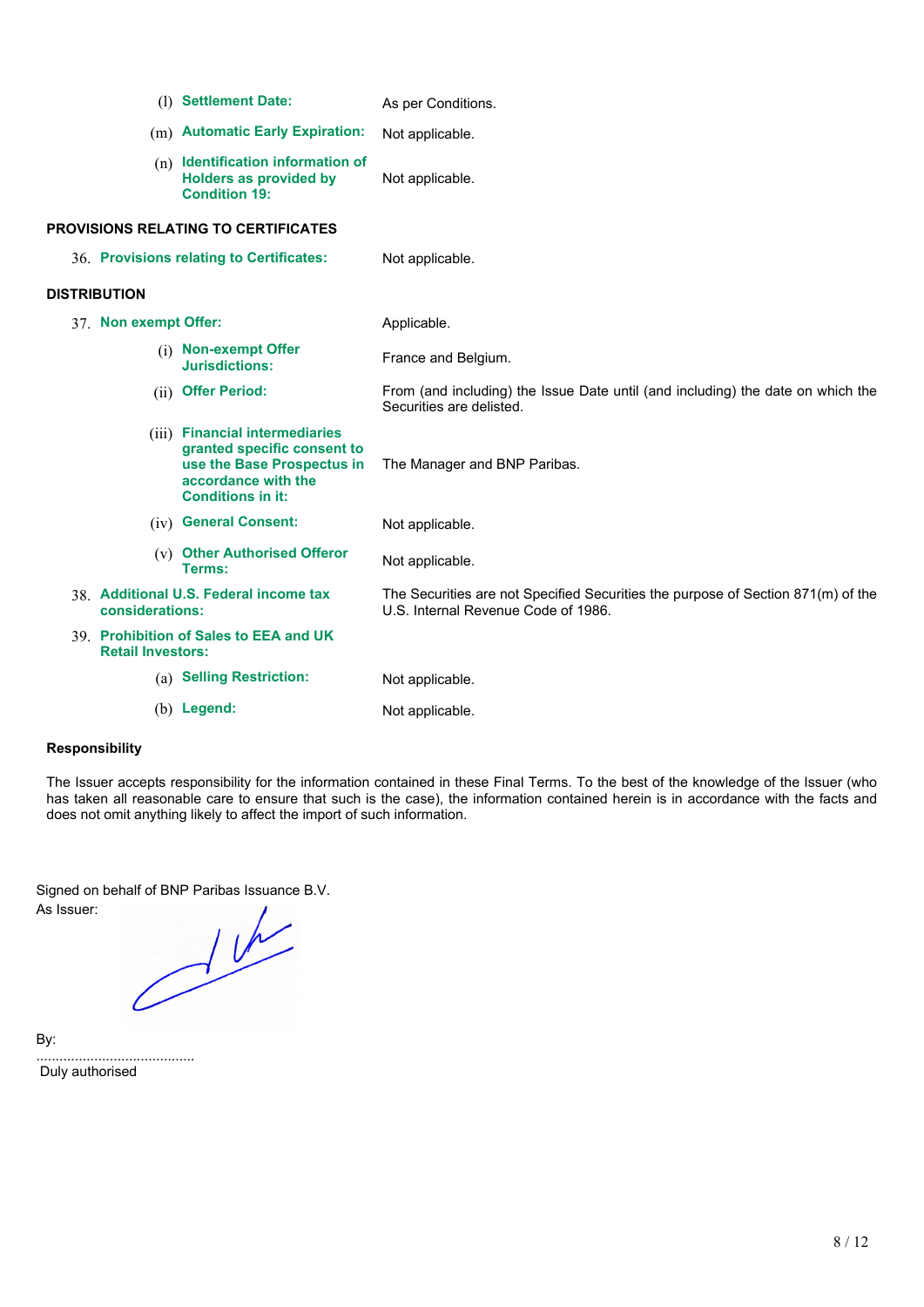### **PART B - OTHER INFORMATION**

### **1. Listing and Admission to trading - De listing**

Application has been made to list the Securities on Euronext Access Paris and to admit the Securities described herein for trading on Euronext Access Paris, with effect from the Issue Date.

The de-listing of the Securities on the exchange specified above shall occur on at the opening time on the Valuation Date, subject to any change to such date by such exchange or any competent authorities, for which the Issuer and the Guarantor shall under no circumstances be liable.

### **2. Ratings**

The Securities have not been rated.

### **3. Interests of Natural and Legal Persons Involved in the Issue**

Save as discussed in the "*Potential conflicts of interest*" paragraph in the "*Risks*" section in the Base Prospectus, so far as the Issuer is aware, no person involved in the issue of the Securities has an interest material to the issue.

### **4. Reasons for the Issue, Estimated Net Proceeds and Total Expenses**

| (a) Reasons for the Issue:    | See "Use of Proceeds" in the Base Prospectus.   |
|-------------------------------|-------------------------------------------------|
| (b) Estimated net proceeds:   | EUR 10.196.700.00                               |
| (c) Estimated total expenses: | The estimated total expenses are not available. |

### **5. Performance of Underlying/Formula/Other Variable and Other Information concerning the Underlying Reference**

See Base Prospectus for an explanation of effect on value of Investment and associated risks in investing in Securities.

Information on each Index shall be available on the relevant Index Sponsor website as set out in "Specific Provisions for each Series" in Part A.

Past and further performances of each Index are available on the relevant Index Sponsor website as set out in "Specific Provisions for each Series" in Part A and the volatility of each Index as well as the Exchange Rate may be obtained from the Calculation Agent at the phone number: **0 800 235 000**.

### **Index Disclaimer**

Neither the Issuer nor the Guarantor shall have any liability for any act or failure to act by an Index Sponsor in connection with the calculation, adjustment or maintenance of an Index. Except as disclosed prior to the Issue Date, neither the Issuer, the Guarantor nor their affiliates has any affiliation with or control over an Index or Index Sponsor or any control over the computation, composition or dissemination of an Index. Although the Calculation Agent will obtain information concerning an Index from publicly available sources it believes reliable, it will not independently verify this information. Accordingly, no representation, warranty or undertaking (express or implied) is made and no responsibility is accepted by the Issuer, the Guarantor, their affiliates or the Calculation Agent as to the accuracy, completeness and timeliness of information concerning an Index.

### **Dow Jones Industrial Average® Index**

The Dow Jones Industrial Average® Index (the "INDEX") is a product of S&P Dow Jones Indices LLC, a division of S&P Global, or its affiliates ("SPDJI"), and has been licensed for use by BNP Paribas (the "Licensee"). Standard & Poor's® and S&P® are registered trademarks of Standard & Poor's Financial Services LLC, a division of S&P Global ("S&P"); Dow Jones® is a registered trademark of Dow Jones Trademark Holdings LLC ("Dow Jones"); It is not possible to invest directly in an index. The issue of Securities (the "Licensee's Product(s)") are not sponsored, endorsed, sold or promoted by SPDJI, Dow Jones, S&P, any of their respective affiliates (collectively, "S&P Dow Jones Indices"). S&P Dow Jones Indices make any representation or warranty, express or implied, to the owners of the Licensee's Product(s) or any member of the public regarding the advisability of investing in securities generally or in Licensee's Product(s) particularly or the ability of the INDEX to track general market performance. Past performance of an index is not an indication or guarantee of future results. S&P Dow Jones Indices only relationship to Licensee with respect to the INDEX is the licensing of the Index and certain trademarks, service marks and/or trade names of S&P Dow Jones Indices and/or its licensors. The INDEX is determined, composed and calculated by S&P Dow Jones Indices without regard to Licensee or the Licensee's Product(s). S&P Dow Jones Indices have no obligation to take the needs of Licensee or the owners of Licensee's Product(s) into consideration in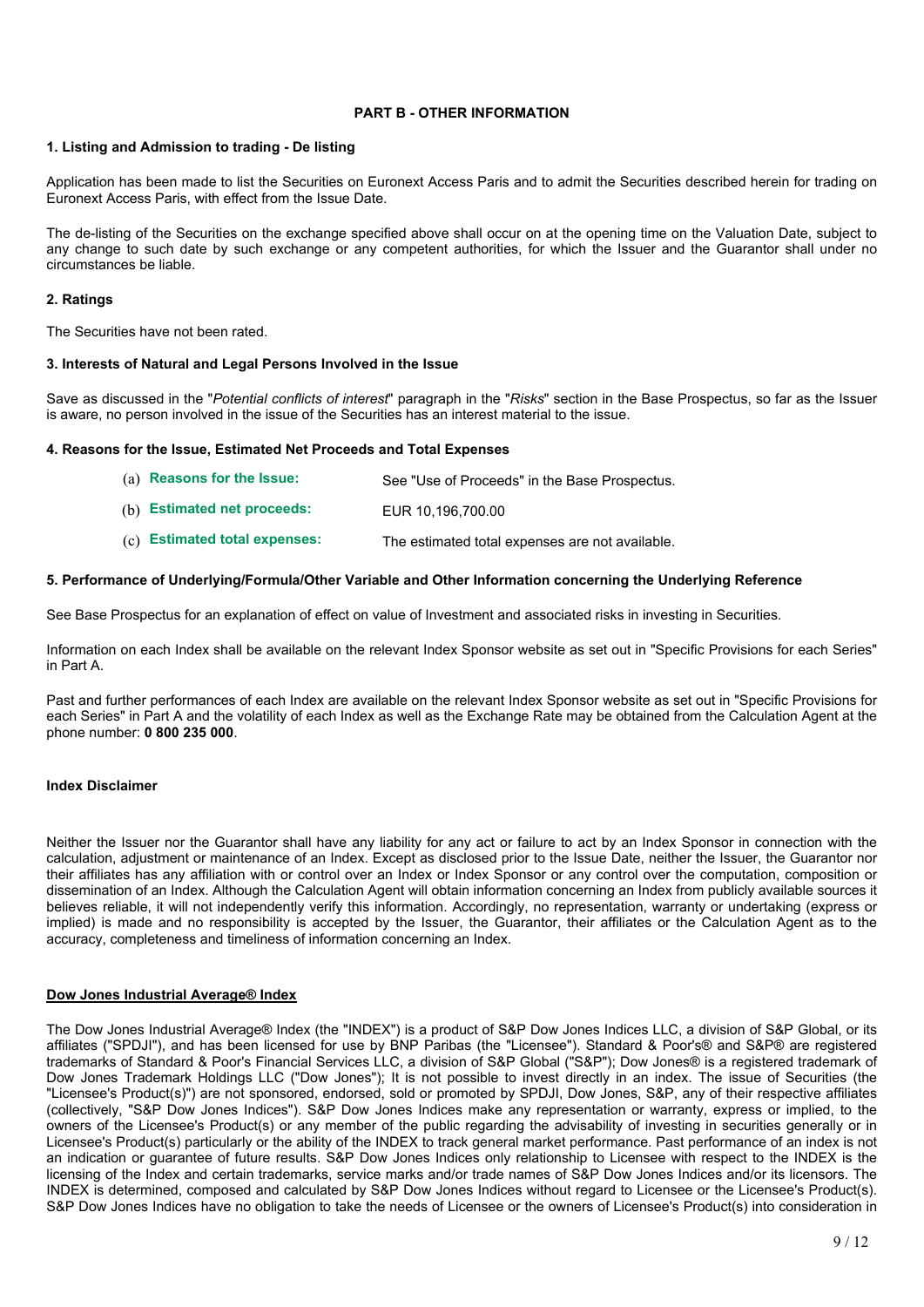determining, composing or calculating the INDEX. S&P Dow Jones Indices are responsible for and have not participated in the determination of the prices, and amount of Licensee's Product(s) or the timing of the issuance or sale of Licensee's Product(s) or in the determination or calculation of the equation by which Licensee's Product(s) is to be converted into cash, surrendered or redeemed, as the case may be. S&P Dow Jones Indices have no obligation or liability in connection with the administration, marketing or trading of Licensee's Product(s). There is no assurance that investment products based on the INDEX will accurately track index performance or provide positive investment returns. S&P Dow Jones Indices LLC is not an investment or tax advisor. A tax advisor should be consulted to evaluate the impact of any tax-exempt securities on portfolios and the tax consequences of making any particular investment decision. Inclusion of a security within an index is not a recommendation by S&P Dow Jones Indices to buy, sell, or hold such security, nor is it considered to be investment advice.

S&P DOW JONES INDICES GUARANTEES THE ADEQUACY, ACCURACY, TIMELINES AND/OR THE COMPLETENESS OF THE INDEX OR ANY DATA RELATED THERETO OR ANY COMMUNICATION, INCLUDING BUT NOT LIMITED TO, ORAL OR WRITTEN COMMUNICATION (INCLUDING ELECTRONIC COMMUNICATIONS) WITH RESPECT THERETO. S&P DOW JONES INDICES SHALL NOT BE SUBJECT TO ANY DAMAGES OR LIABILITY FOR ANY ERRORS, OMISSIONS, OR DELAYS THEREIN. S&P DOW JONES INDICES MAKE NO EXPRESS OR IMPLIED WARRANTIES, AND EXPRESSLY DISCLAIM ALL WARRANTIES, OF MERCHANTABILITY OR FITNESS FOR A PARTICULAR PURPOSE OR USE OR AS TO RESULTS TO BE OBTAINED BY LICENSEE, OWNERS OF THE LICENSEE'S PRODUCT(S), OR ANY OTHER PERSON OR ENTITY FROM THE USE OF THE INDEX OR WITH RESPECT TO ANY DATA RELATED THERETO. WITHOUT LIMITING ANY OF THE FOREGOING, IN NO EVENT WHATSOEVER SHALL S&P DOW JONES INDICES BE LIABLE FOR ANY INDIRECT, SPECIAL, INCIDENTAL, PUNITIVE, OR CONSEQUENTIAL DAMAGES INCLUDING BUT NOT LIMITED TO, LOSS OF PROFITS, TRADING LOSSES, LOST TIME OR GOODWILL, EVEN IF THEY HAVE BEEN ADVISED OF THE POSSIBLITY OF SUCH DAMAGES, WHETHER IN CONTRACT, TORT, STRICT LIABILITY, OR OTHERWISE. THERE ARE NO THIRD PARTY BENEFICIARIES OF ANY AGREEMENTS OR ARRANGEMENTS BETWEEN S&P DOW JONES INDICES AND LICENSEE, OTHER THAN THE LICENSORS OF S&P DOW JONES INDICES.

### **NASDAQ 100® Index**

The Product(s) is not sponsored, endorsed, sold or promoted by Nasdaq, Inc. or its affiliates (NASDAQ, with its affiliates, are referred to as the "Corporations"). The Corporations have not passed on the legality or suitability of, or the accuracy or adequacy of descriptions and disclosures relating to, the Product(s). The Corporations make no representation or warranty, express or implied to the owners of the Product(s) or any member of the public regarding the advisability of investing in securities generally or in the Product(s) particularly, or the ability of the Nasdaq-100 Index® to track general stock market performance. The Corporations' only relationship to BNP PARIBAS ("Licensee") is in the licensing of the Nasdaq®, Nasdaq-100®, and Nasdaq-100 Index® registered trademarks, and certain trade names of the Corporations and the use of the Nasdaq-100 Index® which is determined, composed and calculated by NASDAQ without regard to Licensee or the Product(s). NASDAQ has no obligation to take the needs of the Licensee or the owners of the Product(s) into consideration in determining, composing or calculating the Nasdaq-100 Index®. The Corporations are not responsible for and have not participated in the determination of the timing of, prices at, or quantities of the Product(s) to be issued or in the determination or calculation of the equation by which the Product(s) is to be converted into cash. The Corporations have no liability in connection with the administration, marketing or trading of the Product(s).

The Corporations do not quarantee the accuracy and/or uninterrupted calculation of the Nasdag-100 index® or any data included therein. The Corporations make no warranty, express or implied, as to results to be obtained by Licensee, owners of the product(s), or any other person or entity from the use of the Nasdaq-100 Index® or any data included therein. The Corporations make no express or implied warranties, and expressly disclaim all warranties of merchantability or fitness for a particular purpose or use with respect to the Nasdaq-100 Index® or any data included therein. Without limiting any of the foregoing, in no event shall the Corporations have any liability for any lost profits or special, incidental, punitive, indirect, or **consequential damages, even if notified of the possibility of such damages.**

| 6. Operational Information                                                                                                     |                                                                                                                                               |
|--------------------------------------------------------------------------------------------------------------------------------|-----------------------------------------------------------------------------------------------------------------------------------------------|
| <b>Relevant Clearing System(s):</b>                                                                                            | Euroclear France.                                                                                                                             |
| 7. Terms and Conditions of the Non-Exempt Offer                                                                                |                                                                                                                                               |
| <b>Offer Price:</b>                                                                                                            | The price of the Warrants will vary in accordance with a number of factors<br>including, but not limited to, the price of the relevant Index. |
| Conditions to which the offer is subject:                                                                                      | Not applicable.                                                                                                                               |
| <b>Description of the application process:</b>                                                                                 | Not applicable.                                                                                                                               |
| of the application:                                                                                                            | Details of the minimum and/or maximum amount Minimum purchase amount per investor: One (1) Warrant.                                           |
|                                                                                                                                | Maximum purchase amount per investor: The number of Warrants issued in<br>respect of each Series of Warrants.                                 |
| <b>Description of possibility to reduce</b><br>subscriptions and manner for refunding<br>amounts paid in excess by applicants: | Not applicable.                                                                                                                               |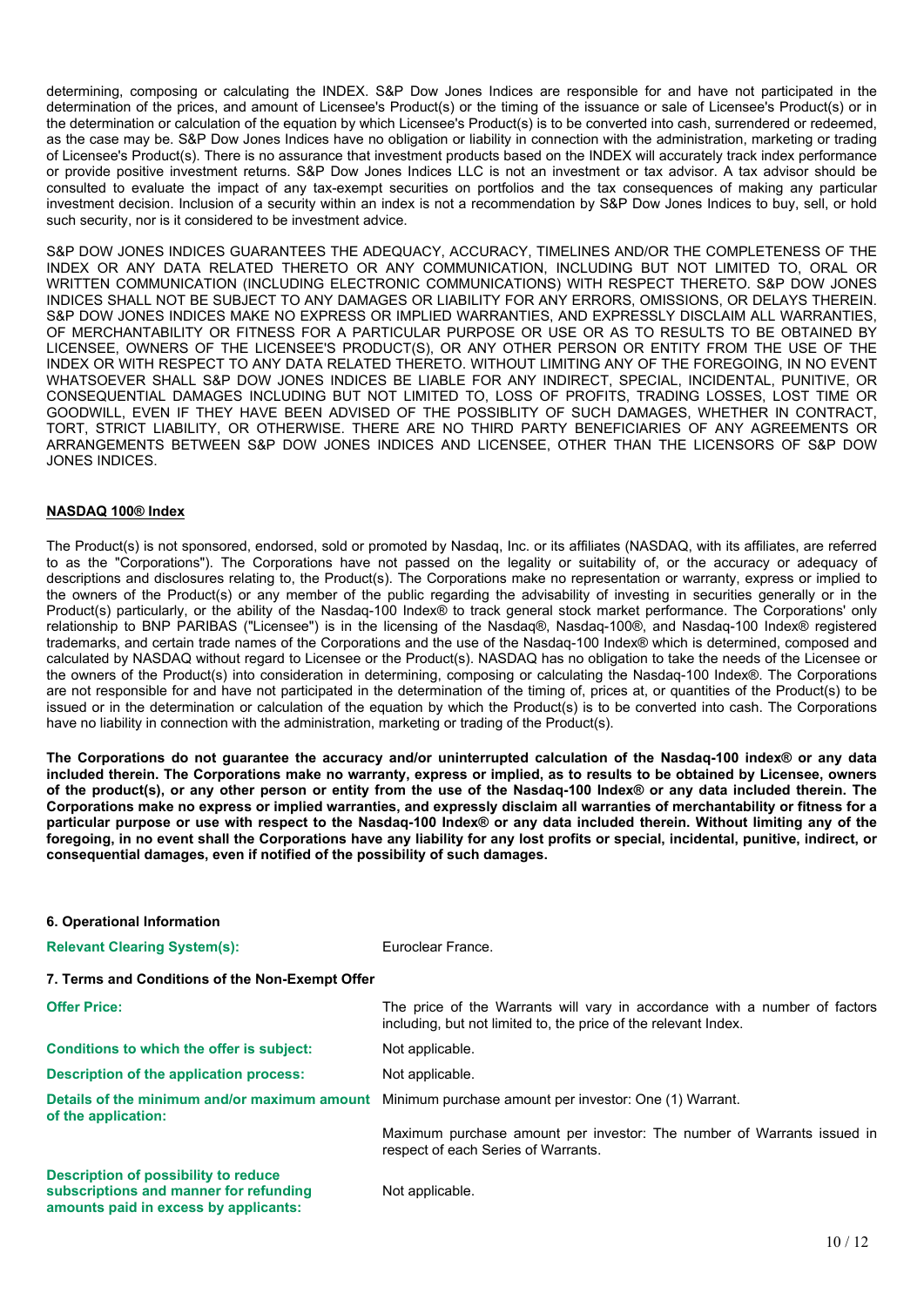**Details of the method and time limits for paying up and delivering Securities:**

The Warrants are cleared through the clearing systems and are due to be delivered on or about the second Business Day after their purchase by the investor against payment of the purchase amount.

**Manner in and date on which results of the offer areable in and date on which results of the offer Not applicable.<br><b>are** to be made public:

**Procedure for exercise of any right of preemption, negotiability of subscription rights and treatment of subscription rights not exercised:** Not applicable.

**Process for notification to applicants of the amount allotted and indication whether dealing may begin before notification is made:**

Not applicable.

**Amount of any expenses and taxes charged to the subscriber or purchaser:**

| <b>Series Number</b> | <b>Issue Price per Security</b> | <b>Expenses included in the Issue Price</b> |
|----------------------|---------------------------------|---------------------------------------------|
| NLBNPFR165Y1         | <b>EUR 1.41</b>                 | <b>EUR 0.56</b>                             |
| NLBNPFR165Z8         | <b>EUR 1.06</b>                 | <b>EUR 0.56</b>                             |
| NLBNPFR16605         | <b>EUR 0.78</b>                 | <b>EUR 0.56</b>                             |
| NLBNPFR16613         | <b>EUR 1.17</b>                 | EUR 0.56                                    |
| NLBNPFR16621         | <b>EUR 1.41</b>                 | EUR 0.56                                    |
| NLBNPFR16639         | <b>EUR 1.69</b>                 | EUR 0.56                                    |
| NLBNPFR16647         | <b>EUR 1.35</b>                 | <b>EUR 0.56</b>                             |
| NLBNPFR16654         | <b>EUR 1.73</b>                 | <b>EUR 0.56</b>                             |
| NLBNPFR16662         | <b>EUR 1.84</b>                 | <b>EUR 0.56</b>                             |
| NLBNPFR16670         | <b>EUR 2.29</b>                 | <b>EUR 0.56</b>                             |
| NLBNPFR16688         | <b>EUR 6.00</b>                 | <b>EUR 2.31</b>                             |
| NLBNPFR16696         | <b>EUR 4.71</b>                 | <b>EUR 2.31</b>                             |
| NLBNPFR166A9         | <b>EUR 3.65</b>                 | <b>EUR 2.31</b>                             |
| NLBNPFR166B7         | <b>EUR 2.80</b>                 | <b>EUR 2.31</b>                             |
| NLBNPFR166C5         | <b>EUR 5.14</b>                 | <b>EUR 2.31</b>                             |
| NLBNPFR166D3         | <b>EUR 6.01</b>                 | <b>EUR 2.31</b>                             |
| NLBNPFR166E1         | <b>EUR 7.01</b>                 | <b>EUR 2.31</b>                             |
| NLBNPFR166F8         | <b>EUR 8.16</b>                 | <b>EUR 2.31</b>                             |
| NLBNPFR166G6         | <b>EUR 6.86</b>                 | <b>EUR 2.31</b>                             |
| NLBNPFR166H4         | <b>EUR 6.21</b>                 | <b>EUR 2.31</b>                             |
| NLBNPFR166I2         | <b>EUR 7.93</b>                 | <b>EUR 2.31</b>                             |
| NLBNPFR166J0         | <b>EUR 8.49</b>                 | <b>EUR 2.31</b>                             |
| NLBNPFR166K8         | <b>EUR 7.63</b>                 | <b>EUR 2.31</b>                             |
| NLBNPFR166L6         | EUR 6.53                        | <b>EUR 2.31</b>                             |
| NLBNPFR166M4         | <b>EUR 9.80</b>                 | <b>EUR 2.31</b>                             |

### **8. Intermediaries with a firm commitment to act**

**Name and address of the entities which have a firm commitment to act as intermediaries in secondary trading, providing liquidity through bid and offer rates and a description of the main terms of their commitment:** None.

### **9. Placing and Underwriting**

**Name(s) and address(es), to the extent known to the issuer, of the placers in the various countries** None.**where the offer takes place:**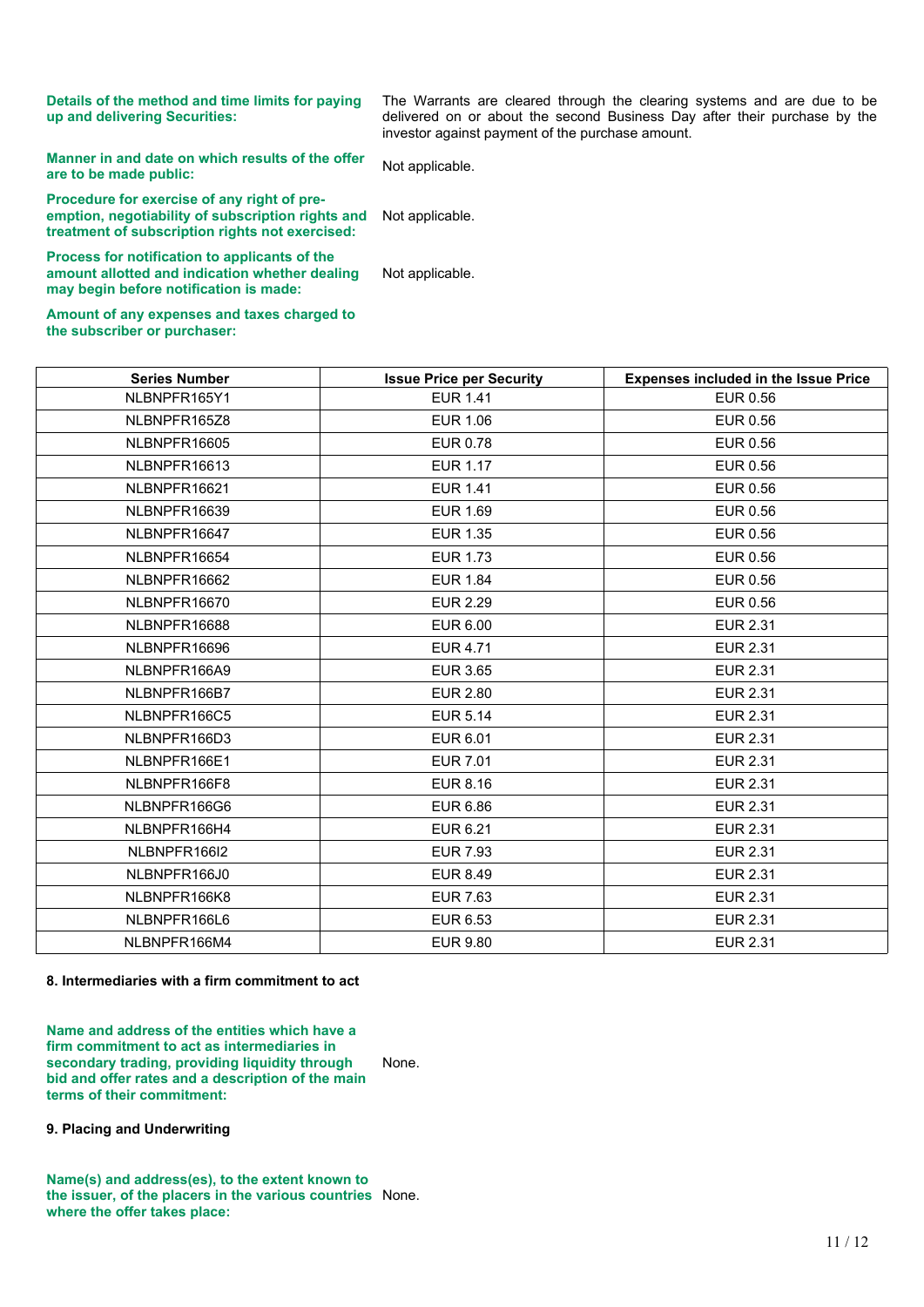| <b>Benchmark</b>                                                                                                                                                                        |  | <b>Administrator</b>                                                                                                                                                                                                                                                                                                                                                                            | Register |
|-----------------------------------------------------------------------------------------------------------------------------------------------------------------------------------------|--|-------------------------------------------------------------------------------------------------------------------------------------------------------------------------------------------------------------------------------------------------------------------------------------------------------------------------------------------------------------------------------------------------|----------|
|                                                                                                                                                                                         |  | As far as the Issuer is aware, the transitional provisions in Article 51 of the BMR<br>apply, such that the relevant Administrator is not currently required to obtain<br>authorisation/registration, as specified in the table below.                                                                                                                                                          |          |
|                                                                                                                                                                                         |  | As at the date of these Final Terms, the relevant Administrator is not included /<br>included, as the case may be, in the register of Administrators and Benchmarks<br>established and maintained by the European Securities and Markets Authority<br>("ESMA") pursuant to article 36 of the Benchmarks Regulation (Regulation (EU)<br>2016/1011) (the "BMR"), as specified in the table below. |          |
| <b>EU Benchmarks Regulation: Article</b><br>29(2)statement on benchmarks:                                                                                                               |  | Applicable: Amounts payable under the Securities are calculated by reference<br>to the relevant Benchmark which is provided by the relevant Administrator, as<br>specified in the table below.                                                                                                                                                                                                  |          |
| 10. EU Benchmarks Regulation                                                                                                                                                            |  |                                                                                                                                                                                                                                                                                                                                                                                                 |          |
| When the underwriting agreement has been or<br>will be reached:                                                                                                                         |  | Not applicable.                                                                                                                                                                                                                                                                                                                                                                                 |          |
| Entities agreeing to underwrite the issue on a<br>firm commitment basis, and entities agreeing to<br>place the issue without a firm commitment or<br>under "best efforts" arrangements: |  | BNP Paribas Arbitrage S.N.C.                                                                                                                                                                                                                                                                                                                                                                    |          |
| Name and address of any paying agents and<br>depository agents in each country (in addition to<br>the Principal Paying Agent):                                                          |  | Not applicable.                                                                                                                                                                                                                                                                                                                                                                                 |          |
| Name and address of the co-ordinator(s) of the<br>global offer and of single parts of the offer:                                                                                        |  | <b>BNP Paribas</b><br>20 Boulevard des Italiens, 75009 Paris, France.                                                                                                                                                                                                                                                                                                                           |          |
|                                                                                                                                                                                         |  |                                                                                                                                                                                                                                                                                                                                                                                                 |          |

| <b>Benchmark</b>              | Administrator             | Reaister     |
|-------------------------------|---------------------------|--------------|
| Dow Jones Industrial Average® | S&P Dow Jones Indices LLC | Included     |
| Nasdag-100 $@$                | Nasdag Inc.               | Not included |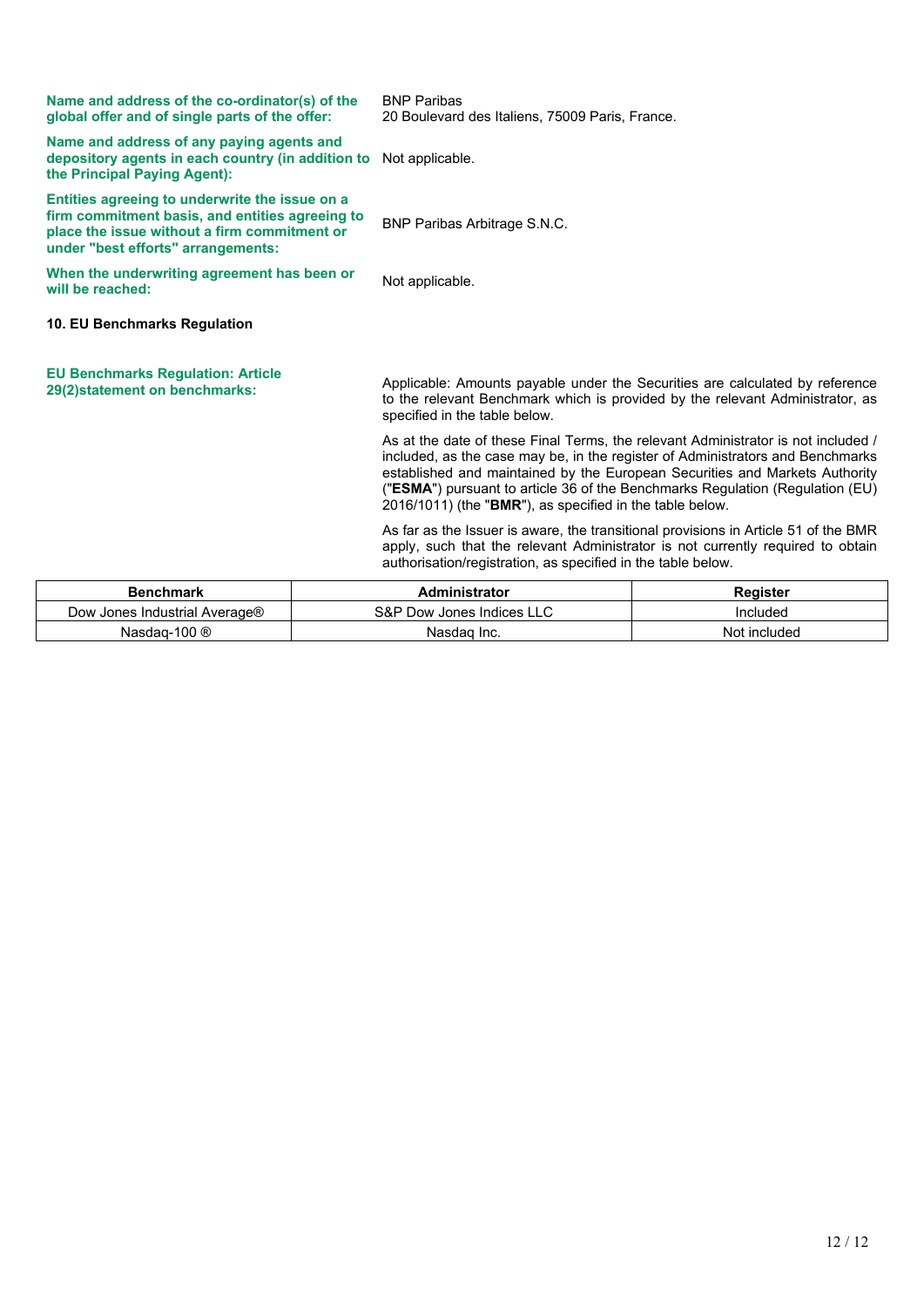# **Summary**

## **Section A - Introduction and Warnings**

#### *Warnings*

This summary should be read as an introduction to the Base Prospectus and the applicable Final Terms.

Any decision to invest in any Securities should be based on a consideration of the Base Prospectus as a whole, including any documents incorporated by reference and the applicable Final Terms.

Where a claim relating to information contained in the Base Prospectus and the applicable Final Terms is brought before a court in a Member State of the European Economic Area, the plaintiff may, under the national legislation of the Member State where the claim is brought, be required to bear the costs of translating the Base Prospectus and the applicable Final Terms before the legal proceedings are initiated.

Civil liability in any such Member State attaches to the Issuer or the Guarantor (if any) solely on the basis of this summary, including any translation hereof, but only if it is misleading, inaccurate or inconsistent when read together with the other parts of the Base Prospectus and the applicable Final Terms or, it does not provide, when read together with the other parts of the Base Prospectus and the applicable Final Terms, key information in order to aid investors when considering whether to invest in the Securities.

You are about to purchase a product that is not simple and may be difficult to understand.

### **Name and international securities identification number (ISIN) of the securities**

EUR "European Style" warrants relating to an Index

International Securities Identification Number ("ISIN"): Please refer to tables as set out below.

#### **Identity and contact details of the issuer**

BNP Paribas Issuance B.V. ("BNPP B.V." or the "Issuer").The Issuer was incorporated in the Netherlands as a private company with limited liability under Dutch law having its registered office at Herengracht 595, 1017 CE Amsterdam, the Netherlands. Legal entity identifier (LEI): 7245009UXRIGIRYOBR48

#### **Identity and contact details of the offeror**

BNP Paribas Warrants & Certificats, 20 boulevard des Italiens 75009 Paris France, phone number: 0 800 235 000.

#### **Identity and contact details of the competent authority approving the prospectus**

Dutch Authority for the Financial Markets ("AFM"), Postbus 11723 - 1001 GS Amsterdam, The Netherland. www.afm.nl

#### **Date of approval of the prospectus**

This Prospectus has been approved on 2 July 2020 by the AFM", as supplemented from time to time.

#### **Section B - Key information on the issuer**

## *Who is the issuer of the securities?*

#### **Domicile / legal form / LEI / law under which the issuer operates / country of incorporation**

BNPP B.V. was incorporated in the Netherlands as a private company with limited liability under Dutch law having its registered office at Herengracht 595, 1017 CE Amsterdam, the Netherlands. Legal entity identifier (LEI): 7245009UXRIGIRYOBR48. BNPP B.V.'s long term credit rating is A+ with a negative outlook (S&P Global Ratings Europe Limited) and BNPP B.V.'s short term credit rating is A-1 (S&P Global Ratings Europe Limited).

#### **Principal activities**

The principal activity of the Issuer is to issue and/or acquire financial instruments of any nature and to enter into related agreements for the account of various entities within the BNPP Group. The assets of BNPP B.V. consist of the obligations of other BNPP Group entities. Holders of securities issued by BNPP B.V. will, subject to the provisions of the Guarantee issued by BNPP, be exposed to the ability of BNPP Group entities to perform their obligations towards BNPP B.V.

**Major shareholders**

BNP Paribas holds 100 per cent. of the share capital of BNPP B.V.

#### **Identity of the issuer's key managing directors**

Managing Director of the Issuer is BNP Paribas Finance B.V.

Managing Directors of BNP Paribas Finance B.V.: Edwin Herskovic/Erik Stroet/Folkert van Asma/Richard Daelman/Geert Lippens/Matthew Yandle.

**Identity of the issuer's statutory auditors**

Mazars N.V. are the auditors of the Issuer. Mazars N.V. is an independent public accountancy firm in the Netherlands registered with the NBA (Nederlandse Beroepsorganisatie van Accountants).

#### *What is the key financial information regarding the issuer?*

| Key financial information                                 |                |                |  |  |  |  |  |  |  |  |
|-----------------------------------------------------------|----------------|----------------|--|--|--|--|--|--|--|--|
| Income statement                                          |                |                |  |  |  |  |  |  |  |  |
| Year-1<br>Year                                            |                |                |  |  |  |  |  |  |  |  |
| In $\epsilon$                                             | 31/12/2020     | 31/12/2019     |  |  |  |  |  |  |  |  |
| Operating profit/loss                                     | 54.758         | 47.976         |  |  |  |  |  |  |  |  |
| <b>Balance sheet</b>                                      |                |                |  |  |  |  |  |  |  |  |
|                                                           | Year<br>Year-1 |                |  |  |  |  |  |  |  |  |
| In $\epsilon$                                             | 31/12/2020     | 31/12/2019     |  |  |  |  |  |  |  |  |
| Net financial debt (long term debt plus short term debt   | 69,621,531,827 | 64,938,742,676 |  |  |  |  |  |  |  |  |
| minus cash)                                               |                |                |  |  |  |  |  |  |  |  |
| Current ratio (current assets/current liabilities)        |                |                |  |  |  |  |  |  |  |  |
| Debt to equity ratio (total liabilities/total shareholder | 112.649        | 112.828        |  |  |  |  |  |  |  |  |
| equity)                                                   |                |                |  |  |  |  |  |  |  |  |
| Interest cover ratio (operating income/interest expense)  | No interest    | No interest    |  |  |  |  |  |  |  |  |
|                                                           | expenses       | expenses       |  |  |  |  |  |  |  |  |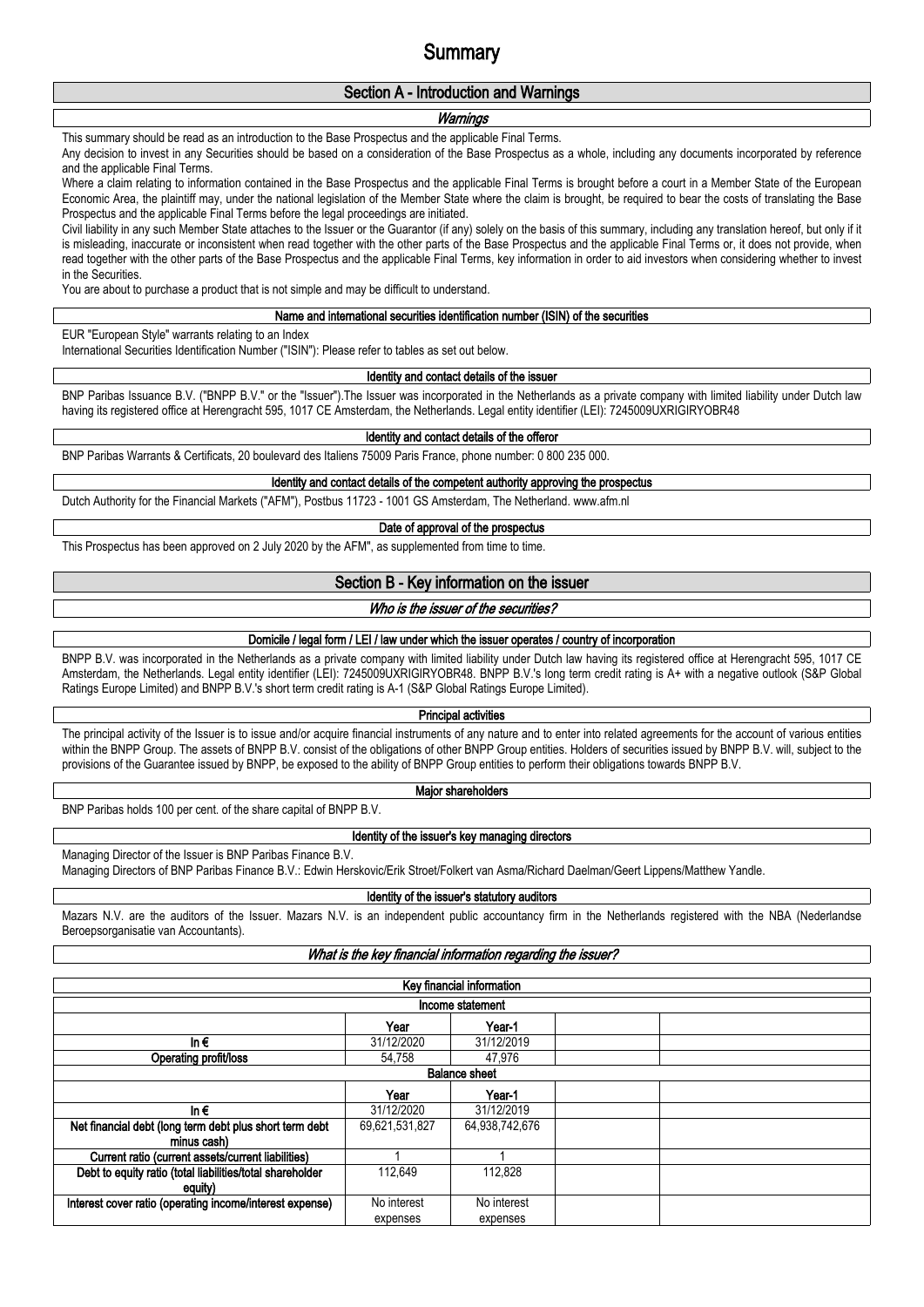| Cash flow statement |            |  |  |  |  |  |  |  |  |
|---------------------|------------|--|--|--|--|--|--|--|--|
| Year-1<br>Year      |            |  |  |  |  |  |  |  |  |
| 31/12/2020          | 31/12/2019 |  |  |  |  |  |  |  |  |
| $-563.228$          | 661,222    |  |  |  |  |  |  |  |  |
|                     |            |  |  |  |  |  |  |  |  |
|                     |            |  |  |  |  |  |  |  |  |
|                     |            |  |  |  |  |  |  |  |  |

### **Qualifications in the audit report**

Not applicable, there are no qualifications in any audit report on the historical financial information included in the Base Prospectus.

#### *What are the key risks that are specific to the issuer?*

Not applicable. BNPP B.V. is an operating company. The creditworthiness of BNPP B.V. depends on the creditworthiness of BNPP.

### **Section C - Key Information on the securities**

### *What are the main features of the securities?*

### **Type, class and ISIN**

The Securities are warrants ("**Warrants**") and are issued in Series. ISIN: please refer to tables as set out below.

#### **Currency / denomination / par value / number of securities issued / term of the securities**

The currency of securities is Euro ("EUR"). The Securities have no par value. Number/Term of Securities: please refer to tables as set out below.

### **Rights attached to the securities**

*Negative pledge* - The terms of the Securities will not contain a negative pledge provision.

*Events of Default* - The terms of the Securities will not contain events of default.

*Governing law* - The Securities are governed by French law.

*Interest* - The Securities do not bear or pay interest.

*Underlying(s)* - Index.

*Redemption* -The Securities are cash settled Securities.

Unless previously redeemed or cancelled, each Security will be redeemed on the fourth Business Day following the Valuation Date.

The Warrants may be cancelled if the performance of the Issuer's obligations under the Warrants has become illegal or by reason of force majeure or act of state it becomes impossible or impracticable for the Issuer to perform its obligations under the Warrants and/or any related hedging arrangements.

#### *Exercise and Settlement*

Each Security entitles its holder, upon due exercise, to receive from the Issuer on the Settlement Date a Cash Settlement Amount equal to:

### *Final Payouts*

#### **Exchange Traded Securities (ETS) Final Payouts Leverage Products:**

Leverage: fixed term products which have a return linked to the performance of the Underlying Reference. The calculation of the return is based on various mechanisms (including knock-out features). There is no capital protection.

### **ETS Final Payout 2100**

if the Securities are specified as being *Call* Warrants:

(i)

Max [0; Settlement Price Final - Exercise Price] [Parity × Exchange Rate Final] ; or

if the Securities are specified as being *Put* Warrants:

(ii)

Max [0; Exercise Price - Settlement Price Final]

.

[Parity × Exchange Rate Final]

### *Description of the Payout*

In the case of Call Warrant, the Payout will be equal to the excess (if any) of the Settlement Price on the Valuation Date over the Exercise Price (divided by the product of the Exchange Rate and Parity).

In the case of Put Warrant, the Payout will be equal to the excess (if any) of the Exercise Price over the Settlement Price on the Valuation Date (divided by the product of the Exchange Rate and Parity).

*Taxation* - The Holder must pay all taxes, duties and/or expenses arising from the disposal, exercise and settlement or redemption of the Securities and/or the delivery or transfer of the Entitlement. The Issuer shall deduct from amounts payable or assets deliverable to Holders certain taxes and expenses not previously deducted from amounts paid or assets delivered to Holders, as the Calculation Agent determines are attributable to the Securities. Payments will be subject in all cases to (i) any fiscal or other laws and regulations applicable thereto in the place of payment, (ii) any withholding or deduction required pursuant to an agreement described in Section 1471(b) of the U.S. Internal Revenue Code of 1986 (the "Code") or otherwise imposed pursuant to Sections 1471 through 1474 of the Code, any regulations or agreements thereunder, any official interpretations thereof, or any law implementing an intergovernmental approach thereto, and (iii) any withholding or deduction required pursuant to Section 871(m) of the Code.

*Meetings* - The terms of the Securities will contain provisions for calling meetings of holders of such Securities to consider matters affecting their interests generally. These provisions permit defined majorities to bind all holders, including holders who did not attend and vote at the relevant meeting and holders who voted in a manner contrary to the majority.

*Representative of holders* - The Holders shall not be grouped in a Masse.

**Seniority of the securities**

The Securities are unsubordinated and unsecured obligations of the Issuer and rank pari passu among themselves.

#### **Restrictions on the free transferability of the securities**

There are no restrictions on the free transferability of the Securities.

**Dividend or payout policy**

Not applicable.

*Where will the securities be traded?*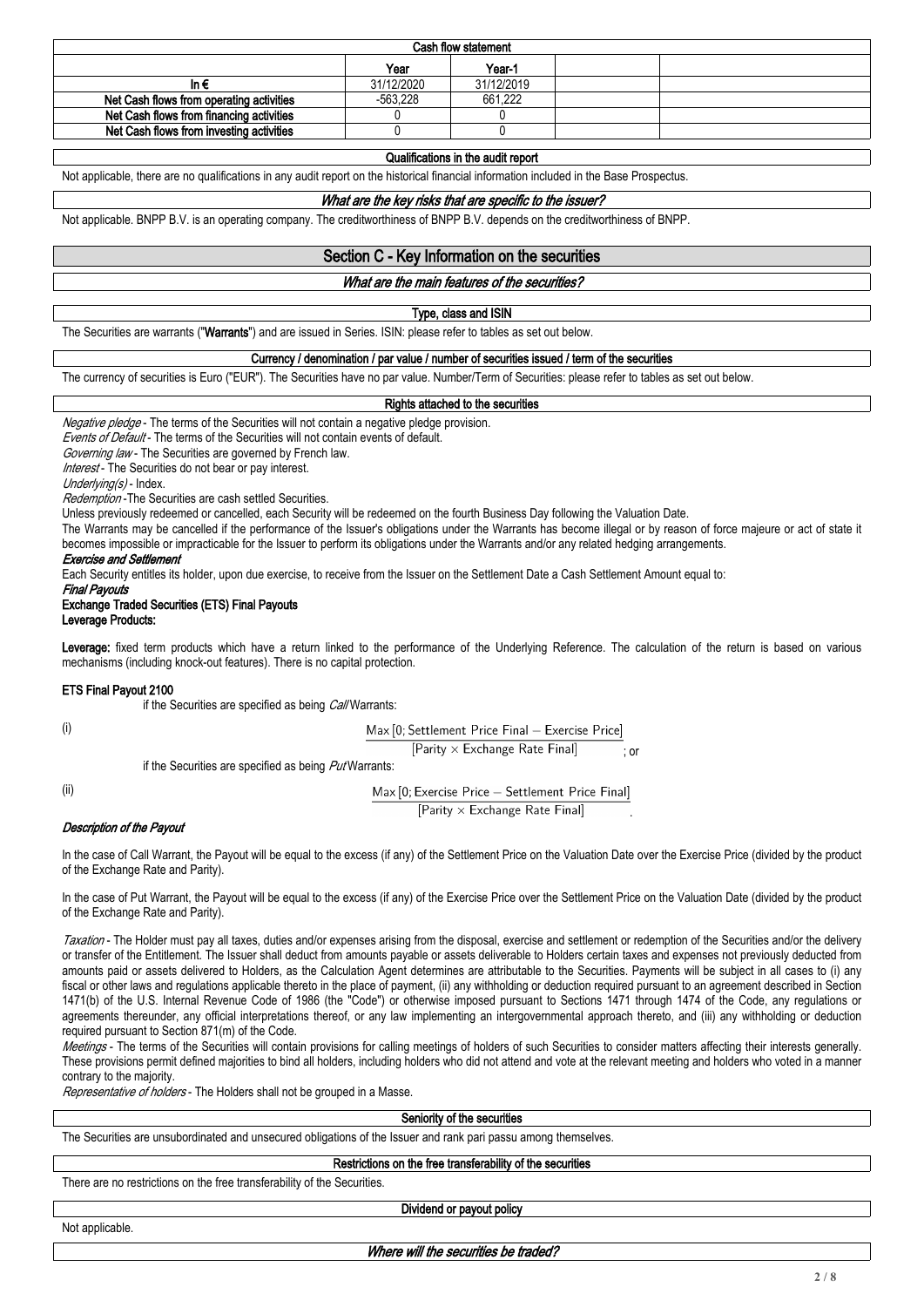Application will be made by the Issuer (or on its behalf) for the Securities to be admitted to trading on Euronext Access Paris.

*Is there a guarantee attached to the securities?*

#### **Nature and scope of the guarantee**

The obligations under the garantie are senior preferred obligations (within the meaning of Article L.613-30-3-I-3° of the French Code monétaire et financier) and unsecured obligations of BNPP and will rank pari passu with all its other present and future senior preferred and unsecured obligations subject to such exceptions as may from time to time be mandatory under French law.] In the event of a bail-in of BNPP but not BNPP B.V., the obligations and/or amounts owed by BNPP under the guarantee shall be reduced to reflect any such modification or reduction applied to liabilities of by BNPP resulting from the application of a bail-in of BNPP by any relevant regulator (including in a situation where the Guarantee itself is not the subject of such bail-in).

The Guarantor unconditionally and irrevocably guarantees to each Holder that, if for any reason BNPP B.V. does not pay any sum payable by it or perform any other obligation in respect of any Security on the date specified for such payment or performance the Guarantor will, in accordance with the Conditions pay that sum in the currency in which such payment is due in immediately available funds or, as the case may be, perform or procure the performance of the relevant obligation on the due date for such performance.

#### **Description of the guarantor**

The Securities will be unconditionally and irrevocably guaranteed by BNP Paribas ("**BNPP**" or the "**Guarantor**") pursuant to a French law *garantie* executed by BNPP 2 July 2020 (the "**Guarantee**"). Legal entity identifier (LEI): R0MUWSFPU8MPRO8K5P83. The Guarantor was incorporated in France as a *société anonyme* under French law and licensed as a bank having its head office at 16, boulevard des Italiens - 75009 Paris, France. BNPP's long term credit ratings are A+ with a negative outlook (S&P Global Ratings Europe Limited), Aa3 with a stable outlook (Moody's Investors Service Ltd.) AA- with a negative outlook (Fitch Ratings Ireland Limited) (which is the long-term rating assigned to BNPP's senior preferred debt by Fitch Ratings Ireland Limited) and AA (low) with a stable outlook (DBRS Rating GmbH) and BNPP's short-term credit ratings are A-1 (S&P Global Ratings Europe Limited), P-1 (Moody's Investors Service Ltd.), F1+ (Fitch Ratings Ireland Limited) and R-1 (middle) (DBRS Rating GmbH).

BNPP is a European leading provider of banking and financial services and has four domestic retail banking markets in Europe, namely in France, Belgium, Italy and Luxembourg. It is present in 68 countries and has more than 193,000 employees, including nearly 148,000 in Europe. BNPP is the parent company of the BNP Paribas Group (together the "**BNPP Group**").

BNP Paribas holds key positions in its two main businesses:

- Retail Banking and Services, which includes:

*Domestic Markets*, comprising: French Retail Banking (FRB), BNL banca commerciale (BNL bc), Italian retail banking, Belgian Retail Banking (BRB), Other Domestic Markets activities including Arval, BNP Paribas Leasing Solutions, BNP Paribas Personal Investors, Nickel and Luxembourg Retail Banking (LRB);

*International Financial Services*, comprising: Europe-Mediterranean, BancWest, Personal Finance, Insurance, Wealth and Asset Management;

- Corporate and Institutional Banking (CIB): Corporate Banking, Global Markets, Securities Services.

As at 31 December 2020, the main shareholders were Société Fédérale de Participations et d'Investissement ("SFPI") a public-interest société anonyme (public limited company) acting on behalf of the Belgian government state holding 7.70% of the share capital, BlackRock Inc. holding 6% of the share capital and Grand Duchy of Luxembourg holding 1% of the share capital.

| Key financial information for the purpose of assessing the guarantor's ability to fulfil its commitments under the Guarantee |            |                      |            |            |            |  |  |  |  |  |  |
|------------------------------------------------------------------------------------------------------------------------------|------------|----------------------|------------|------------|------------|--|--|--|--|--|--|
| Income statement                                                                                                             |            |                      |            |            |            |  |  |  |  |  |  |
| Comparative interim from<br>Interim<br>same period in prior year<br>Year-2<br>Year<br>Year-1                                 |            |                      |            |            |            |  |  |  |  |  |  |
| In millions of $\epsilon$                                                                                                    | 31/12/2020 | 31/12/2019           | 31/12/2018 | 31/03/2021 | 31/03/2020 |  |  |  |  |  |  |
| Net interest income                                                                                                          | 21,312     | 21.127               | 21.062     | n.a        | n.a        |  |  |  |  |  |  |
| Net fee and commission income                                                                                                | 9,862      | 9.365                | 9.207      | n.a        | n.a        |  |  |  |  |  |  |
| Net gain on financial instruments                                                                                            | 7.146      | 7.464                | 6,118      | n.a        | n.a        |  |  |  |  |  |  |
| <b>Revenues</b>                                                                                                              | 44.275     | 44.597               | 42.516     | 11.829     | 10.888     |  |  |  |  |  |  |
| Cost of risk                                                                                                                 | $-5.717$   | $-3,203$             | $-2.764$   | -896       | $-1,426$   |  |  |  |  |  |  |
| Operating Income                                                                                                             | 8.364      | 10.057               | 9.169      | 2,336      | 1,305      |  |  |  |  |  |  |
| Net income attributable to equity holders                                                                                    | 7.067      | 8.173                | 7.526      | 1.768      | 1.282      |  |  |  |  |  |  |
| Earnings per share (in euros)                                                                                                | 5.31       | 6.21                 | 5.73       | 1.31       | 0.93       |  |  |  |  |  |  |
|                                                                                                                              |            | <b>Balance sheet</b> |            |            |            |  |  |  |  |  |  |

#### **Year Year-1 Year-2 Interim Comparative interim from same period in prior year In millions of €** 31/12/2020 31/12/2019 31/12/2018 31/03/2021 31/03/2020 **Total assets 2,**488,491 2,164,713 2,040,836 2,660,266 2,673,276 **Debt securities 212,351 221,336 206,359 236,942 223,387 Of which mid long term Senior Preferred** 82,086\* 88,466\* 88,381 n.a n.a n.a n.a<br> **Subordinated debt** 23,325 20,896 18,414 n.a n.a n.a **Subordinated debt** 23,325 20,896 18,414 n.a n.a n.a<br>**d propivables from customers** 809,533 805,777 765,871 821,991 1821,091 941,099 809,533 | 805,777 | 765,871 | 821,991 | 941,099

| LUGIIS GIIU ICUCIVADICS IIUIII UUSIUIIICIS | 000,000 | <u> 555. r i 1</u> | 100.011 | <b>UZ 1.JJ 1</b> | <b>UUU</b> , 1 <del>T</del> U |
|--------------------------------------------|---------|--------------------|---------|------------------|-------------------------------|
| (net)                                      |         |                    |         |                  |                               |
| Deposits from customers                    | 940.991 | 834.667            | 796.548 | 974.083          | 907.662                       |
| Shareholders' equity (Group share)         | 112.799 | 107.453            | 101.467 | 113.788          | 109.037                       |
| Doubtful loans/ gross outstandings**       | 2.1%    | 2.2%               | 2.6%    | 2.1%             | 2.1%                          |
| Common Equity Tier 1 capital (CET1)        | 12.8%   | 12.1%              | 11.8%   | 12.8%            | 12%                           |
| ratio                                      |         |                    |         |                  |                               |
| <b>Total Capital Ratio</b>                 | 16.4%   | 15.5%              | 15%     | 16.2%            | 15.5%                         |
| Leverage Ratio***                          | 4.9%    | 4.6%               | 4.5%    | 4.3%             | 3.9%                          |

(\*) Regulatory scope

**Loans and receivables from customers** 

(\*\*) TImpaired loans (stage 3) to customers and credit institutions, not netted of guarantees, including on-balance sheet and off-balance sheet and debt securities measured at amortized costs or at fair value through shareholders' equity reported on gross outstanding loans to customers and credit institutions, on-balance sheet and off-balance sheet and including debt securities measured at amortized costs or at fair value through shareholders' equity (excluding insurance).

(\*\*\*) Taking into account the temporary exemption related to deposits with Eurosytem central banks (calculated in accordance with Regulation (EU) No. 2020/873, Article 500b). It amounts to 4.4% as at 31.12.20 excluding this effect.

### **Most material risk factors pertaining to the guarantor**

**1.** A substantial increase in new provisions or a shortfall in the level of previously recorded provisions exposed to credit risk and counterparty risk could adversely affect the BNP Paribas Group's results of operations and financial condition.

**2.** An interruption in or a breach of the BNP Paribas Group's information systems may cause substantial losses of client or customer information, damage to the BNP Paribas Group's reputation and result in financial losses.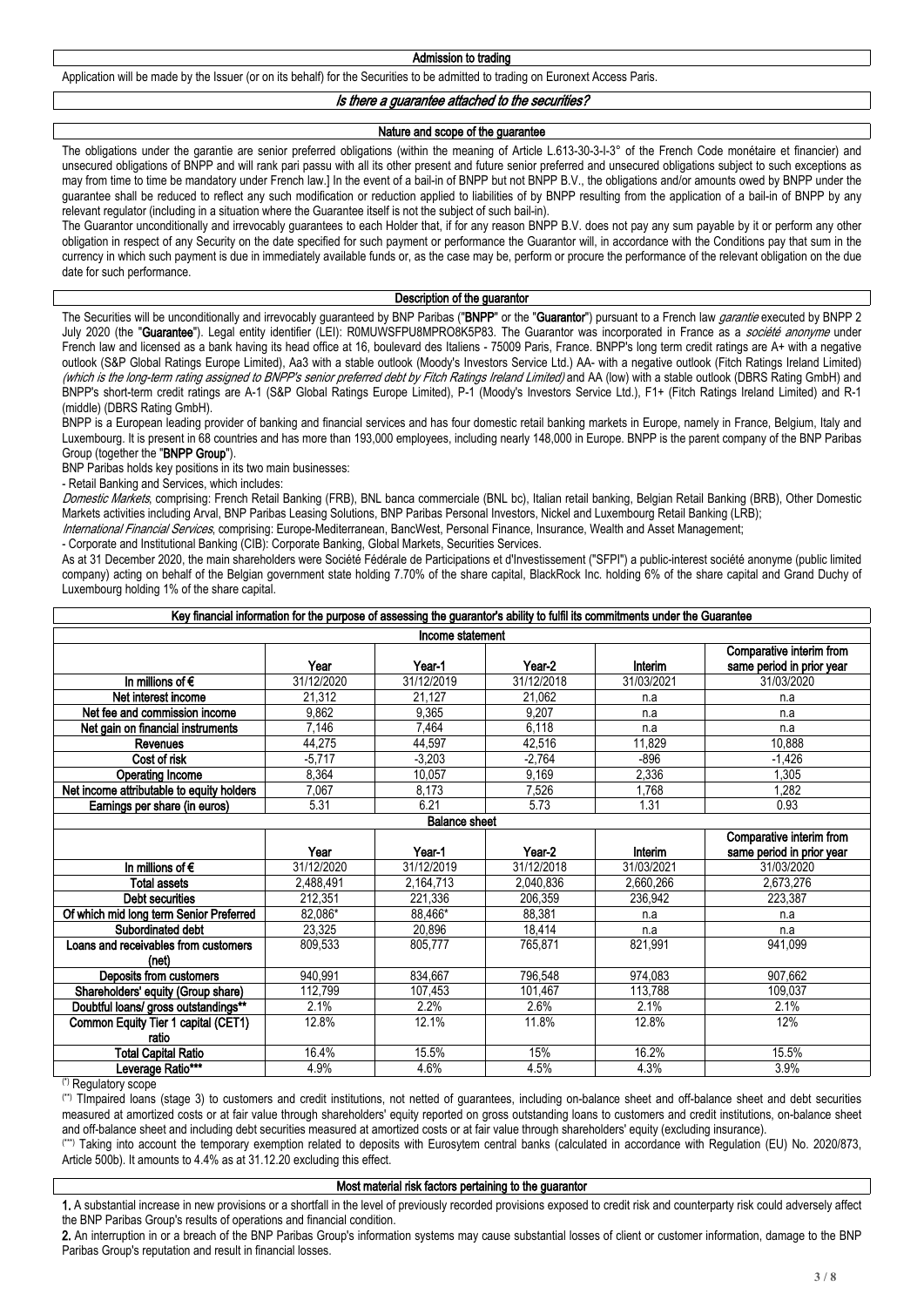**3.** The BNP Paribas Group may incur significant losses on its trading and investment activities due to market fluctuations and volatility.

**4.** Adjustments to the carrying value of the BNP Paribas Group's securities and derivatives portfolios and the BNP Paribas Group's own debt could have an adverse effect on its net income and shareholders' equity.

**5.** The BNP Paribas Group's access to and cost of funding could be adversely affected by a resurgence of financial crises, worsening economic conditions, rating downgrades, increases in sovereign credit spreads or other factors.

**6.** Adverse economic and financial conditions have in the past had and may in the future have an impact on the BNP Paribas Group and the markets in which it operates.

**7.** Laws and regulations adopted in recent years, particularly in response to the global financial crisis, as well as new legislative proposals, may materially impact the BNP Paribas Group and the financial and economic environment in which it operates.

**8.** The BNP Paribas Group may incur substantial fines and other administrative and criminal penalties for non-compliance with applicable laws and regulations, and may also incur losses in related (or unrelated) litigation with private parties.

**9.** Epidemics and pandemics, including the ongoing coronavirus (COVID-19) pandemic and their economic consequences may adversely affect the Group's business, operations, results and financial condition.

### *What are the key risks that are specific to the securities?*

### **Most material risk factors specific to the securities**

There are also risks associated with the Warrants, including:

#### **1. Risk relating to the structure of the Warrants:**

Leverage Products: Investors may be exposed to a partial or total loss of their investment. The return on the Securities depends on the performance of the Underlying Reference(s). Additionally, the return may depend on other market factors such as interest rates, the implied volatility of the Underlying Reference(s) and the time remaining until exercise (in case of European Style Warrants). The effect of leverage on the Securities may be either positive or negative.

#### **2. Risk relating to the Underlying and its Disruption and Adjustments:**

Index Securities are linked to the performance of an underlying index (an "Index"), which may reference various asset classes such as, equities, bonds, currency exchange rates or property price data, or could reference a mixture of asset classes. Investors in Index Securities face the risk of a broader set of circumstances that mean that the assets underlying the Index do not perform as expected compared to an investment in conventional debt securities. Accordingly, the return on an investment in Index Securities is more likely to be adversely affected than an investment in conventional debt securities: exposure to one or more index, adjustment events and market disruption or failure to open of an exchange which may have an adverse effect on the value and liquidity of the Securities and that the Issuer will not provide post-issuance information in relation to the Underlying Reference.

### **3. Risks related to the trading markets of the Warrants:**

Factors affecting the value and trading price of Securities: The trading price of the Securities may be affected by a number of factors including, but not limited to, the relevant price, value or level of the Underlying Reference(s), the time remaining until the scheduled redemption date of the Securities, the actual or implied volatility associated with the Underlying Reference(s) and the correlation risk of the relevant Underlying Reference(s). The possibility that the value and trading price of the Securities will fluctuate (either positively or negatively) depends on a number of factors, which investors should consider carefully before purchasing or selling Securities.

### **4. Legal risk:**

*Meeting of Holders:* The terms of the Securities will contain provisions for calling meetings of holders of such Securities to consider matters affecting their interests generally. These provisions permit defined majorities to bind all holders, including holders who did not attend and vote at the relevant meeting and holders who voted in a manner contrary to the majority.

# **Section D - Key Information on the offer of securities to the public and/or admission to trading on a regulated market**

### *Under which conditions and timetable can I invest in this security?*

### **General terms, conditions and expected timetable of the offer**

The Securities will be fully subscribed by BNP Paribas Arbitrage S.N.C. as Manager on 18 June 2021. Application will be made by the Issuer (or on its behalf) for the Securities to be admitted to trading on Euronext Access Paris. This issue of Securities is being offered in a Non-exempt Offer in France and Belgium.

**Estimate of the total expenses of the issue and/or offer, including estimated expenses charged to the investor by the issuer or the offeror**

No expenses are being charged to an investor by the Issuer.

### *Who is the offeror and/or the person asking for admission to trading?*

#### **Description of the offeror**

BNP Paribas Warrants & Certificats, 20 boulevard des Italiens 75009 Paris France, phone number: 0 800 235 000. Legal entity identifier (LEI): R0MUWSFPU8MPRO8K5P83.

The Offeror was incorporated in France as a société anonyme under French law.

*Why is this Prospectus being produced?*

### **Use and estimated net amount of the proceeds**

The net proceeds from the issue of the Securities will become part of the general funds of the Issuer. Such proceeds may be used to maintain positions in options or futures contracts or other hedging instruments. Estimated net proceeds: EUR 10,196,700.

Not applicable.

#### **Underwriting agreement**

# **Most material conflicts of interest pertaining to the offer or the admission to trading**

Any Manager and its affiliates may also have engaged, and may in the future engage, in investment banking and/or commercial banking transactions with, and may perform other services for, the Issuer and the Guarantor and their affiliates in the ordinary course of business.

Various entities within the BNPP Group (including the Issuer and Guarantor) and Affiliates undertake different roles in connection with the Securities, including Issuer of the Securities and Calculation Agent of the Securities and may also engage in trading activities (including hedging activities) relating to the Underlying and other instruments or derivative products based on or relating to the Underlying which may give rise to potential conflicts of interest.

BNP Paribas Arbitrage SNC, which acts as Manager and Calculation Agent is an Affiliate of the Issuer and the Guarantor and potential conflicts of interest may exist between it and holders of the Securities, including with respect to certain determinations and judgments that the Calculation Agent must make. The economic interests of the Issuer and of BNP Paribas Arbitrage SNC as Manager and Calculation Agent are potentially adverse to Holders interests as an investor in the Securities.

Other than as mentioned above, so far as the Issuer is aware, no person involved in the issue of the Securities has an interest material to the offer, including conflicting interests.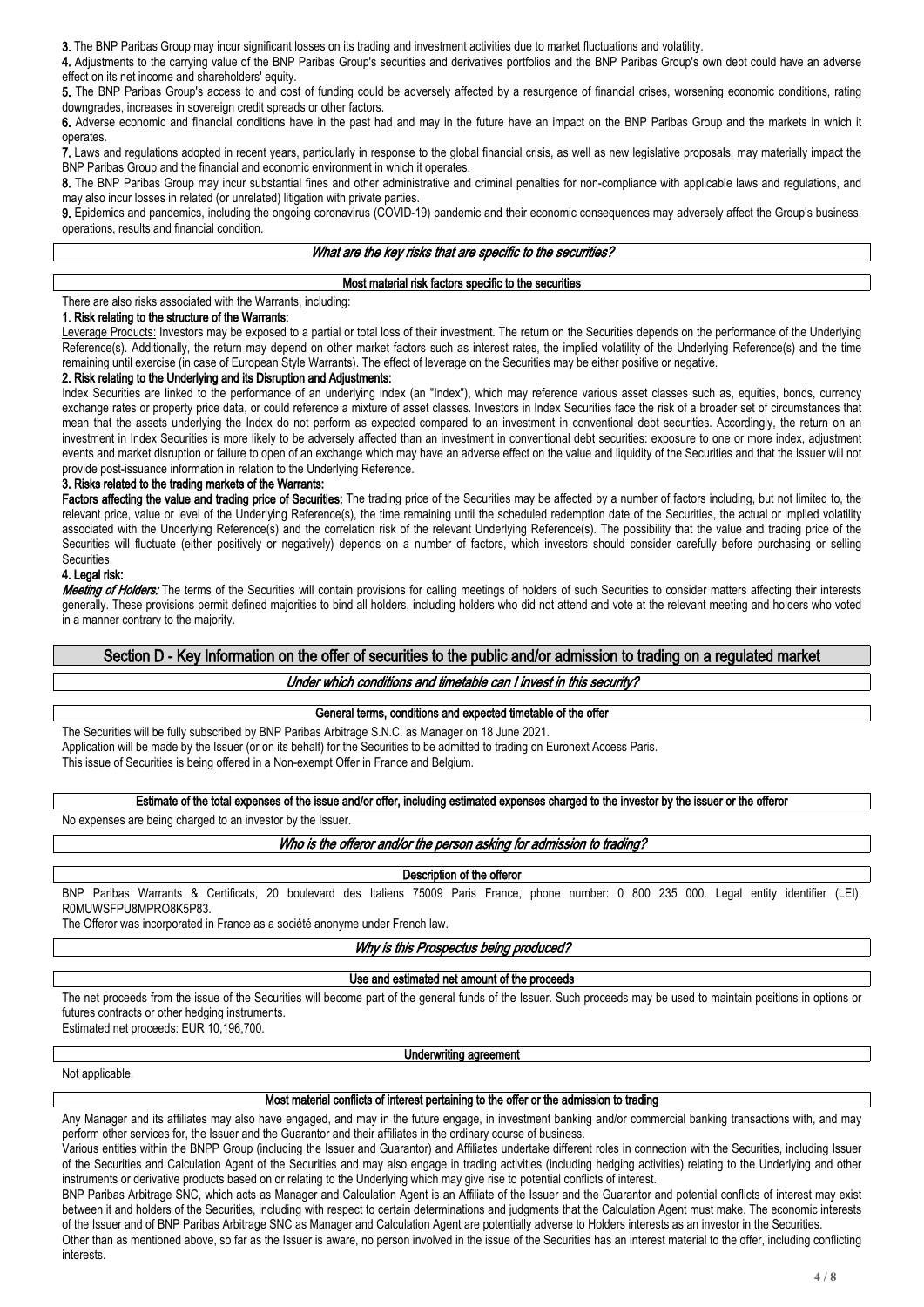| Series Number / ISIN<br>Code | No. of Securities<br>issued | No. of Securities | No. of Warrants<br>per Unit | <b>Mnemonic Code</b>           | <b>Issue Price per</b><br>Security | Call / Put | <b>Exercise Price</b> | Delivery or expiry<br>month | <b>Futures or Options</b><br>Exchange    | Exercise Date /<br><b>Valuation Date</b> | Parity |
|------------------------------|-----------------------------|-------------------|-----------------------------|--------------------------------|------------------------------------|------------|-----------------------|-----------------------------|------------------------------------------|------------------------------------------|--------|
| NLBNPFR165Y1                 | 100,000                     | 100,000           |                             | 3D <sub>2</sub> CB             | <b>EUR 1.41</b>                    | Call       | USD 35,000            | March 2022                  | CBOE (Chicago Board<br>Options Exchange) | 18 March 2022                            | 1,000  |
| NLBNPFR165Z8                 | 100,000                     | 100,000           |                             | 4D <sub>2</sub> C <sub>B</sub> | <b>EUR 1.06</b>                    | Call       | USD 36,000            | March 2022                  | CBOE (Chicago Board<br>Options Exchange) | 18 March 2022                            | 1,000  |
| NLBNPFR16605                 | 100,000                     | 100,000           |                             | 5D <sub>2</sub> CB             | EUR 0.78                           | Call       | USD 37,000            | March 2022                  | CBOE (Chicago Board<br>Options Exchange) | 18 March 2022                            | 1,000  |
| NLBNPFR16613                 | 100,000                     | 100,000           |                             | 6D <sub>2</sub> CB             | <b>EUR 1.17</b>                    | Put        | USD 31,000            | March 2022                  | CBOE (Chicago Board<br>Options Exchange) | 18 March 2022                            | 1,000  |
| NLBNPFR16621                 | 100,000                     | 100,000           |                             | 7D <sub>2</sub> C <sub>B</sub> | <b>EUR 1.41</b>                    | Put        | USD 32,000            | March 2022                  | CBOE (Chicago Board<br>Options Exchange) | 18 March 2022                            | 1,000  |
| NLBNPFR16639                 | 100,000                     | 100,000           |                             | 8D <sub>2</sub> CB             | <b>EUR 1.69</b>                    | Put        | USD 33,000            | March 2022                  | CBOE (Chicago Board<br>Options Exchange) | 18 March 2022                            | 1,000  |
| NLBNPFR16647                 | 100,000                     | 100,000           |                             | 9D <sub>2</sub> CB             | EUR 1.35                           | Call       | USD 36,000            | <b>June 2022</b>            | CBOE (Chicago Board<br>Options Exchange) | 17 June 2022                             | 1,000  |
| NLBNPFR16654                 | 100,000                     | 100,000           |                             | AE2CB                          | <b>EUR 1.73</b>                    | Put        | USD 32,000            | <b>June 2022</b>            | CBOE (Chicago Board<br>Options Exchange) | 17 June 2022                             | 1,000  |
| NLBNPFR16662                 | 100,000                     | 100,000           |                             | BE2CB                          | <b>EUR 1.84</b>                    | Call       | USD 36,000            | December 2022               | CBOE (Chicago Board<br>Options Exchange) | 16 December 2022                         | 1,000  |
| NLBNPFR16670                 | 100,000                     | 100,000           |                             | CE <sub>2</sub> CB             | <b>EUR 2.29</b>                    | Put        | USD 32,000            | December 2022               | CBOE (Chicago Board<br>Options Exchange) | 16 December 2022                         | 1,000  |
| NLBNPFR16688                 | 90,000                      | 90,000            |                             | DE2CB                          | EUR <sub>6</sub>                   | Call       | <b>USD 14,800</b>     | March 2022                  | Chicago Mercantile<br>Exchange (CME)     | 18 March 2022                            | 100    |
| NLBNPFR16696                 | 90,000                      | 90,000            |                             | EE2CB                          | <b>EUR 4.71</b>                    | Call       | <b>USD 15,200</b>     | March 2022                  | Chicago Mercantile<br>Exchange (CME)     | 18 March 2022                            | 100    |
| NLBNPFR166A9                 | 90,000                      | 90,000            |                             | FE2CB                          | EUR 3.65                           | Call       | <b>USD 15,600</b>     | March 2022                  | Chicago Mercantile<br>Exchange (CME)     | 18 March 2022                            | 100    |
| NLBNPFR166B7                 | 90,000                      | 90,000            |                             | GE2CB                          | <b>EUR 2.80</b>                    | Call       | <b>USD 16,000</b>     | March 2022                  | Chicago Mercantile<br>Exchange (CME)     | 18 March 2022                            | 100    |
| NLBNPFR166C5                 | 90,000                      | 90,000            |                             | HE2CB                          | <b>EUR 5.14</b>                    | Put        | <b>USD 12,400</b>     | March 2022                  | Chicago Mercantile<br>Exchange (CME)     | 18 March 2022                            | 100    |
| NLBNPFR166D3                 | 90,000                      | 90,000            |                             | IE2CB                          | EUR 6.01                           | Put        | <b>USD 12,800</b>     | March 2022                  | Chicago Mercantile<br>Exchange (CME)     | 18 March 2022                            | 100    |
| NLBNPFR166E1                 | 90,000                      | 90,000            |                             | JE2CB                          | EUR 7.01                           | Put        | <b>USD 13,200</b>     | March 2022                  | Chicago Mercantile<br>Exchange (CME)     | 18 March 2022                            | 100    |
| NLBNPFR166F8                 | 90,000                      | 90,000            |                             | KE2CB                          | EUR 8.16                           | Put        | <b>USD 13,600</b>     | March 2022                  | Chicago Mercantile<br>Exchange (CME)     | 18 March 2022                            | 100    |
| NLBNPFR166G6                 | 90,000                      | 90,000            |                             | LE2CB                          | EUR 6.86                           | Call       | <b>USD 15,000</b>     | <b>June 2022</b>            | Chicago Mercantile<br>Exchange (CME)     | 17 June 2022                             | 100    |
| NLBNPFR166H4                 | 90,000                      | 90,000            |                             | ME2CB                          | EUR 6.21                           | Call       | <b>USD 15.200</b>     | <b>June 2022</b>            | Chicago Mercantile<br>Exchange (CME)     | 17 June 2022                             | 100    |
| NLBNPFR166I2                 | 90,000                      | 90,000            |                             | NE2CB                          | EUR 7.93                           | Put        | USD 13,000            | <b>June 2022</b>            | Chicago Mercantile<br>Exchange (CME)     | 17 June 2022                             | 100    |
| NLBNPFR166J0                 | 90,000                      | 90,000            |                             | OE2CB                          | EUR 8.49                           | Put        | USD 13,200            | <b>June 2022</b>            | Chicago Mercantile<br>Exchange (CME)     | 17 June 2022                             | 100    |
| NLBNPFR166K8                 | 90,000                      | 90,000            |                             | PE2CB                          | EUR 7.63                           | Call       | USD 15,600            | December 2022               | Chicago Mercantile<br>Exchange (CME)     | 16 December 2022                         | 100    |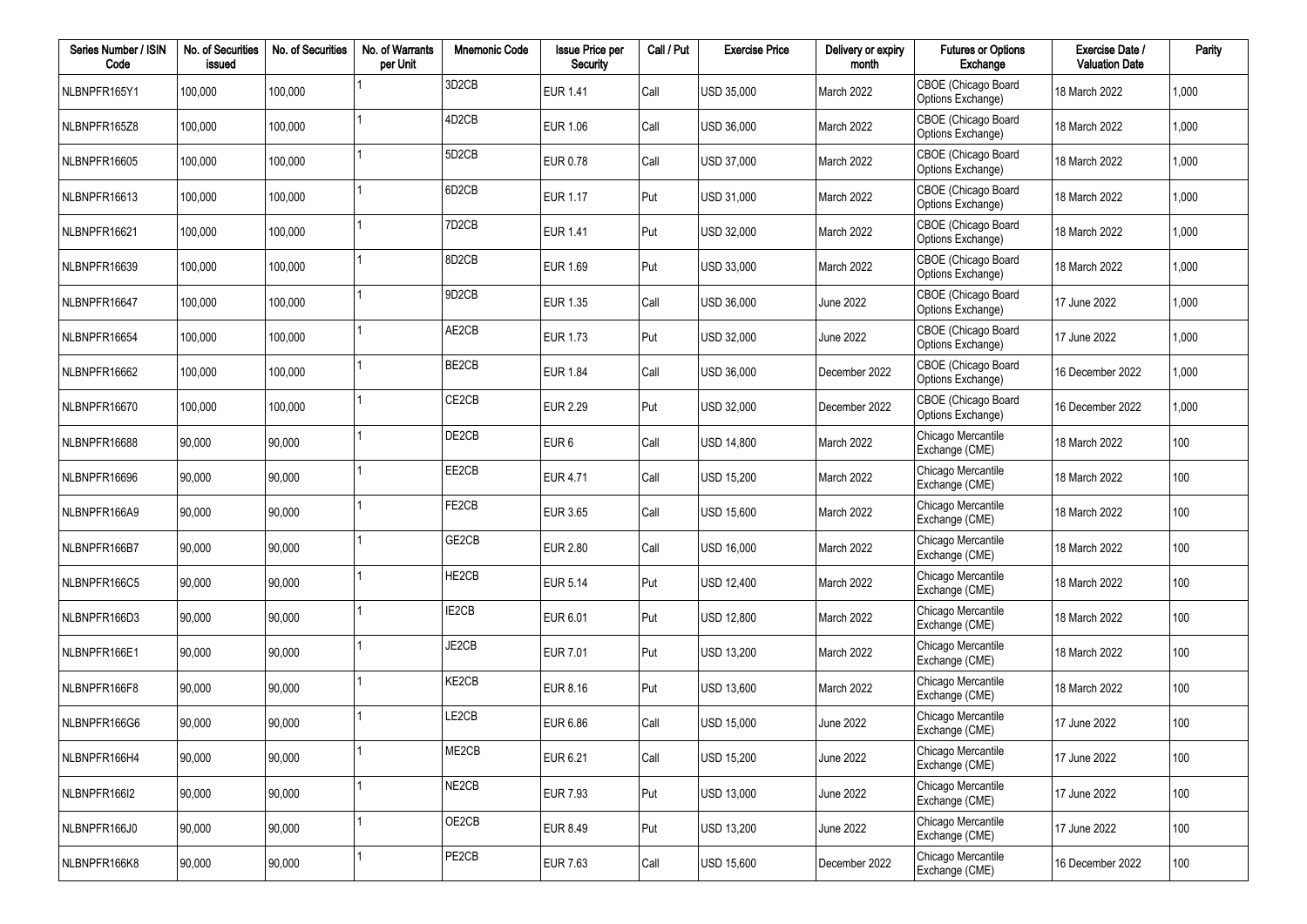| Series Number / ISIN<br>Code | No. of Securities<br>issued | No. of Securities | No. of Warrants<br>per Unit | <b>Mnemonic Code</b> | <b>Issue Price per</b><br>Security | Call / Put | <b>Exercise Price</b> | Delivery or expiry<br>month | <b>Futures or Options</b><br>Exchange | Exercise Date /<br><b>Valuation Date</b> | Parity |
|------------------------------|-----------------------------|-------------------|-----------------------------|----------------------|------------------------------------|------------|-----------------------|-----------------------------|---------------------------------------|------------------------------------------|--------|
| NLBNPFR166L6                 | 190,000                     | 90,000            |                             | QE2CB                | EUR 6.53                           | Call       | USD 16.000            | December 2022               | Chicago Mercantile<br>Exchange (CME)  | <sup>1</sup> 16 December 2022            | 100    |
| NLBNPFR166M4                 | 90,000                      | 90,000            |                             | RE2CB                | EUR 9.80                           | Put        | <b>USD 12.800</b>     | December 2022               | Chicago Mercantile<br>Exchange (CME)  | <sup>1</sup> 16 December 2022            | 100    |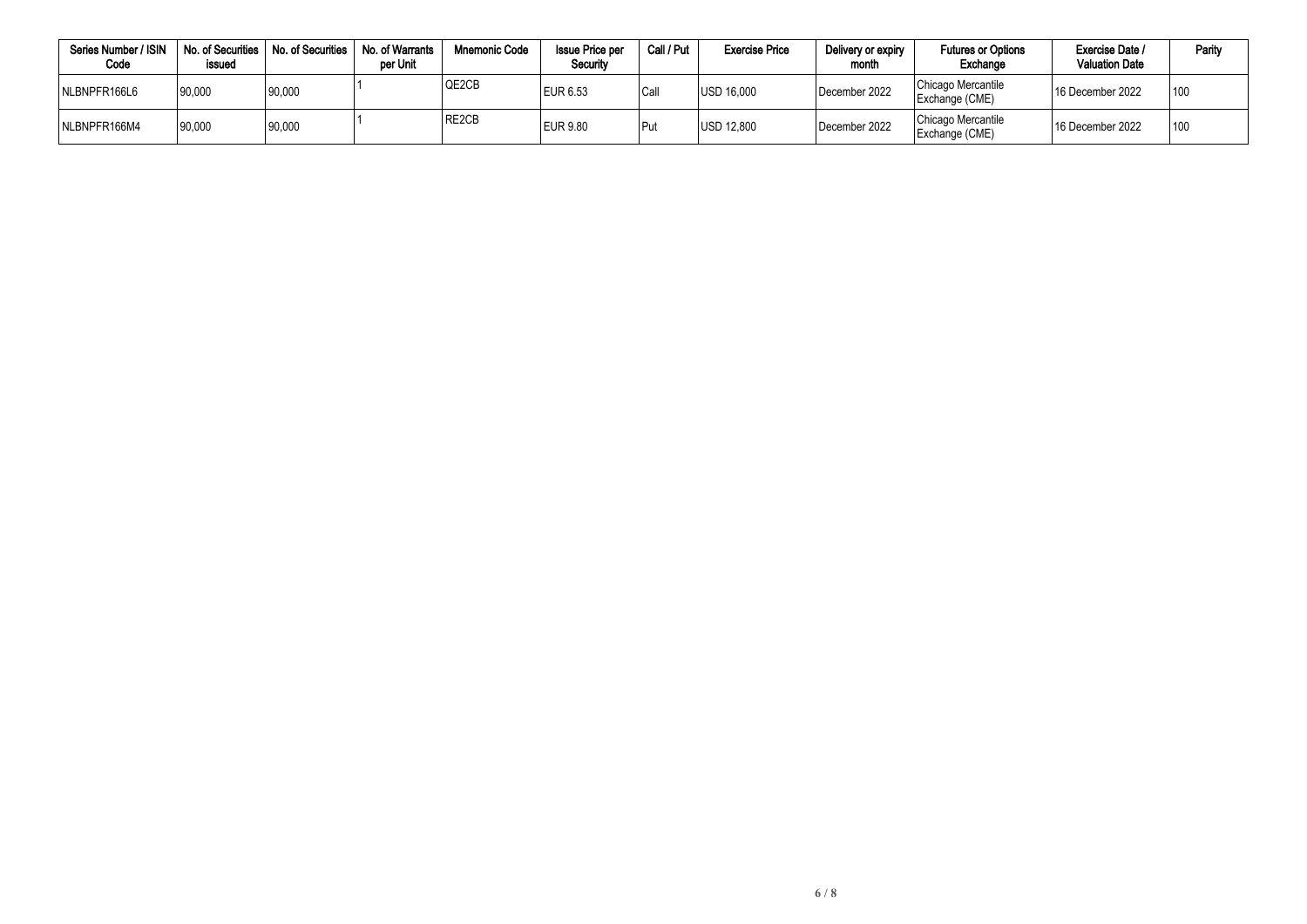| Series Number / ISIN<br>Code | Index                            | Index<br>Currency | <b>ISIN of Index</b> | <b>Reuters Code of</b><br><b>Index / Reuters</b><br><b>Screen Page</b> | <b>Index Sponsor</b>                   | <b>Index Sponsor Website</b>         | Exchange                                                                 | <b>Exchange Website</b> | Exchange<br>Rate |
|------------------------------|----------------------------------|-------------------|----------------------|------------------------------------------------------------------------|----------------------------------------|--------------------------------------|--------------------------------------------------------------------------|-------------------------|------------------|
| NLBNPFR165Y1                 | Dow Jones Industrial<br>Average® | <b>USD</b>        | US2605661048         | .DJI                                                                   | S&P Dow Jones Indices<br>LLC ("SPDJI") | www.eu.spindices.com                 | As set out in Annex 2 for a<br>Composite Index (Multi-Exchange<br>Index) |                         | EUR / USD        |
| NLBNPFR165Z8                 | Dow Jones Industrial<br>Average® | <b>USD</b>        | US2605661048         | <b>DJI</b>                                                             | S&P Dow Jones Indices<br>LLC ("SPDJI") | www.eu.spindices.com                 | As set out in Annex 2 for a<br>Composite Index (Multi-Exchange<br>Index) |                         | EUR / USD        |
| NLBNPFR16605                 | Dow Jones Industrial<br>Average® | <b>USD</b>        | US2605661048         | <b>DJI</b>                                                             | S&P Dow Jones Indices<br>LLC ("SPDJI") | www.eu.spindices.com                 | As set out in Annex 2 for a<br>Composite Index (Multi-Exchange<br>Index) |                         | EUR / USD        |
| NLBNPFR16613                 | Dow Jones Industrial<br>Average® | <b>USD</b>        | US2605661048         | <b>DJI</b>                                                             | S&P Dow Jones Indices<br>LLC ("SPDJI") | www.eu.spindices.com                 | As set out in Annex 2 for a<br>Composite Index (Multi-Exchange<br>Index) |                         | EUR / USD        |
| NLBNPFR16621                 | Dow Jones Industrial<br>Average® | <b>USD</b>        | US2605661048         | <b>DJI</b>                                                             | S&P Dow Jones Indices<br>LLC ("SPDJI") | www.eu.spindices.com                 | As set out in Annex 2 for a<br>Composite Index (Multi-Exchange<br>Index) |                         | EUR / USD        |
| NLBNPFR16639                 | Dow Jones Industrial<br>Average® | <b>USD</b>        | US2605661048         | <b>DJI</b>                                                             | S&P Dow Jones Indices<br>LLC ("SPDJI") | www.eu.spindices.com                 | As set out in Annex 2 for a<br>Composite Index (Multi-Exchange<br>Index) |                         | EUR / USD        |
| NLBNPFR16647                 | Dow Jones Industrial<br>Average® | <b>USD</b>        | US2605661048         | <b>DJI</b>                                                             | S&P Dow Jones Indices<br>LLC ("SPDJI") | www.eu.spindices.com                 | As set out in Annex 2 for a<br>Composite Index (Multi-Exchange<br>Index) |                         | EUR / USD        |
| NLBNPFR16654                 | Dow Jones Industrial<br>Average® | <b>USD</b>        | US2605661048         | <b>DJI</b>                                                             | S&P Dow Jones Indices<br>LLC ("SPDJI") | www.eu.spindices.com                 | As set out in Annex 2 for a<br>Composite Index (Multi-Exchange<br>Index) |                         | EUR / USD        |
| NLBNPFR16662                 | Dow Jones Industrial<br>Average® | <b>USD</b>        | US2605661048         | <b>DJI</b>                                                             | S&P Dow Jones Indices<br>LLC ("SPDJI") | www.eu.spindices.com                 | As set out in Annex 2 for a<br>Composite Index (Multi-Exchange<br>Index) |                         | EUR / USD        |
| NLBNPFR16670                 | Dow Jones Industrial<br>Average® | <b>USD</b>        | US2605661048         | <b>DJI</b>                                                             | S&P Dow Jones Indices<br>LLC ("SPDJI") | www.eu.spindices.com                 | As set out in Annex 2 for a<br>Composite Index (Multi-Exchange<br>Index) |                         | EUR / USD        |
| NLBNPFR16688                 | Nasdaq-100 ®                     | <b>USD</b>        | US6311011026         | NDX.                                                                   | NASDAQ Group Inc                       | https://indexes.nasdagomx.com        | <b>NASDAQ</b>                                                            | www.nasdag.com          | EUR / USD        |
| NLBNPFR16696                 | Nasdaq-100 ®                     | <b>USD</b>        | US6311011026         | NDX.                                                                   | NASDAQ Group Inc                       | https://indexes.nasdagomx.com        | NASDAQ                                                                   | www.nasdag.com          | EUR / USD        |
| NLBNPFR166A9                 | Nasdaq-100 ®                     | <b>USD</b>        | US6311011026         | NDX.                                                                   | NASDAQ Group Inc                       | https://indexes.nasdagomx.com        | NASDAQ                                                                   | www.nasdaq.com          | EUR / USD        |
| NLBNPFR166B7                 | Nasdaq-100 ®                     | <b>USD</b>        | US6311011026         | NDX.                                                                   | NASDAQ Group Inc                       | https://indexes.nasdagomx.com        | NASDAQ                                                                   | www.nasdag.com          | EUR / USD        |
| NLBNPFR166C5                 | Nasdaq-100 ®                     | <b>USD</b>        | US6311011026         | NDX.                                                                   | NASDAQ Group Inc                       | https://indexes.nasdagomx.com        | NASDAQ                                                                   | www.nasdaq.com          | EUR / USD        |
| NLBNPFR166D3                 | Nasdaq-100 ®                     | <b>USD</b>        | US6311011026         | NDX.                                                                   | NASDAQ Group Inc                       | https://indexes.nasdagomx.com        | NASDAQ                                                                   | www.nasdaq.com          | EUR / USD        |
| NLBNPFR166E1                 | Nasdaq-100 ®                     | <b>USD</b>        | US6311011026         | NDX.                                                                   | NASDAQ Group Inc                       | https://indexes.nasdaqomx.com        | <b>NASDAQ</b>                                                            | www.nasdaq.com          | EUR / USD        |
| NLBNPFR166F8                 | Nasdaq-100 ®                     | <b>USD</b>        | US6311011026         | NDX.                                                                   | NASDAQ Group Inc                       | <u>https://indexes.nasdaqomx.com</u> | NASDAQ                                                                   | www.nasdaq.com          | EUR / USD        |
| NLBNPFR166G6                 | Nasdaq-100 ®                     | <b>USD</b>        | US6311011026         | NDX.                                                                   | NASDAQ Group Inc                       | https://indexes.nasdaqomx.com        | NASDAQ                                                                   | www.nasdaq.com          | EUR / USD        |
| NLBNPFR166H4                 | Nasdaq-100 ®                     | <b>USD</b>        | US6311011026         | NDX.                                                                   | NASDAQ Group Inc                       | https://indexes.nasdaqomx.com        | NASDAQ                                                                   | www.nasdaq.com          | EUR / USD        |
| NLBNPFR166I2                 | Nasdaq-100 ®                     | <b>USD</b>        | US6311011026         | NDX.                                                                   | NASDAQ Group Inc                       | https://indexes.nasdagomx.com        | NASDAQ                                                                   | www.nasdaq.com          | EUR / USD        |
| NLBNPFR166J0                 | Nasdaq-100 ®                     | <b>USD</b>        | US6311011026         | NDX.                                                                   | NASDAQ Group Inc                       | https://indexes.nasdaqomx.com        | NASDAQ                                                                   | www.nasdaq.com          | EUR / USD        |
| NLBNPFR166K8                 | Nasdaq-100 ®                     | <b>USD</b>        | US6311011026         | NDX.                                                                   | NASDAQ Group Inc                       | https://indexes.nasdaqomx.com        | NASDAQ                                                                   | www.nasdaq.com          | EUR / USD        |
| NLBNPFR166L6                 | Nasdaq-100 ®                     | <b>USD</b>        | US6311011026         | NDX.                                                                   | NASDAQ Group Inc                       | https://indexes.nasdaqomx.com        | NASDAQ                                                                   | www.nasdaq.com          | EUR / USD        |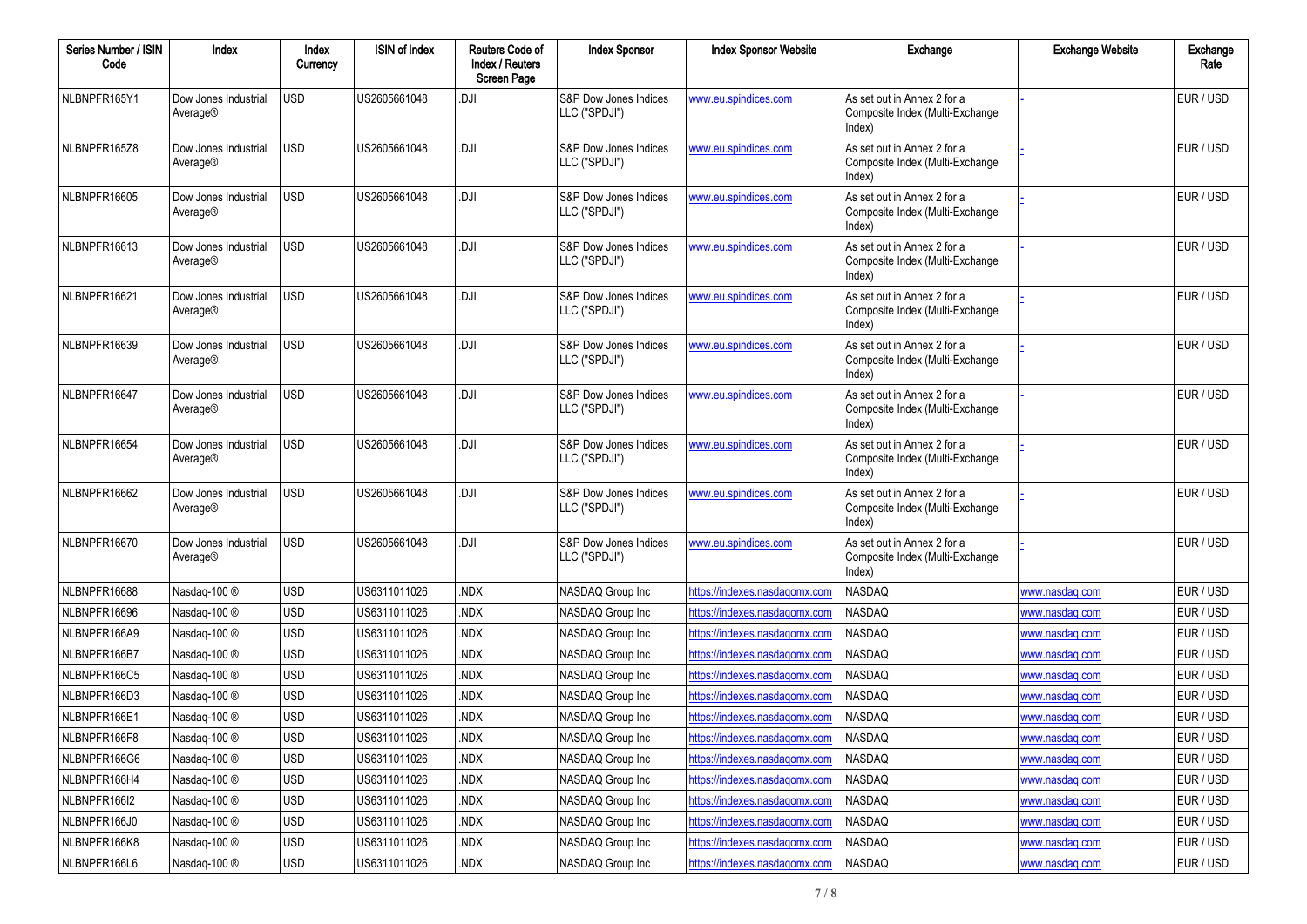| Series Number / ISIN<br>Code | Index        | Index<br>Currency | <b>ISIN of Index</b> | Reuters Code of<br>Index / Reuters<br>Screen Page | <b>Index Sponsor</b> | <b>Index Sponsor Website</b> | Exchange      | <b>Exchange Website</b> | Exchange<br>Rate |
|------------------------------|--------------|-------------------|----------------------|---------------------------------------------------|----------------------|------------------------------|---------------|-------------------------|------------------|
| NLBNPFR166M4                 | Nasdag-100 ® | <b>IUSD</b>       | US6311011026         | .NDX                                              | NASDAQ Group Inc     | exes.nasdagomx.com           | <b>NASDAQ</b> | www.nasdag.com          | EUR / USI        |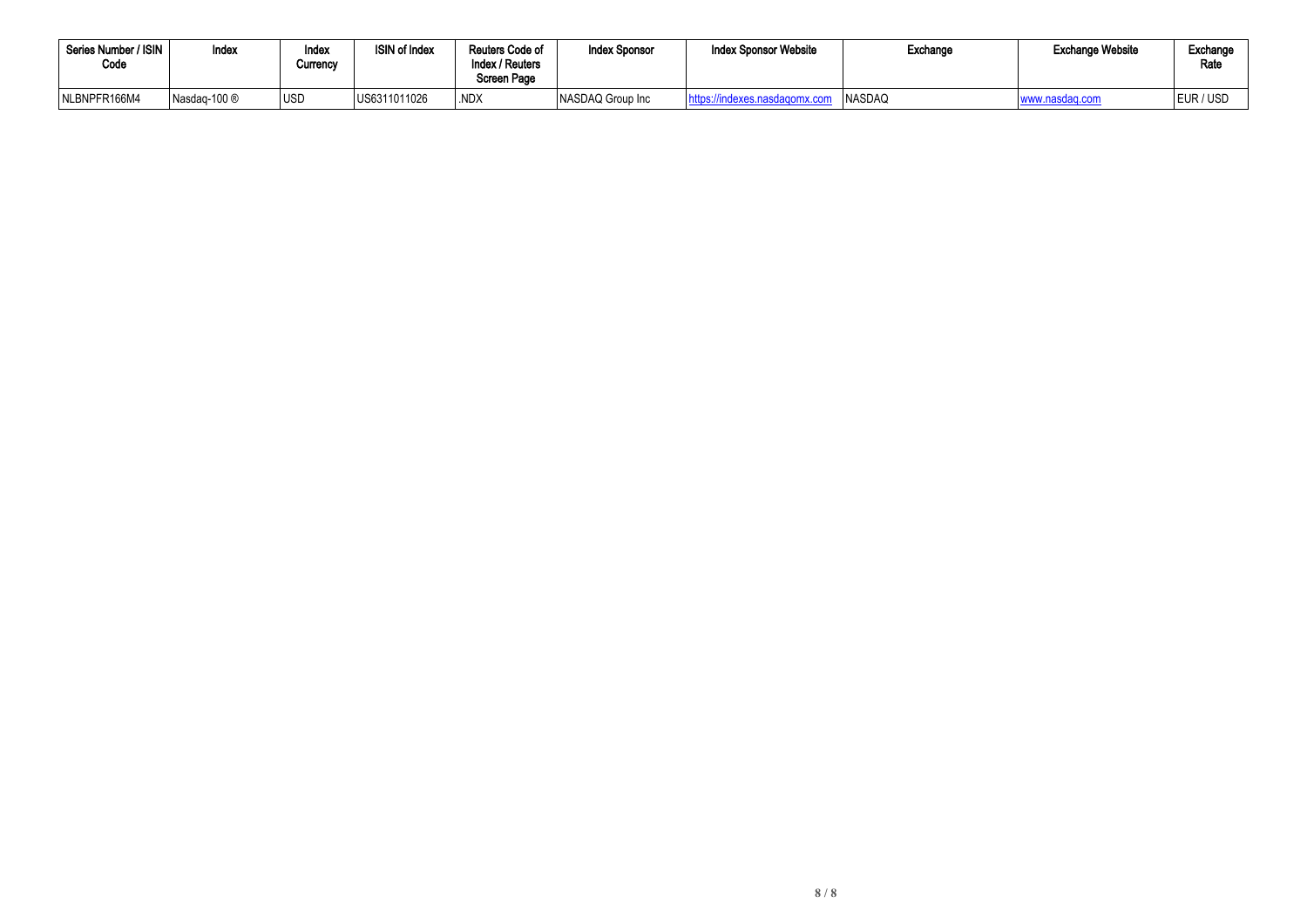# **Résumé**

### **Section A - Introduction et Avertissements**

### *Avertissements*

Le présent résumé doit être lu comme une introduction au Prospectus de Base et aux Conditions Définitives applicables.

Toute décision d'investir dans les Titres concernés doit être fondée sur un examen exhaustif du Prospectus de Base dans son ensemble, y compris tous documents incorporés par référence et les Conditions Définitives applicables.

Lorsqu'une action concernant l'information contenue dans le Prospectus de Base et les Conditions Définitives applicables est intentée devant un tribunal d'un Etat Membre de l'Espace Economique Européen, l'investisseur plaignant peut, selon la législation nationale de l'État Membre où l'action est intentée, avoir à supporter les frais de traduction de ce Prospectus de Base et des Conditions Définitives applicables avant le début de la procédure judiciaire.

La responsabilité civile sera recherchée dans cet Etat Membre auprès de l'Emetteur ou du Garant (le cas échéant) sur la seule base du présent résumé, y compris sa traduction, mais seulement si le contenu du résumé est jugé trompeur, inexact ou contradictoire par rapport aux autres parties du Prospectus de Base et des Conditions Définitives applicables, ou, s'il ne fournit pas, lu en combinaison avec les autres parties du Prospectus de Base et des Conditions Définitives applicables, les informations clés permettant d'aider les investisseurs lorsqu'ils envisagent d'investir dans ces Titres.

Vous êtes sur le point d'acheter un produit qui n'est pas simple et peut être difficile à comprendre.

#### **Nom et les codes internationaux d'identification des valeurs mobilières (codes ISIN)**

EUR "European Style" warrants sur Indice

Numéro International d'Identification des Valeurs Mobilières ("ISIN") : veuillez-vous référer aux tableaux ci-dessous.

### **Identité et coordonnées de l'émetteur**

BNP Paribas Issuance B.V. ("BNPP B.V." ou l'"Emetteur"). L'Emetteur a été constitué aux Pays-Bas sous la forme d'une société non cotée en bourse à responsabilité limitée de droit néerlandais, et son siège social est situé Herengracht 595, 1017 CE Amsterdam, Pays-Bas. Identifiant d'entité juridique ("IEJ") : 7245009UXRIGIRYOBR48

### **Identité et coordonnées de l'offreur**

BNP Paribas Warrants & Certificats, 20 boulevard des Italiens 75009 Paris France, n°0 800 235 000.

**Identité et coordonnées de l'autorité compétente qui approuve le prospectus**

Autorité Néerlandaise des Marchés Financiers ("AFM"), Postbus 11723 - 1001 GS Amsterdam, Pays-Bas. www.afm.nl

#### **Date d'approbation du prospectus**

Ce Prospectus a été approuvé le 2 juillet 2020 par l'AFM, tel que modifié ou complété à tout moment par des suppléments.

### **Section B - Informations clés sur l'émetteur**

#### *Qui est l'émetteur des valeurs mobilières?*

### **Siège social / forme juridique / IEJ / droit régissant ses activités / pays d'origine**

L'Emetteur a été constitué aux Pays-Bas sous la forme d'une société non cotée en bourse à responsabilité limitée de droit néerlandais, et son siège social est situé Herengracht 595, 1017 CE Amsterdam, Pays-Bas. Identifiant d'entité juridique ("IEJ") : 7245009UXRIGIRYOBR48. La notation de crédit à long terme de BNPP B.V. est: A+ avec une perspective négative (S&P Global Ratings Europe Limited) et la notation de credit à court terme de BNPP B.V. est : A-1 (S&P Global Ratings Europe Limited).

#### **Principales activités**

L'Emetteur a pour activité principale d'émettre et/ou d'acquérir des instruments financiers de toute nature et de conclure des contrats à cet effet pour le compte de différentes entités au sein du Groupe BNPP. Les actifs de BNPP B.V. sont constitués des obligations des autres entités du Groupe BNPP. Les Titulaires de titres de BNPP B.V. seront, sous réserve des dispositions de la Garantie pertinente émise par BNPP, exposés à la capacité des entités du Groupe BNPP à exécuter leurs obligations en vertu de ces contrats de couverture et peuvent subir des pertes si ces entités ne respectent pas leur engagement.

#### **Principaux actionnaires**

BNP Paribas détient 100% du capital de BNPP B.V.

#### **Identité de ses principaux dirigeants**

L'Administrateur de l'Émetteur est BNP Paribas Finance B.V. Administrateurs de BNP Paribas Finance B.V. : Edwin Herskovic/Erik Stroet/Folkert van Asma/Richard Daelman/Geert Lippens/Matthew Yandle.

#### **Identité de ses contrôleurs légaux des comptes**

Mazars N.V. sont les auditeurs de l'Émetteur. Mazars N.V. est un cabinet d'expertise comptable indépendant aux Pays-Bas, enregistré auprès de la NBA (Nederlandse Beroepsorganisatie van Accountants).

#### *Quelles sont les informations financières clés concernant l'émetteur?*

| Informations financières clés |            |            |  |  |  |  |  |  |
|-------------------------------|------------|------------|--|--|--|--|--|--|
| Compte de résultat            |            |            |  |  |  |  |  |  |
| Année-1<br>Année              |            |            |  |  |  |  |  |  |
| En€                           | 31/12/2020 | 31/12/2019 |  |  |  |  |  |  |
| Bénéfice/perte d'exploitation | 54 758     | 47 976     |  |  |  |  |  |  |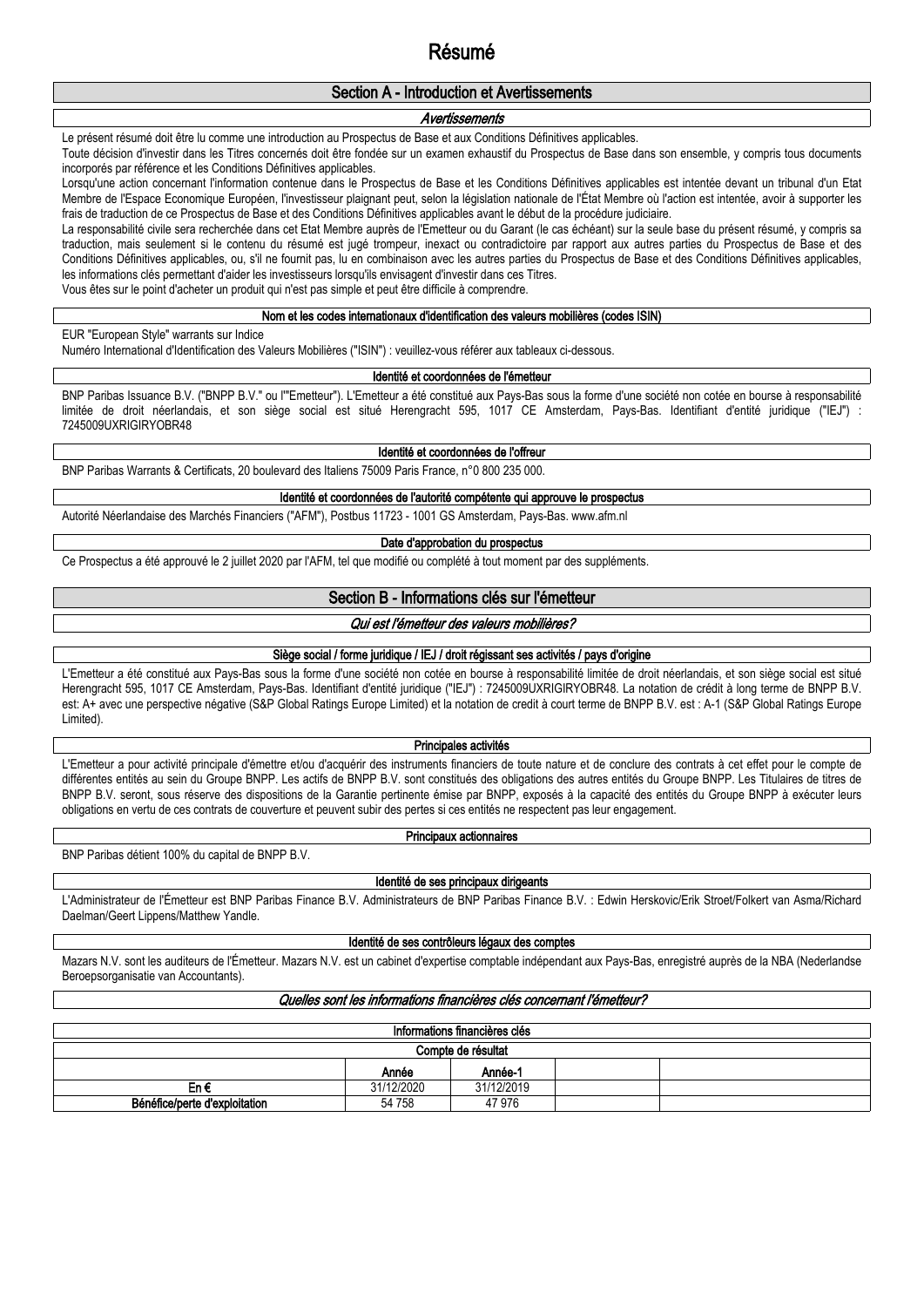| Bilan                                                       |                |                             |  |  |  |  |  |  |  |  |
|-------------------------------------------------------------|----------------|-----------------------------|--|--|--|--|--|--|--|--|
|                                                             | Année          | Année-1                     |  |  |  |  |  |  |  |  |
| En€                                                         | 31/12/2020     | 31/12/2019                  |  |  |  |  |  |  |  |  |
| Endettement financier net (dette à long terme plus dette    | 69 621 531 827 | 64 938 742 676              |  |  |  |  |  |  |  |  |
| à court terme moins trésorerie)                             |                |                             |  |  |  |  |  |  |  |  |
| Ratio courant (actif courant/passif courant)                |                |                             |  |  |  |  |  |  |  |  |
| Ratio dette sur capitaux propres (total du passif/total des | 112 649        | 112 828                     |  |  |  |  |  |  |  |  |
| capitaux propres)                                           |                |                             |  |  |  |  |  |  |  |  |
| Ratio de couverture des intérêts (résultat                  | Aucune charge  | Aucune charge               |  |  |  |  |  |  |  |  |
| d'exploitation/charge d'intérêts)                           | d'intérêt      | d'intérêt                   |  |  |  |  |  |  |  |  |
|                                                             |                | État des flux de trésorerie |  |  |  |  |  |  |  |  |
|                                                             | Année          | Année-1                     |  |  |  |  |  |  |  |  |
| En€                                                         | 31/12/2020     | 31/12/2019                  |  |  |  |  |  |  |  |  |
| Flux de trésorerie net provenant des activités              | -563 228       | 661 222                     |  |  |  |  |  |  |  |  |
| d'exploitation                                              |                |                             |  |  |  |  |  |  |  |  |
| Flux de trésorerie net provenant des activités de           | 0              | Λ                           |  |  |  |  |  |  |  |  |
| financement                                                 |                |                             |  |  |  |  |  |  |  |  |
| Flux de trésorerie net provenant des activités              | 0              | Λ                           |  |  |  |  |  |  |  |  |
| d'investissement                                            |                |                             |  |  |  |  |  |  |  |  |

#### **Réserves dans le rapport d'audit**

Sans objet, il n'existe aucune réserve dans le rapport d'audit sur les informations financières historiques contenues dans le Prospectus de Base.

#### *Quels sont les risques spécifiques à l'émetteur?*

Non applicable. BNPP B.V. est une société opérationnelle. La solvabilité de BNPP B.V dépend de la solvabilité de BNPP.

### **Section C - Informations clés sur les valeurs mobilières**

*Quelles sont les principales caractéristiques des valeurs mobilières?*

#### **Nature, catégorie et code ISIN**

Les Titres sont des warrants ("Warrants") et sont émis en Souches. Code ISIN: veuillez-vous référer aux tableaux ci-dessous.

#### **Monnaie / dénomination / valeur nominale / nombre de valeurs mobilières émises / échéance**

La devise de Titres est l' Euro ("EUR"). Les Titres n'ont pas de valeur nominale. Nombre/échéance des Titres : veuillez-vous référer aux tableaux ci-dessous.

#### **Droits attachés aux valeurs mobilières**

*Maintien de l'Emprunt à son Rang* - Les modalités des Titres ne contiendront aucune clause de maintien de l'emprunt à son rang.

*Cas de Défaut* - Les modalités des Titres ne prévoiront pas de cas de défaut.

*Loi applicable* - Les Titres sont soumis au droit français.

*Intérêts* - Les Titres ne portent pas intérêts et ne donneront lieu à aucun paiement d'intérêts.

*Sous-jacent* - Indice.

*Remboursement* - Les Titres sont des Titres à Règlement en Numéraire.

A moins qu'il ne soit antérieurement remboursé ou annulé, chaque Titre sera remboursé le quatrième Jour Ouvré suivant la Date d'Evaluation.

Les Warrants peuvent être annulés si l'exécution des obligations de l'Emetteur en vertu des Warrants est devenue illégale ou s'il est devenu impossible ou impraticable, en raison d'un cas de force majeure ou du Fait du Prince, pour l'Emetteur d'exécuter ses obligations en vertu des Warrants et/ou de tous accords de couverture connexes.

### *Règlement*

Chaque Titre habilite son titulaire, à compter de l'exercice en bonne et due forme, à recevoir de l'Emetteur à la Date de Règlement un Montant de Règlement en numéraire égal à :

*Formules de Paiement Final*

#### *Formules de Paiement Final des Titres Négociés sur les Marchés ETS* **Produits à Effet de levier:**

Effet de levier: produits à terme fixe qui ont un rendement indexé sur la performance d'un ou plusieurs Sous-Jacents de Référence. Le calcul du rendement peut être basé sur des mécanismes variés (y compris des mécanismes de barrière désactivante). Le capital ne peut pas être garanti.

#### **Formules de Paiement Final (ETS 2100)**

si les Titres sont définis comme étant des Warrants *Call* :

Max [0; Prix de Reglement Final - Prix d'Exercice]

 $[Parit\mathbf{e} \times Taux \text{ de Change Final}]$ ; ou

si les Titres sont définis comment étant des Warrants *Put* :

(ii)

(i)

Max [0; Prix d'Exercice - Prix de Reglement Final]  $[Parit\mathbf{e} \times Taux \text{ de Change Final}]$ .

#### *Description de la Formule de Paiement*

En cas de Warrants Call, la Formule de Paiement sera égale au surplus (le cas échéant) entre le Prix de Règlement à la Date d'Evaluation et le Prix d'Exercice (divisé *par le produit du Taux de Change et de la Parité).*

En cas de Warrants Put, la Formule de Paiement sera égale au surplus (le cas échéant) entre le Prix d'Exercice et le Prix de Règlement à la Date d'Evaluation (divisé *par le produit du Taux de Change et de la Parité).*

*Fiscalité* - Le Titulaire devra payer tous les impôts, taxes et/ou frais découlant de l'exercice et du règlement ou du remboursement des Titres et/ou de la livraison ou du transfert des actifs dus en cas de Règlement Physique. L'Emetteur devra déduire des montants payables ou des actifs livrables aux Titulaires certains impôts, taxes et frais non antérieurement déduits des montants payés ou des actifs livrés à des Titulaires, que l'Agent de Calcul déterminera comme attribuables aux Titres. Les paiements seront soumis dans tous les cas (i) aux lois et réglementations fiscales ou autres qui leur sont applicables dans le lieu de paiement, (ii) à toute retenue à la source ou tout prélèvement libératoire devant être effectué en vertu d'un accord de la nature décrite à la Section 1471(b) de l'U.S. Internal Revenue Code de 1986 (le "**Code**"), ou qui est autrement imposé en vertu des Sections 1471 à 1474 du Code, de toutes réglementations ou conventions prises pour leur application, de toutes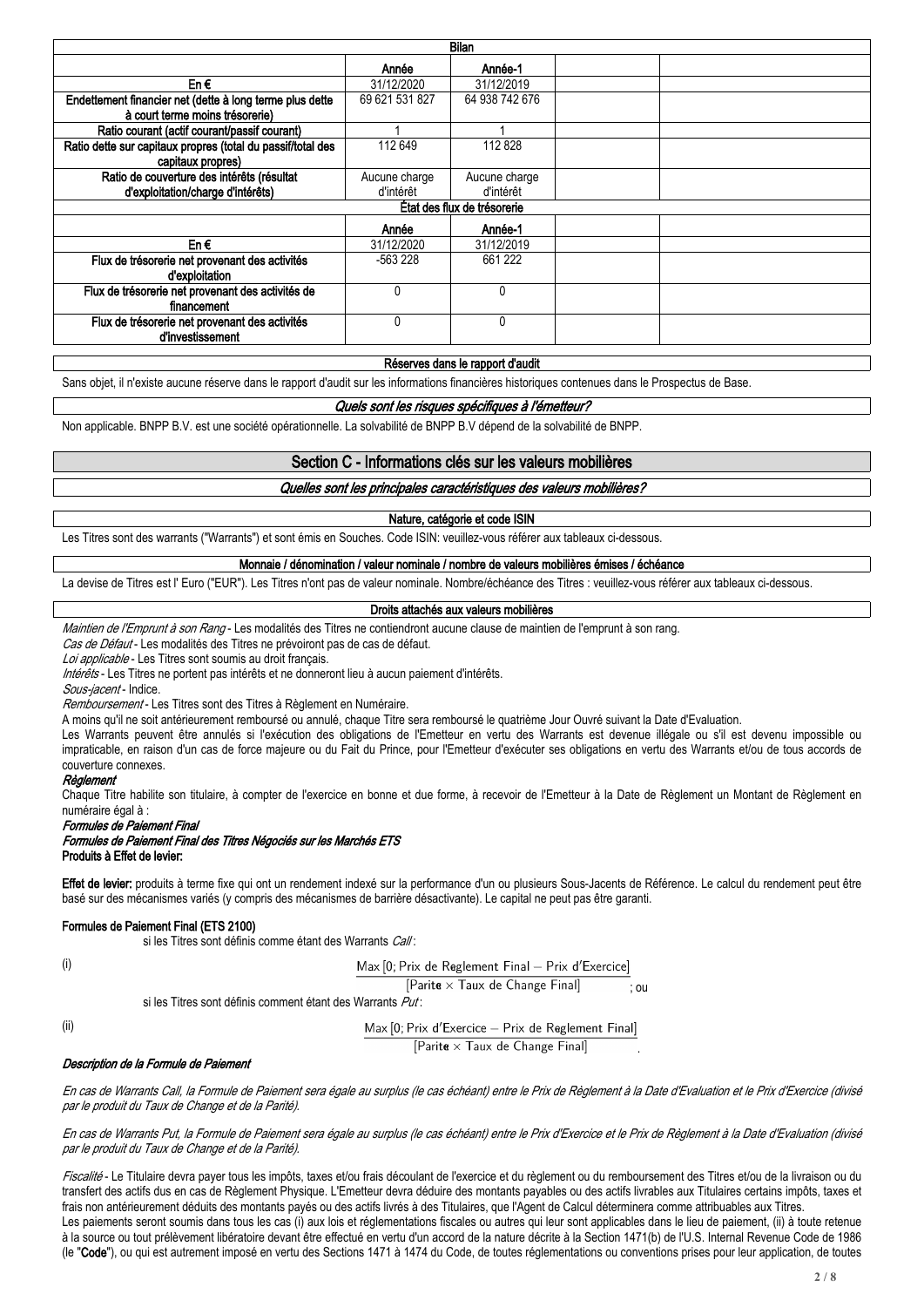leurs interprétations officielles ou de toute loi prise pour appliquer une approche intergouvernementale de celles-ci, et (iii) à toute retenue à la source ou tout prélèvement libératoire devant être effectué en vertu de la Section 871(m) du Code.

*Assemblées Générales* - Les modalités des Titres contiendront des dispositions relatives à la convocation d'assemblées générales des titulaires de ces Titres, afin d'examiner des questions affectant leurs intérêts en général. Ces dispositions permettront à des majorités définies de lier tous les titulaires, y compris ceux qui n'auront pas assisté et voté à l'assemblée concernée et ceux qui auront voté d'une manière contraire à celle de la majorité.

*Représentant des Titulaires* - Les Titulaires ne seront pas regroupés en une Masse.

**Rang de créance des valeurs mobilières**

Les Titres sont des obligations non subordonnées et non assorties de sûretés de l'Emetteur et viennent au même rang entre eux.

**Restrictions au libre transfert des valeurs mobilières**

Il n'y a aucune restriction à la libre négociabilité des titres.

**Politique de dividende ou de distribution**

Sans objet.

#### *Où les valeurs mobilières seront-elles négociées?*

#### **Admission à la négociation**

Une demande a été présentée par l'Emetteur (ou pour son compte) en vue de faire admettre les Titres à la négociation sur Euronext Access Paris.

#### *Les valeurs mobilières font-elles l'objet d'une garantie?*

### **Nature et portée de la garantie**

Les obligations en vertu de la garantie sont des obligations senior préférées (au sens de l'article L.613-30-3-I-3° du Code monétaire et financier) et non assorties de sûretés de BNPP et viendront au même rang que toutes les autres obligations présentes et futures senior préférées et non assorties de sûretés soumises à des exceptions qui peuvent au cours du temps être obligatoires en vertu du droit français. Dans le cas où BNPP fait l'objet d'un renflouement interne, mais sans que BNPP B.V. n'en fasse l'objet, les obligations et/ou montants dus par BNPP, au titre de la garantie, devront être réduits afin de prendre en compte toutes les réductions ou modifications appliquées aux dettes de BNPP résultant de l'application du renflouement interne de BNPP par toute autorité de régulation compétente (y compris dans une situation où la garantie elle-même ne fait pas l'objet d'un tel renflouement interne).

Le Garant garantit inconditionnellement et irrévocablement à chaque Titulaire de titres que si, pour une raison quelconque, BNPP B.V. ne paie pas une somme payable par elle ou n'exécute pas une autre obligation relative à une Garantie à la date spécifiée pour ce paiement ou cette exécution, le Garant, conformément aux Conditions, paiera cette somme dans la devise dans laquelle ce paiement est dû en fonds immédiatement disponibles ou, selon le cas, exécutera ou fera exécuter l'obligation concernée à la date d'échéance de cette exécution.

#### **Description du garant**

Les Titres seront inconditionnellement et irrévocablement garantis par BNP Paribas ("**BNPP**" ou le "**Garant**") en vertu d'une garantie de droit français signée par BNPP le 2 juillet 2020 (la "Garantie"). Identifiant d'entité juridique ("IEJ") : R0MUWSFPU8MPRO8K5P83. Le Garant a été constitué en France sous la forme d'une société anonyme de droit français et agréée en qualité de banque, dont le siège social est situé 16, boulevard des Italiens - 75009 Paris, France. Les notations de crédit à long terme de BNPP sont : A+ avec une perspective négative (S&P Global Ratings Europe Limited), Aa3 avec une perspective stable (Moody's Investors Service Ltd.), AAavec une perspective négative (Fitch Ratings Ireland Limited) (qui est la notation long-terme attribuée à la dette senior préférée de BNPP par Fitch Ratings Ireland Limited) et AA (low) avec une perspective stable (DBRS Rating GmbH) et les notations de crédit à court terme de BNPP sont : A-1 (S&P Global Ratings Europe Limited), P-1 (Moody's Investors Service Ltd.), F1+ (Fitch Ratings Ireland Limited) et R-1 (middle) (DBRS Rating GmbH).

BNPP est un leader européen des services bancaires et financiers et possède quatre marchés domestiques de banque de détail en Europe : la France, la Belgique, l'Italie et le Luxembourg. Il est présent dans 68 pays et compte plus de 193 000 collaborateurs, dont près de 148 000 en Europe. BNPP est la société mère du Groupe BNP Paribas (ensemble le "**Groupe BNPP**").

BNP Paribas détient des positions clés dans ses deux domaines d'activité:

- *Retail Banking and Services* regroupant:

*Domestic Markets* composé de : Banque de Détail en France (BDDF), BNL *Banca Commerciale* (BNL bc), banque de détail en Italie, Banque De Détail en Belgique (BDDB), Autres activités de *Domestic Markets* y compris la Banque de Détail et des Entreprises au Luxembourg (BDEL);

*International Financial Services*, composé de : Europe-Méditerranée, BancWest, Personal Finance, Assurance, Gestion Institutionnelle et Privée;

- *Corporate and Investment Banking* (CIB) regroupant: Corporate Banking, Global Markets, Securities Services.

Au 31 décembre 2020, les principaux actionnaires étaient la Société Fédérale de Participations et d'Investissement ("SFPI"), société anonyme d'intérêt public agissant pour le compte de l'Etat belge, qui détient 7,70% du capital social, BlackRock Inc. qui détient 6% du capital social et le Grand-Duché de Luxembourg, qui détient 1% du capital social.

| Informations financières clés afin d'évaluer la capacité du garant à remplir ses engagements au titre de la garantie |                                                                                        |            |            |            |            |  |  |  |  |  |
|----------------------------------------------------------------------------------------------------------------------|----------------------------------------------------------------------------------------|------------|------------|------------|------------|--|--|--|--|--|
| Compte de résultat                                                                                                   |                                                                                        |            |            |            |            |  |  |  |  |  |
|                                                                                                                      | Valeur intermédiaire pour la<br>même période de l'année<br>précédente pour comparaison |            |            |            |            |  |  |  |  |  |
| En millions d' $\epsilon$                                                                                            | 31/12/2020                                                                             | 31/12/2019 | 31/12/2018 | 31/03/2021 | 31/03/2020 |  |  |  |  |  |
| Produits d'intérêts nets                                                                                             | 21 312                                                                                 | 21 1 27    | 21 0 62    | n.a        | n.a        |  |  |  |  |  |
| Commissions                                                                                                          | 9862                                                                                   | 9 3 6 5    | 9 2 0 7    | n.a        | n.a        |  |  |  |  |  |
| Gains nets sur instruments financiers                                                                                | 7 146                                                                                  | 7464       | 6 1 1 8    | n.a        | n.a        |  |  |  |  |  |
| <b>Produit Net Bancaire</b>                                                                                          | 44 275                                                                                 | 44 597     | 42 516     | 11829      | 10888      |  |  |  |  |  |
| Coût du risque                                                                                                       | $-5717$                                                                                | $-3203$    | $-2764$    | -896       | $-1426$    |  |  |  |  |  |
| Résultat d'exploitation                                                                                              | 8 3 6 4                                                                                | 10 057     | 9 1 6 9    | 2 3 3 6    | 1 3 0 5    |  |  |  |  |  |
| Résultat net, part du Groupe                                                                                         | 7067                                                                                   | 8 1 7 3    | 7 5 2 6    | 1 768      | 1 282      |  |  |  |  |  |
| Résultat par action                                                                                                  | 5,31                                                                                   | 6,21       | 5,73       | 1,31       | 0,93       |  |  |  |  |  |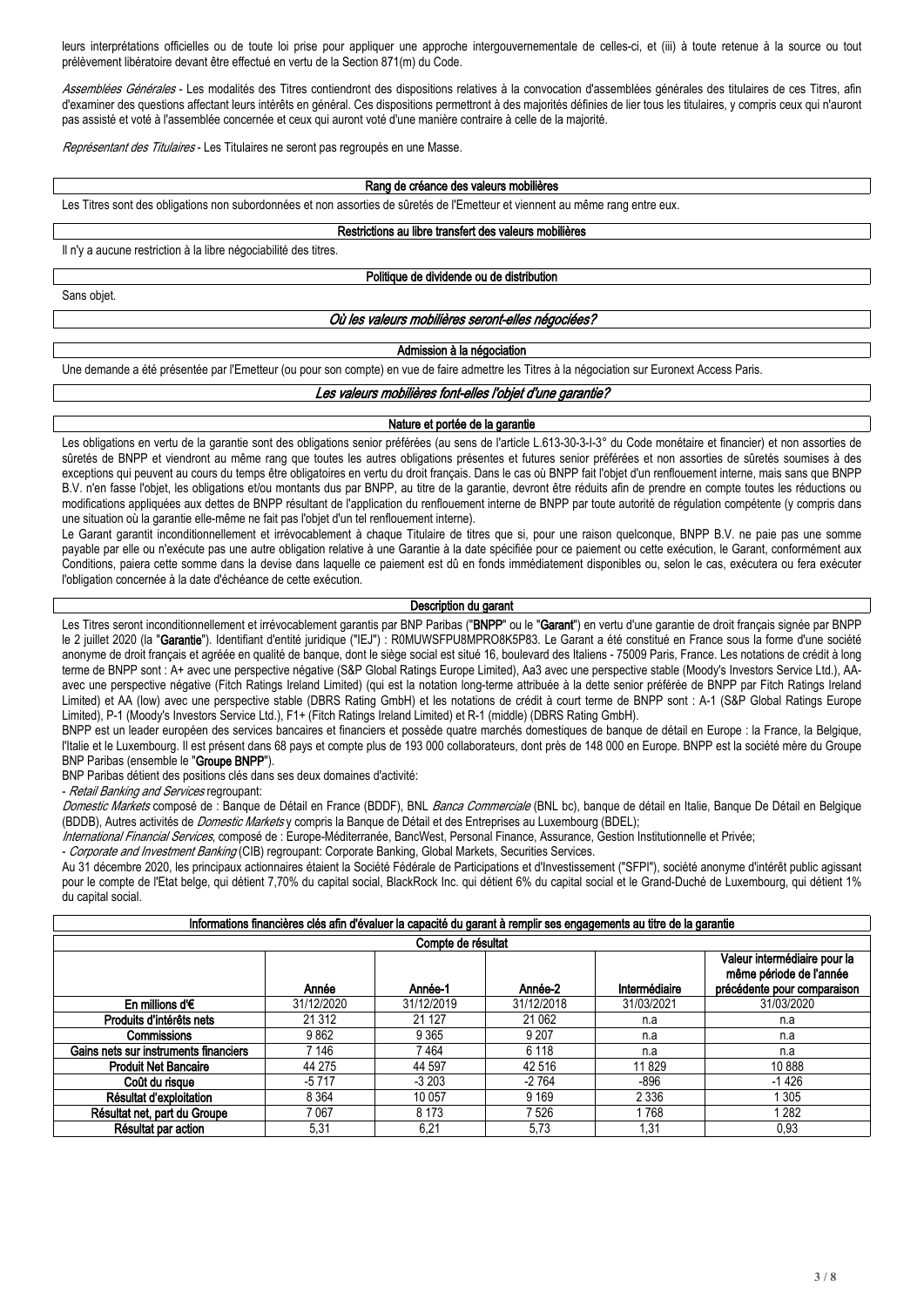| <b>Bilan</b>                         |            |            |            |               |                                                                                        |  |  |  |  |  |  |
|--------------------------------------|------------|------------|------------|---------------|----------------------------------------------------------------------------------------|--|--|--|--|--|--|
|                                      | Année      | Année-1    | Année-2    | Intermédiaire | Valeur intermédiaire pour la<br>même période de l'année<br>précédente pour comparaison |  |  |  |  |  |  |
| En millions d' $\epsilon$            | 31/12/2020 | 31/12/2019 | 31/12/2018 | 31/03/2021    | 31/03/2020                                                                             |  |  |  |  |  |  |
| Total des actifs                     | 2488491    | 2 164 713  | 2 040 836  | 2660266       | 2673276                                                                                |  |  |  |  |  |  |
| Dettes représentées par un titre     | 212 351    | 221 336    | 206 359    | 236 942       | 223 387                                                                                |  |  |  |  |  |  |
| Dont dettes senior préférées à moyen | 82 086*    | 88 466*    | 88 381     | n.a           | n.a                                                                                    |  |  |  |  |  |  |
| long terme                           |            |            |            |               |                                                                                        |  |  |  |  |  |  |
| Dettes subordonnées                  | 23 3 25    | 20 896     | 18414      | n.a           | n.a                                                                                    |  |  |  |  |  |  |
| Prêts et créances sur la clientèle   | 809 533    | 805 777    | 765 871    | 821 991       | 941 099                                                                                |  |  |  |  |  |  |
| Dettes envers la clientèle           | 940 991    | 834 667    | 796 548    | 974 083       | 907 662                                                                                |  |  |  |  |  |  |
| Capitaux propres (part du Groupe)    | 112799     | 107 453    | 101 467    | 113 788       | 109 037                                                                                |  |  |  |  |  |  |
| Créances douteuses / encours bruts** | 2.1%       | $2.2\%$    | 2,6%       | 2.1%          | 2.1%                                                                                   |  |  |  |  |  |  |
| Ratio Common Equity Tier 1 (CET1)    | 12,8%      | 12,1%      | 11,8%      | 12,8%         | 12%                                                                                    |  |  |  |  |  |  |
| Ratio de fonds propres total         | 16,4%      | 15,5%      | 15%        | 16,2%         | 15,5%                                                                                  |  |  |  |  |  |  |
| Ratio de levier***                   | 4.9%       | 4.6%       | 4.5%       | 4.3%          | 3.9%                                                                                   |  |  |  |  |  |  |

(\*) Périmètre prudentiel

(\*\*) Encours dépréciés (stage 3), bilan et hors bilan, non nettés des garanties reçues, sur la clientèle et les établissements de crédit, y compris les titres de dette au coût amorti et les titres de dette en valeur de marché par capitaux propres sur les encours bruts sur la clientèle et les établissements de crédit, bilan et hors bilan, y compris titres au coût amorti et les titres de dette en valeur de marché par capitaux propres (hors assurance).

(\*\*\*) En tenant compte de l'effet de l'exemption temporaire des dépôts auprès des banques centrales de l'Eurosystème (calculé conformément à l'article 500 ter du Règlement UE n° 2020/873). Il s'élève à 4,4% sans cet effet au 31 décembre 2020.

#### **Principaux facteurs de risque liés au garant**

**1.** Toute augmentation substantielle des provisions ou tout engagement insuffisamment provisionné au titre du risque de crédit et de contrepartie pourrait peser sur les résultats et sur la situation financière du Groupe BNP Paribas.

**2.** Toute interruption ou défaillance des systèmes informatiques du Groupe BNP Paribas, pourrait provoquer des pertes significatives d'informations relatives aux clients, nuire à la réputation du Groupe BNP Paribas et provoquer des pertes financières.

**3.** Les fluctuations de marché et la volatilité exposent le Groupe BNP Paribas au risque de pertes substantielles dans le cadre de ses activités de marché et d'investissement.

**4.** Des ajustements apportés à la valeur comptable des portefeuilles de titres et d'instruments dérivés du Groupe BNP Paribas ainsi que de la dette du Groupe BNP Paribas pourraient avoir un effet défavorable sur son résultat net et sur ses capitaux propres.

**5.** L'accès du Groupe BNP Paribas au financement et les coûts de ce financement pourraient être affectés de manière défavorable en cas de résurgence des crises financières, de détérioration des conditions économiques, de dégradation de notation, d'accroissement des spreads de crédit des États ou d'autres facteurs

**6.** Le contexte économique et financier défavorable a eu par le passé, et pourrait avoir à l'avenir, un impact sur le Groupe BNP Paribas et les marchés dans lesquels il opère.

**7.** Des mesures législatives et règlementaires prises ces dernières années, en particulier en réponse à la crise financière mondiale, ainsi que des nouvelles propositions de loi, pourraient affecter de manière substantielle le Groupe BNP Paribas ainsi que l'environnement financier et économique dans lequel elle opère.

**8.** En cas de non-conformité avec les lois et règlements applicables, le Groupe BNP Paribas pourrait être exposé à des amendes significatives et d'autres sanctions administratives et pénales, et pourrait subir des pertes à la suite d'un contentieux privé, en lien ou non avec ces sanctions.

9. Les épidémies et pandémies, y compris la pandémie de coronavirus en cours (COVID-19) et leurs conséquences économiques, peuvent affecter négativement les activités, les opérations, les résultats et la situation financière du Groupe.

### *Quels sont les principaux risques spécifiques aux valeurs mobilières?*

### **Principaux facteurs de risque spécifiques aux valeurs mobilières**

Il existe également des risques liés aux Warrants, notamment :

### **1. Risque relatif à la structure des Titres :**

Produits à effet de levier : Les investisseurs peuvent être exposés à une perte partielle ou totale de leur investissement. Le rendement de ces Titres dépend de la performance du ou des Sous-Jacent(s) de Référence. De plus, le rendement peut dépendre d'autres facteurs de marché tels que les taux d'intérêt, la volatilité implicite du Sous-Jacent de Référence, et la durée avant l'exercice (dans le cas de Warrants Européens). L'effet de levier de ces Titres peut être soit positif soit négatif.

### **2. Risque relatif au Sous-jacent et à ses Perturbations et Ajustements :**

Les Titres Indice sont liés à la performance d'un indice sous-jacent (un « Indice »), qui peut faire référence à diverses classes d'actifs comme des actions, des obligations, des taux de change ou des données de prix de biens, ou peuvent faire référence à une combinaison de classes d'actifs. Les investisseurs dans des Titres Indice sont exposés au risque d'un large ensemble de circonstances ce qui fait que la performance des actifs sous-jacents de l'Indice n'est pas celle attendue en comparaison avec un investissement dans des titres de créance classiques. Par conséquent, la probabilité que le rendement d'un investissement dans des Titres Indice soit affecté négativement est plus élevée que pour un investissement dans des titres de créance classiques : l'exposition à un ou plusieurs indices, un cas d'ajustement et de perturbation du marché ou le défaut d'ouverture d'une bourse, qui peuvent avoir un effet défavorable sur la valeur de la liquidité des Titres, et le fait que l'Emetteur ne fournira pas d'informations post-émission sur le Sous-Jacent de Référence.

### **3. Risque relatif aux marchés sur lesquels sont négociés les Titres :**

Facteurs affectant la valeur et le cours des Titres : Le cours des Titres peut être affecté par un certain nombre de facteurs dont, notamment, le prix, la valeur ou le niveau de la ou des Références Sous-jacentes, le temps restant jusqu'à la date de remboursement prévue des Titres, la volatilité réelle ou implicite associée à la ou aux Références Sous-jacentes et le risque de corrélation de la ou des Références Sous-jacentes concernées. La possibilité que la valeur et le cours des Titres fluctuent (de manière positive comme négative) dépend d'un certain nombre de facteurs, que les investisseurs doivent examiner attentivement avant d'acheter ou de vendre des Titres.

### **4. Risque juridique :**

Assemblées générales : Les modalités des Titres contiendront des dispositions relatives à la convocation d'assemblées générales des titulaires de ces Titres, afin d'examiner des questions affectant leurs intérêts en général. Ces dispositions permettront à des majorités définies de lier tous les titulaires, y compris ceux qui n'auront pas assisté et voté à l'assemblée concernée et ceux qui auront voté d'une manière contraire à celle de la majorité.

**Section D - Informations clés sur l'offre au public de valeurs mobilières et/ou l'admission à la négociation sur un marché réglementé**

### *À quelles conditions et selon quel calendrier puis-je investir dans cette valeur mobilière?*

### **Conditions générales et calendrier prévisionnel de l'offre**

Les Titres seront intégralement souscrits par BNP Paribas Arbitrage S.N.C. en sa qualité de Gestionnaire le 18 juin 2021. Une demande a été présentée par l'Emetteur (ou pour son compte) en vue de faire admettre les Titres à la négociation sur Euronext Access Paris. Cette émission de Titres est offerte dans le cadre d'une Offre Non-exemptée en France et en Belgique.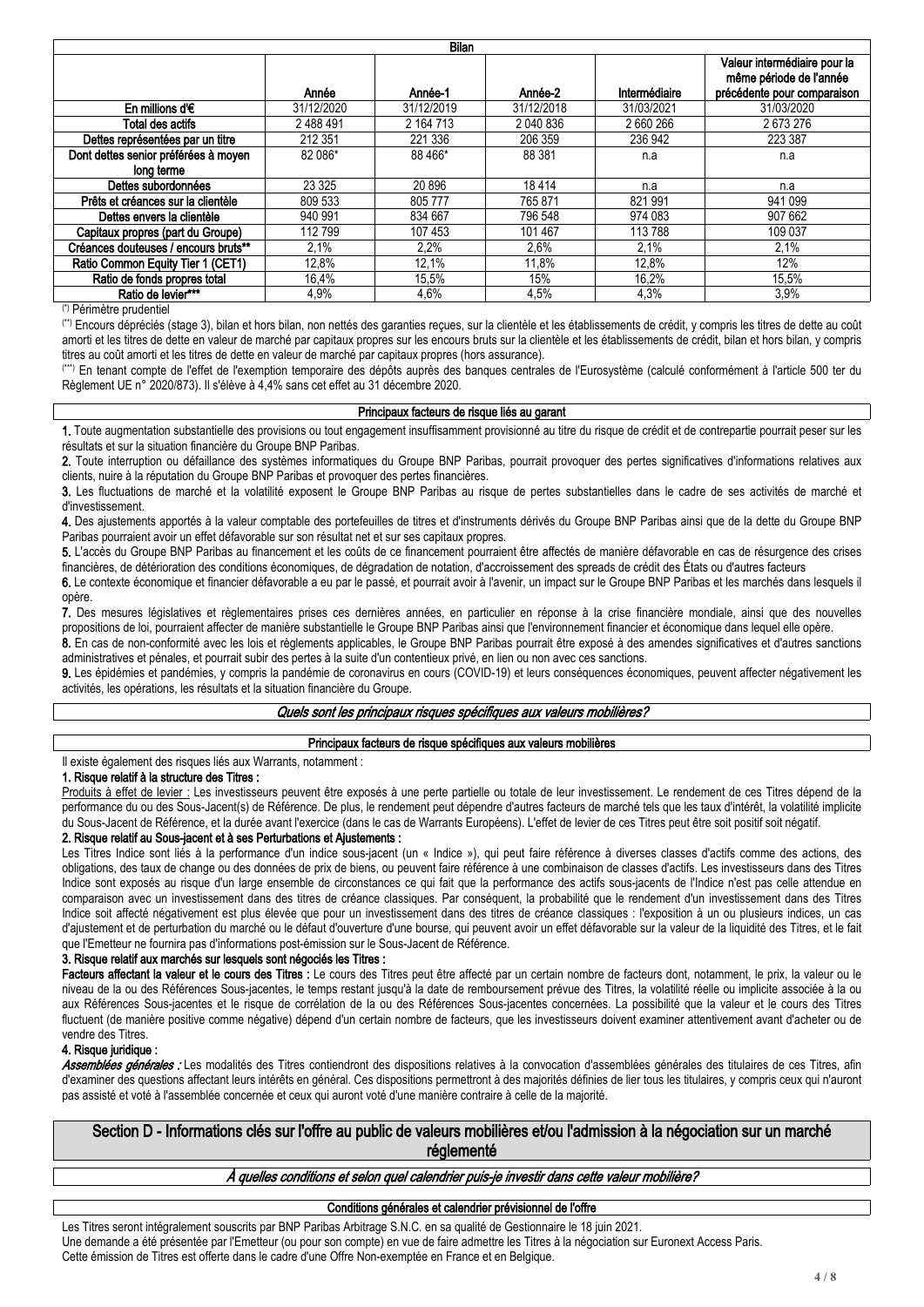## Estimation des dépenses totales liées à l'émission et/ou à l'offre, y compris une estimation des dépenses facturées à l'investisseur par l'émetteur ou l'offreur

Il n'existe pas de dépenses facturées à l'investisseur par l'Emetteur.

### *Qui est l'offreur et/ou la personne qui sollicite l'admission à la négociation?*

#### **Description de l'offreur**

BNP Paribas Warrants & Certificats, 20 boulevard des Italiens 75009 Paris France, n° 0 800 235 000. Identifiant d'entité juridique ("IEJ") R0MUWSFPU8MPRO8K5P83.

L'offreur a été constitué en France sous la forme d'une société anonyme de droit français.

#### *Pourquoi ce prospectus est-il établi?*

#### **Utilisation et montant net estimé du produit**

Les produits nets de l'émission des Titres seront affectés aux besoins généraux de financement de l'Emetteur. Ces produits pourront être utilisés pour maintenir des positions sur des contrats d'options ou des contrats à terme ou d'autres instruments de couverture. Produit net estimé : 10 196 700 EUR.

#### **Convention de prise ferme**

Non applicable.

#### **Principaux conflits d'intérêts liés à l'offre ou à l'admission à la négociation**

Tout Agent Placeur et ses affiliés peuvent aussi avoir été impliqué, et pourrait dans le futur être impliqué, dans des transactions de banque d'investissement ou commerciale avec, ou lui fournir d'autres services à, l'Emetteur et son Garant et leurs affiliés dans le cours normal de leurs activités.

Diverses entités au sein du groupe BNPP (y compris l'Émetteur et le Garant) et les Sociétés affiliées assument différents rôles en rapport avec les Titres, notamment celui d'Émetteur des Titres et d'Agent de Calcul des Titres et peuvent également s'engager dans des activités de négociation (y compris des activités de couverture) relatives au Sous-jacent et à d'autres instruments ou produits dérivés basés sur le Sous-jacent, ou liés à celui-ci, qui peuvent donner lieu à des conflits d'intérêts potentiels.

BNP Paribas Arbitrage SNC, qui agit en tant que Gestionnaire et Agent de Calcul, est une Société affiliée de l'Émetteur et du Garant, et des conflits d'intérêts potentiels peuvent exister entre elle et les titulaires de Titres, y compris en ce qui concerne certaines décisions et jugements que l'Agent de Calcul doit prendre. Les intérêts économiques de l'Émetteur et de BNP Paribas Arbitrage SNC en tant que Gestionnaire et Agent de Calcul sont potentiellement contraires aux intérêts des Titulaires en tant qu'investisseurs dans les Titres.

Exception faite de ce qui est mentionné ci-dessus, aucune personne intervenant dans l'émission des Titres ne détient, à la connaissance de l'Emetteur, un intérêt pouvant influer sensiblement sur l'offre, y compris des intérêts conflictuels.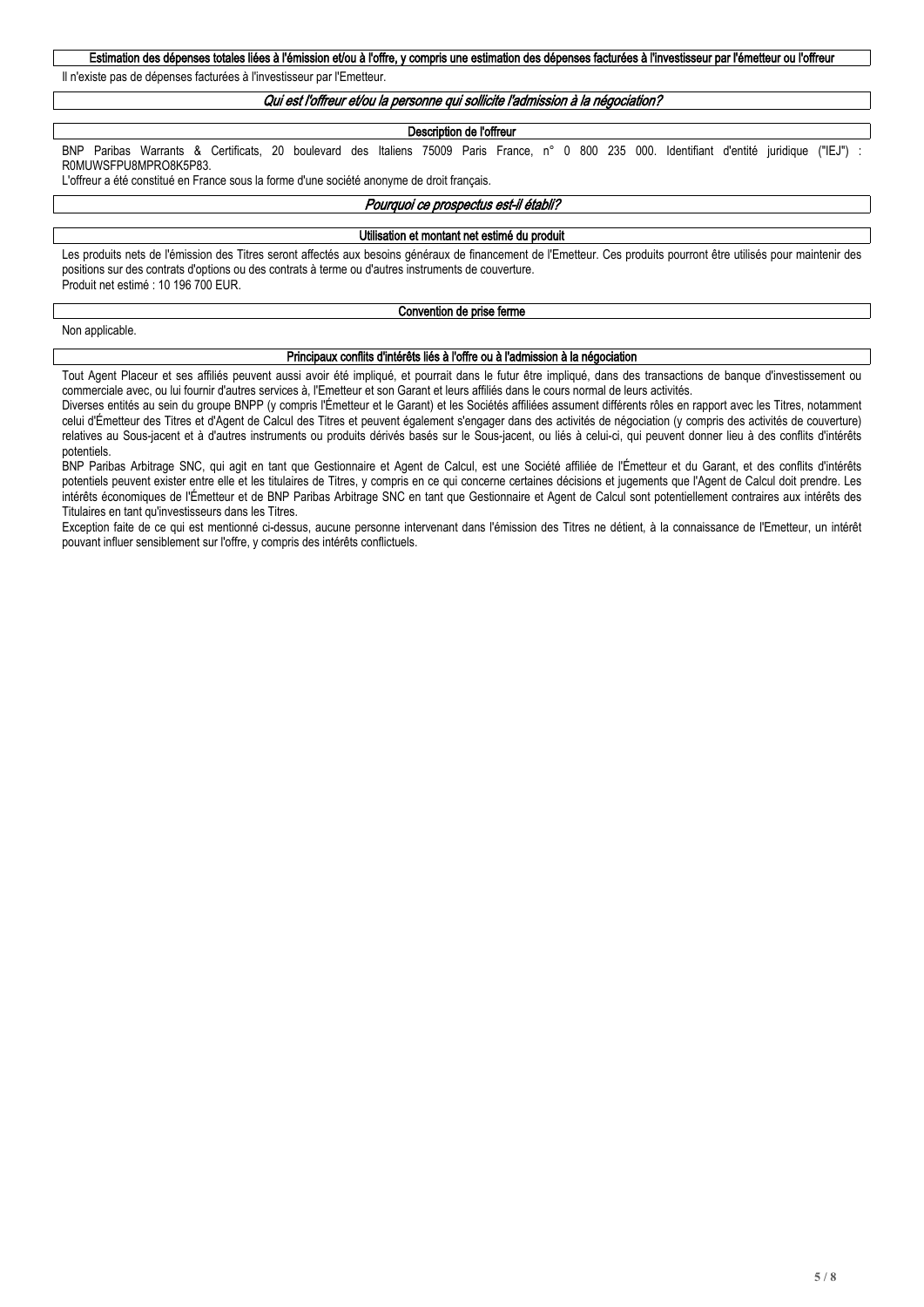| N° de Souche / Code<br><b>ISIN</b> | Nbre de Titres<br>émis | Nbre de Titres | Nbre de Warrants<br>par Unité | <b>Code Mnemonique</b>         | Prix d'émission par<br>Titre | Call / Put | Prix d'Exercise   | Livraison ou mois<br>d'échéance | Bourse des Futures ou<br>Options         | Date d'Exercice / Date<br>d'Evaluation | Parité  |
|------------------------------------|------------------------|----------------|-------------------------------|--------------------------------|------------------------------|------------|-------------------|---------------------------------|------------------------------------------|----------------------------------------|---------|
| NLBNPFR165Y1                       | 100 000                | 100 000        |                               | 3D <sub>2</sub> CB             | EUR 1,41                     | Call       | <b>USD 35 000</b> | mars 2022                       | CBOE (Chicago Board<br>Options Exchange) | 18 mars 2022                           | 1 000   |
| NLBNPFR165Z8                       | 100 000                | 100 000        |                               | 4D <sub>2</sub> C <sub>B</sub> | EUR 1,06                     | Call       | <b>USD 36 000</b> | mars 2022                       | CBOE (Chicago Board<br>Options Exchange) | 18 mars 2022                           | 1 0 0 0 |
| NLBNPFR16605                       | 100 000                | 100 000        |                               | 5D <sub>2</sub> CB             | EUR 0,78                     | Call       | USD 37 000        | mars 2022                       | CBOE (Chicago Board<br>Options Exchange) | 18 mars 2022                           | 1 0 0 0 |
| NLBNPFR16613                       | 100 000                | 100 000        |                               | 6D <sub>2</sub> CB             | EUR 1,17                     | Put        | USD 31 000        | mars 2022                       | CBOE (Chicago Board<br>Options Exchange) | 18 mars 2022                           | 1 000   |
| NLBNPFR16621                       | 100 000                | 100 000        |                               | 7D <sub>2</sub> C <sub>B</sub> | EUR 1,41                     | Put        | USD 32 000        | mars 2022                       | CBOE (Chicago Board<br>Options Exchange) | 18 mars 2022                           | 1 0 0 0 |
| NLBNPFR16639                       | 100 000                | 100 000        |                               | 8D <sub>2</sub> CB             | EUR 1,69                     | Put        | USD 33 000        | mars 2022                       | CBOE (Chicago Board<br>Options Exchange) | 18 mars 2022                           | 1 000   |
| NLBNPFR16647                       | 100 000                | 100 000        |                               | 9D <sub>2</sub> CB             | EUR 1,35                     | Call       | <b>USD 36 000</b> | juin 2022                       | CBOE (Chicago Board<br>Options Exchange) | 17 juin 2022                           | 1 000   |
| NLBNPFR16654                       | 100 000                | 100 000        |                               | AE2CB                          | EUR 1,73                     | Put        | USD 32 000        | juin 2022                       | CBOE (Chicago Board<br>Options Exchange) | 17 juin 2022                           | 1 000   |
| NLBNPFR16662                       | 100 000                | 100 000        |                               | BE2CB                          | <b>EUR 1,84</b>              | Call       | <b>USD 36 000</b> | décembre 2022                   | CBOE (Chicago Board<br>Options Exchange) | 16 décembre 2022                       | 1 000   |
| NLBNPFR16670                       | 100 000                | 100 000        |                               | CE <sub>2</sub> CB             | EUR 2,29                     | Put        | <b>USD 32 000</b> | décembre 2022                   | CBOE (Chicago Board<br>Options Exchange) | 16 décembre 2022                       | 1 000   |
| NLBNPFR16688                       | 90 000                 | 90 000         |                               | DE2CB                          | EUR <sub>6</sub>             | Call       | <b>USD 14 800</b> | mars 2022                       | Chicago Mercantile<br>Exchange (CME)     | 18 mars 2022                           | 100     |
| NLBNPFR16696                       | 90 000                 | 90 000         |                               | EE2CB                          | EUR 4,71                     | Call       | <b>USD 15 200</b> | mars 2022                       | Chicago Mercantile<br>Exchange (CME)     | 18 mars 2022                           | 100     |
| NLBNPFR166A9                       | 90 000                 | 90 000         |                               | FE2CB                          | EUR 3,65                     | Call       | <b>USD 15 600</b> | mars 2022                       | Chicago Mercantile<br>Exchange (CME)     | 18 mars 2022                           | 100     |
| NLBNPFR166B7                       | 90 000                 | 90 000         |                               | GE2CB                          | EUR 2,80                     | Call       | <b>USD 16 000</b> | mars 2022                       | Chicago Mercantile<br>Exchange (CME)     | 18 mars 2022                           | 100     |
| NLBNPFR166C5                       | 90 000                 | 90 000         |                               | HE2CB                          | EUR 5,14                     | Put        | <b>USD 12 400</b> | mars 2022                       | Chicago Mercantile<br>Exchange (CME)     | 18 mars 2022                           | 100     |
| NLBNPFR166D3                       | 90 000                 | 90 000         |                               | IE2CB                          | EUR 6,01                     | Put        | <b>USD 12 800</b> | mars 2022                       | Chicago Mercantile<br>Exchange (CME)     | 18 mars 2022                           | 100     |
| NLBNPFR166E1                       | 90 000                 | 90 000         |                               | JE2CB                          | EUR 7,01                     | Put        | <b>USD 13 200</b> | mars 2022                       | Chicago Mercantile<br>Exchange (CME)     | 18 mars 2022                           | 100     |
| NLBNPFR166F8                       | 90 000                 | 90 000         |                               | KE2CB                          | EUR 8,16                     | Put        | <b>USD 13 600</b> | mars 2022                       | Chicago Mercantile<br>Exchange (CME)     | 18 mars 2022                           | 100     |
| NLBNPFR166G6                       | 90 000                 | 90 000         |                               | LE2CB                          | EUR 6,86                     | Call       | <b>USD 15 000</b> | juin 2022                       | Chicago Mercantile<br>Exchange (CME)     | 17 juin 2022                           | 100     |
| NLBNPFR166H4                       | 90 000                 | 90 000         |                               | ME2CB                          | EUR 6,21                     | Call       | <b>USD 15 200</b> | juin 2022                       | Chicago Mercantile<br>Exchange (CME)     | 17 juin 2022                           | 100     |
| NLBNPFR166I2                       | 90 000                 | 90 000         |                               | NE2CB                          | EUR 7,93                     | Put        | USD 13 000        | juin 2022                       | Chicago Mercantile<br>Exchange (CME)     | 17 juin 2022                           | 100     |
| NLBNPFR166J0                       | 90 000                 | 90 000         |                               | OE2CB                          | EUR 8,49                     | Put        | USD 13 200        | juin 2022                       | Chicago Mercantile<br>Exchange (CME)     | 17 juin 2022                           | 100     |
| NLBNPFR166K8                       | 90 000                 | 90 000         |                               | PE <sub>2</sub> CB             | EUR 7,63                     | Call       | USD 15 600        | décembre 2022                   | Chicago Mercantile<br>Exchange (CME)     | 16 décembre 2022                       | 100     |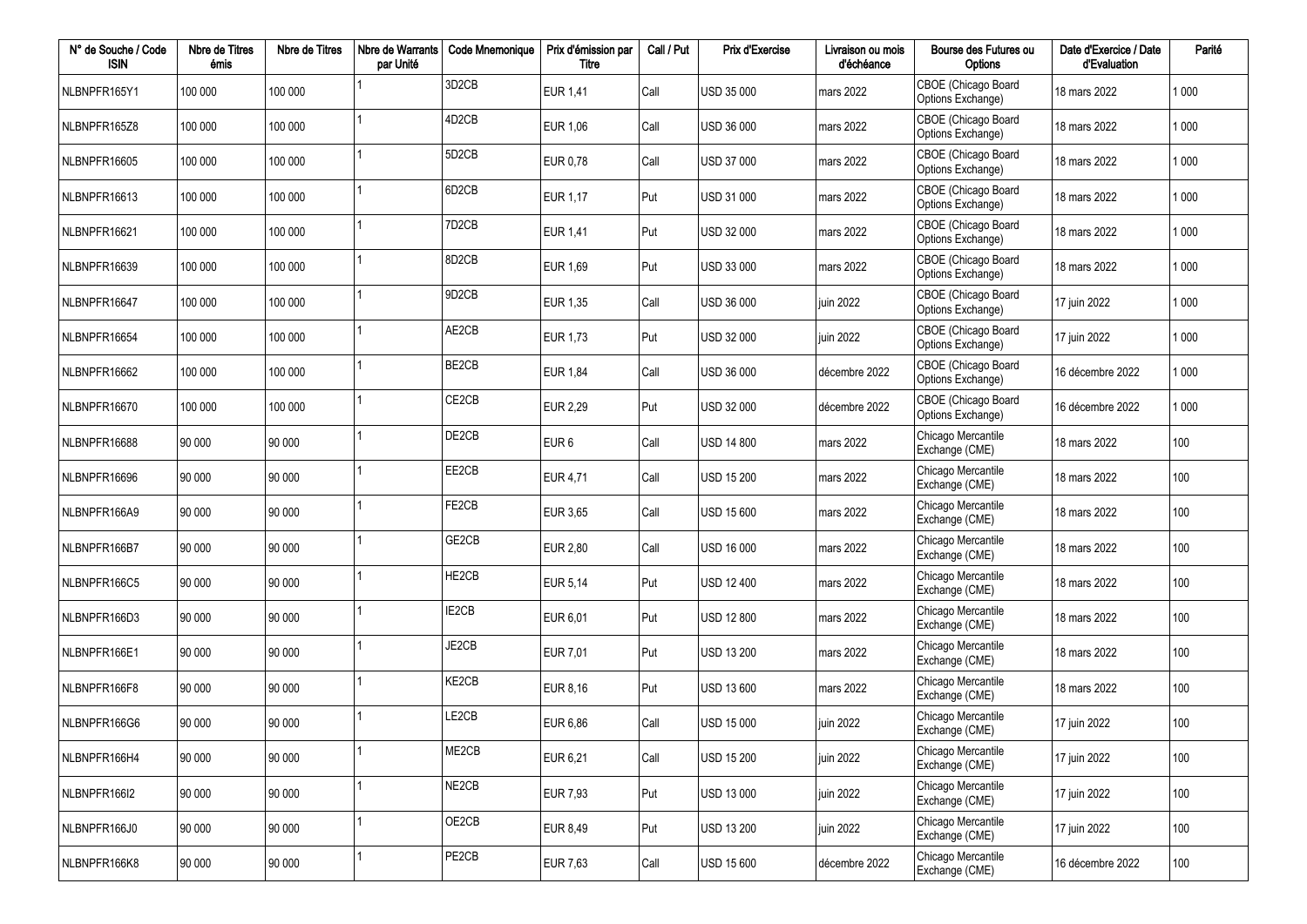| N° de Souche / Code<br><b>ISIN</b> | Nbre de Titres<br>émis | Nbre de Titres | Nbre de Warrants<br>par Unité | Code Mnemonique | Prix d'émission par<br>Titre | Call / Put | <b>Prix d'Exercise</b> | Livraison ou mois<br>d'échéance | Bourse des Futures ou<br>Options     | Date d'Exercice / Date<br>d'Evaluation | Parité |
|------------------------------------|------------------------|----------------|-------------------------------|-----------------|------------------------------|------------|------------------------|---------------------------------|--------------------------------------|----------------------------------------|--------|
| NLBNPFR166L6                       | 90 000                 | 90 000         |                               | QE2CB           | EUR 6,53                     | Call       | <b>USD 16 000</b>      | décembre 2022                   | Chicago Mercantile<br>Exchange (CME) | 16 décembre 2022                       | 100    |
| NLBNPFR166M4                       | 90 000                 | 90 000         |                               | RE2CB           | <b>EUR 9.80</b>              | Put        | <b>USD 12 800</b>      | décembre 2022                   | Chicago Mercantile<br>Exchange (CME) | <sup>1</sup> 16 décembre 2022          | 100    |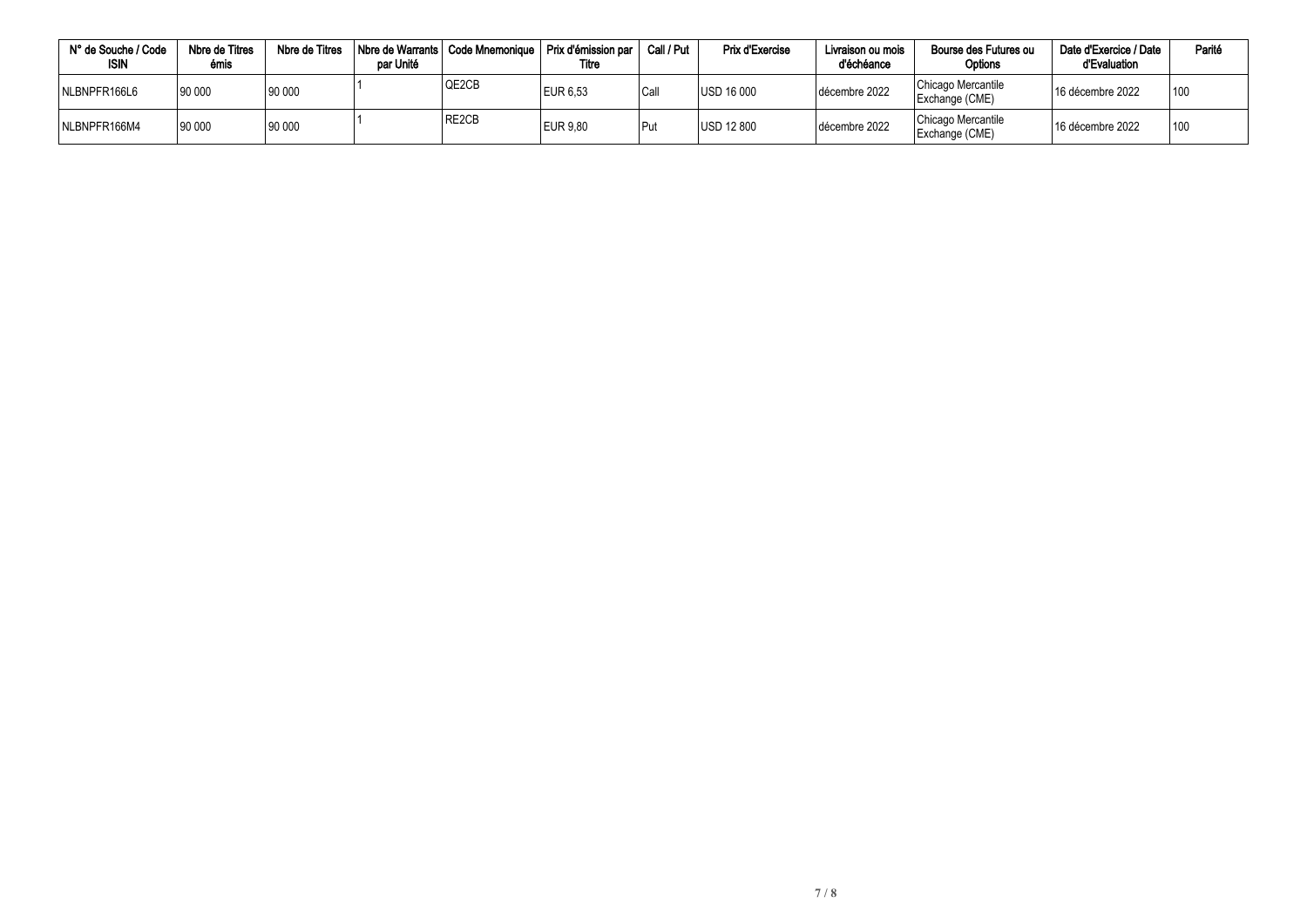| N° de Souche / Code<br><b>ISIN</b> | Indice                           | Devise     | Code ISIN de<br>l'Indice | Code Reuters de<br>l'Indice | Sponsor de l'Indice                    | Site Internet du Sponsor      | <b>Bourse</b>                                                            | Site Internet de la Bourse | Taux de<br>Change |
|------------------------------------|----------------------------------|------------|--------------------------|-----------------------------|----------------------------------------|-------------------------------|--------------------------------------------------------------------------|----------------------------|-------------------|
| NLBNPFR165Y1                       | Dow Jones Industrial<br>Average® | <b>USD</b> | US2605661048             | .DJI                        | S&P Dow Jones Indices<br>LLC ("SPDJI") | www.eu.spindices.com          | As set out in Annex 2 for a<br>Composite Index (Multi-Exchange<br>Index) |                            | EUR / USD         |
| NLBNPFR165Z8                       | Dow Jones Industrial<br>Average® | <b>USD</b> | US2605661048             | .DJI                        | S&P Dow Jones Indices<br>LLC ("SPDJI") | www.eu.spindices.com          | As set out in Annex 2 for a<br>Composite Index (Multi-Exchange<br>Index) |                            | EUR / USD         |
| NLBNPFR16605                       | Dow Jones Industrial<br>Average® | <b>USD</b> | US2605661048             | .DJI                        | S&P Dow Jones Indices<br>LLC ("SPDJI") | www.eu.spindices.com          | As set out in Annex 2 for a<br>Composite Index (Multi-Exchange<br>Index) |                            | EUR / USD         |
| NLBNPFR16613                       | Dow Jones Industrial<br>Average® | <b>USD</b> | US2605661048             | .DJI                        | S&P Dow Jones Indices<br>LLC ("SPDJI") | www.eu.spindices.com          | As set out in Annex 2 for a<br>Composite Index (Multi-Exchange<br>Index) |                            | EUR / USD         |
| NLBNPFR16621                       | Dow Jones Industrial<br>Average® | USD        | US2605661048             | .DJI                        | S&P Dow Jones Indices<br>LLC ("SPDJI") | www.eu.spindices.com          | As set out in Annex 2 for a<br>Composite Index (Multi-Exchange<br>Index) |                            | EUR / USD         |
| NLBNPFR16639                       | Dow Jones Industrial<br>Average® | <b>USD</b> | US2605661048             | .DJI                        | S&P Dow Jones Indices<br>LLC ("SPDJI") | www.eu.spindices.com          | As set out in Annex 2 for a<br>Composite Index (Multi-Exchange<br>Index) |                            | EUR / USD         |
| NLBNPFR16647                       | Dow Jones Industrial<br>Average® | <b>USD</b> | US2605661048             | .DJI                        | S&P Dow Jones Indices<br>LLC ("SPDJI") | www.eu.spindices.com          | As set out in Annex 2 for a<br>Composite Index (Multi-Exchange<br>Index) |                            | EUR / USD         |
| NLBNPFR16654                       | Dow Jones Industrial<br>Average® | USD        | US2605661048             | .DJI                        | S&P Dow Jones Indices<br>LLC ("SPDJI") | www.eu.spindices.com          | As set out in Annex 2 for a<br>Composite Index (Multi-Exchange<br>Index) |                            | EUR / USD         |
| NLBNPFR16662                       | Dow Jones Industrial<br>Average® | <b>USD</b> | US2605661048             | .DJI                        | S&P Dow Jones Indices<br>LLC ("SPDJI") | www.eu.spindices.com          | As set out in Annex 2 for a<br>Composite Index (Multi-Exchange<br>Index) |                            | EUR / USD         |
| NLBNPFR16670                       | Dow Jones Industrial<br>Average® | <b>USD</b> | US2605661048             | .DJI                        | S&P Dow Jones Indices<br>LLC ("SPDJI") | www.eu.spindices.com          | As set out in Annex 2 for a<br>Composite Index (Multi-Exchange<br>Index) |                            | EUR / USD         |
| NLBNPFR16688                       | Nasdaq-100 ®                     | <b>USD</b> | US6311011026             | .NDX                        | NASDAQ Group Inc                       | https://indexes.nasdaqomx.com | NASDAQ                                                                   | www.nasdag.com             | EUR / USD         |
| NLBNPFR16696                       | Nasdaq-100 ®                     | <b>USD</b> | US6311011026             | NDX.                        | NASDAQ Group Inc                       | https://indexes.nasdagomx.com | NASDAQ                                                                   | www.nasdag.com             | EUR / USD         |
| NLBNPFR166A9                       | Nasdaq-100 ®                     | <b>USD</b> | US6311011026             | NDX.                        | NASDAQ Group Inc                       | https://indexes.nasdagomx.com | NASDAQ                                                                   | www.nasdag.com             | EUR / USD         |
| NLBNPFR166B7                       | Nasdaq-100 ®                     | <b>USD</b> | US6311011026             | NDX.                        | NASDAQ Group Inc                       | https://indexes.nasdaqomx.com | NASDAQ                                                                   | www.nasdag.com             | EUR / USD         |
| NLBNPFR166C5                       | Nasdaq-100 ®                     | <b>USD</b> | US6311011026             | NDX.                        | NASDAQ Group Inc                       | https://indexes.nasdagomx.com | NASDAQ                                                                   | www.nasdaq.com             | EUR / USD         |
| NLBNPFR166D3                       | Nasdaq-100 ®                     | <b>USD</b> | US6311011026             | NDX.                        | NASDAQ Group Inc                       | https://indexes.nasdagomx.com | NASDAQ                                                                   | www.nasdaq.com             | EUR / USD         |
| NLBNPFR166E1                       | Nasdaq-100 ®                     | <b>USD</b> | US6311011026             | NDX.                        | NASDAQ Group Inc                       | https://indexes.nasdagomx.com | NASDAQ                                                                   | www.nasdaq.com             | EUR / USD         |
| NLBNPFR166F8                       | Nasdag-100 ®                     | <b>USD</b> | US6311011026             | NDX.                        | NASDAQ Group Inc                       | https://indexes.nasdagomx.com | <b>NASDAQ</b>                                                            | www.nasdag.com             | EUR / USD         |
| NLBNPFR166G6                       | Nasdaq-100 ®                     | USD        | US6311011026             | NDX.                        | NASDAQ Group Inc                       | https://indexes.nasdagomx.com | NASDAQ                                                                   | www.nasdag.com             | EUR / USD         |
| NLBNPFR166H4                       | Nasdaq-100 ®                     | <b>USD</b> | US6311011026             | .NDX                        | NASDAQ Group Inc                       | https://indexes.nasdaqomx.com | NASDAQ                                                                   | www.nasdaq.com             | EUR / USD         |
| NLBNPFR166I2                       | Nasdaq-100 ®                     | <b>USD</b> | US6311011026             | .NDX                        | NASDAQ Group Inc                       | https://indexes.nasdaqomx.com | NASDAQ                                                                   | www.nasdaq.com             | EUR / USD         |
| NLBNPFR166J0                       | Nasdaq-100 ®                     | <b>USD</b> | US6311011026             | .NDX                        | NASDAQ Group Inc                       | https://indexes.nasdaqomx.com | NASDAQ                                                                   | www.nasdaq.com             | EUR / USD         |
| NLBNPFR166K8                       | Nasdaq-100 ®                     | USD        | US6311011026             | .NDX                        | NASDAQ Group Inc                       | https://indexes.nasdaqomx.com | NASDAQ                                                                   | www.nasdaq.com             | EUR / USD         |
| NLBNPFR166L6                       | Nasdaq-100 ®                     | <b>USD</b> | US6311011026             | .NDX                        | NASDAQ Group Inc                       | https://indexes.nasdagomx.com | NASDAQ                                                                   | www.nasdaq.com             | EUR / USD         |
| NLBNPFR166M4                       | Nasdaq-100 ®                     | USD        | US6311011026             | .NDX                        | NASDAQ Group Inc                       | https://indexes.nasdaqomx.com | NASDAQ                                                                   | www.nasdaq.com             | EUR / USD         |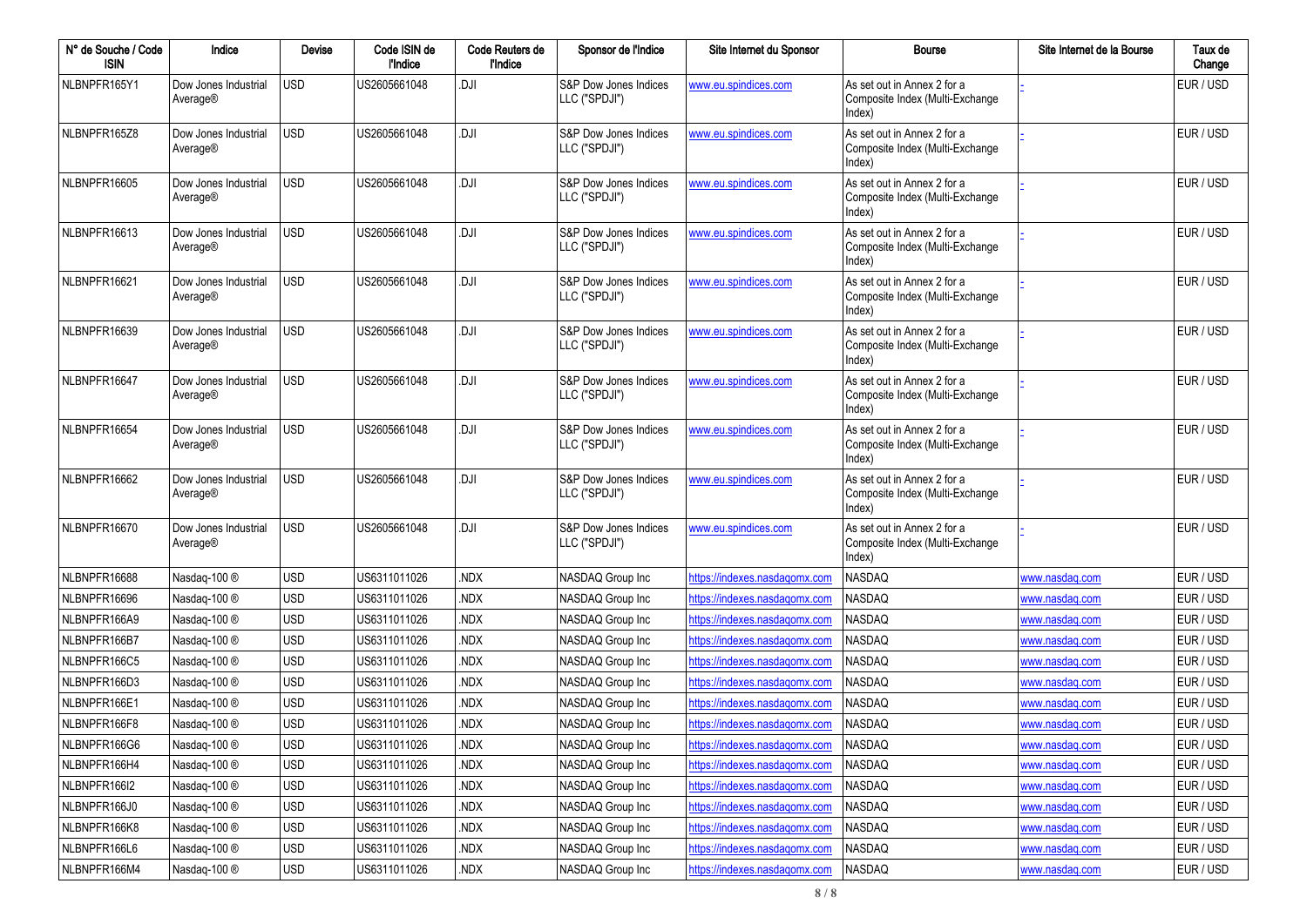# **De samenvatting**

### **Onderdeel A - Inleiding en waarschuwingen**

### *Waarschuwingen*

Deze samenvatting moet worden gelezen als een inleiding op het Basisprospectus en de toepasselijke Uiteindelijke Voorwaarden.

Elke beslissing om te investeren in Schuldeffecten dient te worden gebaseerd op een overweging van het gehele Basis Prospectus, daarin inbegrepen elk document waarnaar het Basis Prospectus verwijst en de betrokken Definitieve Voorwaarden.

Wanneer een vordering met betrekking tot de informatie opgenomen in het Basisprospectus en de toepasselijke Uiteindelijke Voorwaarden bij een rechterlijke instantie in een Lidstaat van de Europese Economische Ruimte aanhangig wordt gemaakt, is het mogelijk dat de eiser, volgens de nationale wetgeving van de Lidstaat waar de vordering aanhangig werd gemaakt, moet instaan voor de kosten voor de vertaling van het Basisprospectus en de toepasselijke Uiteindelijke Voorwaarden alvorens de rechtsvordering wordt ingeleid.

De Emittent of de Garantieverstrekker (als die er is) zijn burgerrechtelijk aansprakelijk in een Lidstaat op de loutere basis dat deze samenvatting, inclusief enige vertaling daarvan, maar alleen als de samenvatting misleidend, onjuist of inconsistent is wanneer zij samen wordt gelezen met de andere delen van dit Basis Prospectus en de betrokken Definitieve Voorwaarden of wanneer zij, niet de kerngegevens bevat om beleggers te helpen wanneer zij overwegen om te investeren in de Schuldeffecten, wanneer de samenvatting samen wordt gelezen met de andere delen van dit Basis Prospectus en de betrokken Definitieve Voorwaarden. U staat op het punt een product te kopen dat niet eenvoudig is en misschien moeilijk te begrijpen is.

#### **Naam en de internationale effectenidentificatiecode (ISIN) van de effecten**

EUR "European Style" gerelateerd aan een Index

International Securities Identification Number ("ISIN"): Zie de onderstaande overzichten.

**Identiteit en de contactgegevens van de uitgevende instelling**

BNP Paribas Issuance B.V. ("**BNPP B.V.**" elk een "**Emittent**"). BNPP B.V. is opgericht in Nederland als een besloten vennootschap met beperkte aansprakelijkheid onder Nederlands recht en heeft haar maatschappelijke zetel te Herengracht 595, 1017 CE Amsterdam, Nederland. Identificatiecode juridische entiteit (LEI): 7245009UXRIGIRYOBR48

**Identiteit en de contactgegevens van de aanbieder**

BNP Paribas Warrants & Certificats, 20 boulevard des Italiens 75009 Parijs Frankrijk, +(33)(0) 800 235 000.

### **identiteit en de contactgegevens van de bevoegde autoriteit die het prospectus goedkeurt**

Nederlandse Autoriteit voor de Financiële Markten ("AFM"), Postbus 11723 - 1001 GS Amsterdam, Nederland. www.afm.nl

**Datum van goedkeuring van het prospectus**

Dit Prospectus is goedgekeurd op 2 juli 2020 door de AFM, zoals van tijd tot tijd aangevuld.

### **Onderdeel B - Essentiële informatie over de uitgevende instelling**

### *Wie is de Uitgevende instelling van de effecten?*

### **Vestigingsplaats / rechtsvorm / LEI / het recht waaronder de uitgevende instelling actief is / het land van oprichting**

BNPP B.V. is opgericht in Nederland als een besloten vennootschap met beperkte aansprakelijkheid onder Nederlands recht en heeft haar maatschappelijke zetel te Herengracht 595, 1017 CE Amsterdam, Nederland. Identificatiecode juridische entiteit (LEI): 7245009UXRIGIRYOBR48. De kredietbeoordeling van BNPP B.V. voor de lange termijn is A+ met een negatieve outlook (S&P Global Ratings Europe Limited) en de kredietbeoordeling van BNPP B.V. voor de korte termijn is A-1 (S&P Global Ratings Europe Limited).

#### **Hoofdactiviteiten**

De belangrijkste activiteit van de Emittent is het uitgeven en/of verkrijgen van financiële instrumenten van gelijk welk type en het afsluiten van daarmee samenhangende overeenkomsten voor rekening van verscheidene entiteiten binnen de BNPP Group. De activa van BNPP B.V. bestaan uit de verplichtingen van entiteiten van de BNPP Groep. De houders van schuldeffecten van BNPP B.V. onderhevig aan de voorwaarden van de garantie afgegeven door BNPP, worden blootgesteld aan het vermogen van de entiteiten van de BNPP Groep om hun verplichtingen die voortvloeien uit dergelijke hedgingovereenkomsten en verlies kunnen leiden als deze zich niet aan hun afspraak kunnen houden.

#### **Belangrijke aandeelhouders**

BNP Paribas bezit 100 per cent van het aandeelhouderskapitaal van de BNPP B.V..

**Indentiteit van de voornaamste bestuurders van de uitgevende instelling**

Managing Director van de Emittent is BNP Paribas Finance B.V. Managing Directors van BNP Paribas Finance B.V.: Edwin Herskovic/Erik Stroet/Folkert van Asma/Richard Daelman/Geert Lippens/Matthew Yandle.

#### **Identiteit van haar wettelijke auditors**

Mazars N.V. Is de auditor van de Emittent. Mazars N.V. is een onafhankelijk accountantsbureau in Nederlands ingeschreven bij de NBA (Nederlandse Beroepsorganisatie van Accountants).

### *Wat is de essentiële financiële informatie over de uitgevende instelling?*

| Essentiële financiële informatie |                |            |  |  |  |  |  |  |  |  |  |
|----------------------------------|----------------|------------|--|--|--|--|--|--|--|--|--|
| Winst- en verliesrekening        |                |            |  |  |  |  |  |  |  |  |  |
|                                  | Jaar-1<br>Jaar |            |  |  |  |  |  |  |  |  |  |
| in t                             | 31/12/2020     | 31/12/2019 |  |  |  |  |  |  |  |  |  |
| Bedrijfswinst/-verlies           | 54.758         | 47.976     |  |  |  |  |  |  |  |  |  |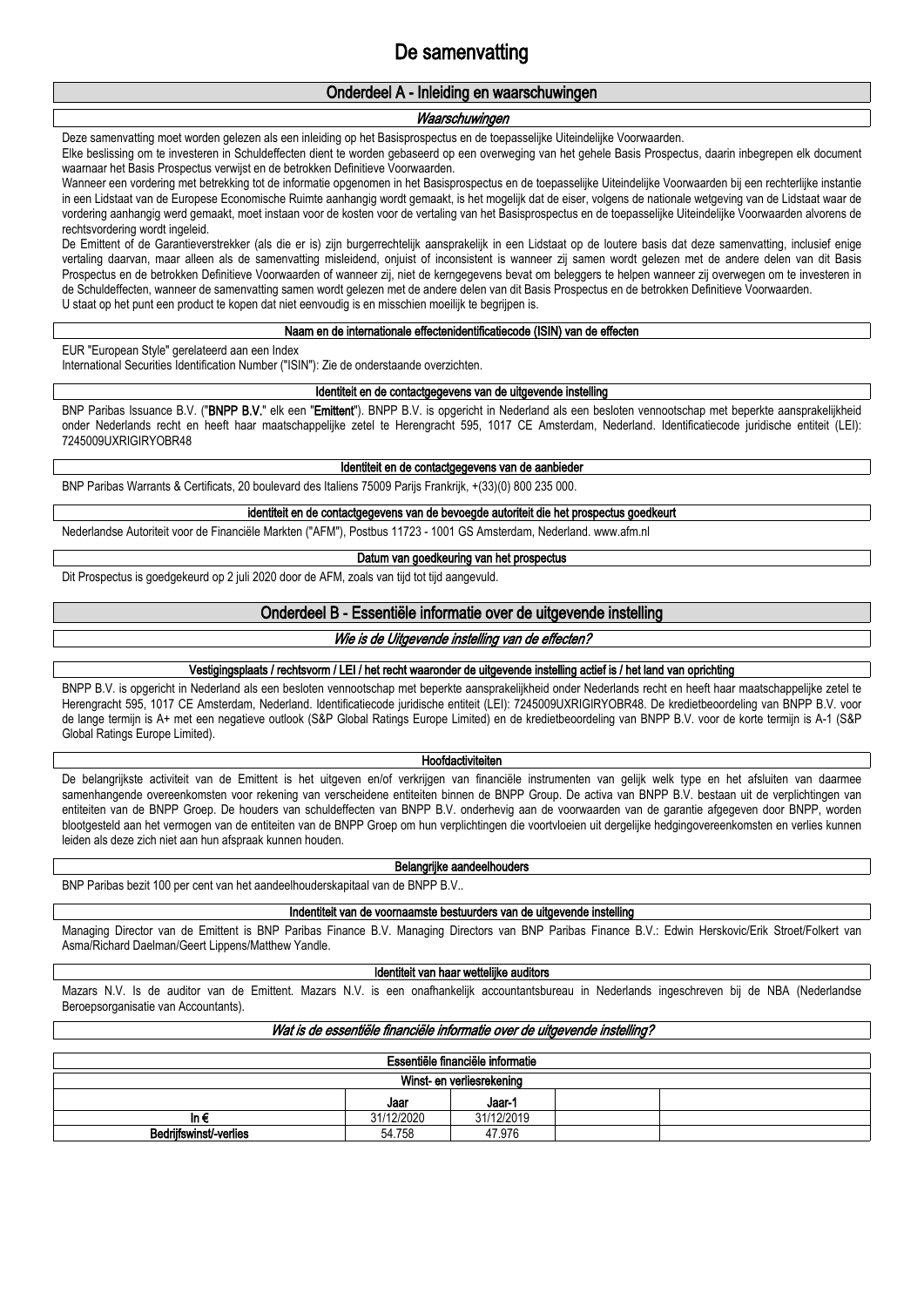| <b>Balans</b>                                              |                  |                    |  |  |  |  |  |  |  |  |  |
|------------------------------------------------------------|------------------|--------------------|--|--|--|--|--|--|--|--|--|
|                                                            | Jaar             | Jaar-1             |  |  |  |  |  |  |  |  |  |
| In $\epsilon$                                              | 31/12/2020       | 31/12/2019         |  |  |  |  |  |  |  |  |  |
| Netto financieel verlies (langetermijnverlies min          | 69.621.531.827   | 64.938.742.676     |  |  |  |  |  |  |  |  |  |
| kortetermijnverlies min kasgelden)                         |                  |                    |  |  |  |  |  |  |  |  |  |
| Lopende ratio (vlottende activa/vlottende passiva)         |                  |                    |  |  |  |  |  |  |  |  |  |
| Debt to equity ratio (totale schuld/totaal eigen vermogen) | 112.649          | 112.828            |  |  |  |  |  |  |  |  |  |
| Ratio rentedekking (bedrijfsresultaat/rentelasten)         | Geen rentelasten | Geen rentelasten   |  |  |  |  |  |  |  |  |  |
|                                                            |                  | Kasstroomoverzicht |  |  |  |  |  |  |  |  |  |
|                                                            | Jaar             | Jaar-1             |  |  |  |  |  |  |  |  |  |
| In $\epsilon$                                              | 31/12/2020       | 31/12/2019         |  |  |  |  |  |  |  |  |  |
| Nettokasstromen uit bedrijfsactiviteiten                   | -563.228         | 661.222            |  |  |  |  |  |  |  |  |  |
| Nettokasstromen uit financieringsactiviteiten              |                  |                    |  |  |  |  |  |  |  |  |  |
| Nettokasstromen uit investeringsactiviteiten               |                  |                    |  |  |  |  |  |  |  |  |  |
|                                                            |                  |                    |  |  |  |  |  |  |  |  |  |

#### **Beknopte beschrijving van enig voorbehoud in de controleverklaring van betreffende het audit report**

Niet van toepassing, er zijn geen kwalificaties in enig controleverslag op de historische financiële informatie beschreven in het Basisprospectus.

#### *Wat zijn de voornaamste specifieke risico's op de uitgevende instelling?*

Niet van toepassing. BNPP B.V. is een werkzaam bedrijf. De kredietwaardigheid van BNPP B.V. is afhankelijk van de kredietwaardigheid van BNPP.

### **Onderdeel C - Essentiële informatie over de effecten**

#### *Wat zijn de belangrijkste kenmerken van de effecten?*

#### **Soort, klassificatie en ISIN**

De Schuldeffecten zijn warranten ("Warranten") en worden in Reeks uitgegeven. ISIN: Zie de onderstaande overzichten.

**Valuta / coupure / nominale waarde / het aantal uitgegeven effecten / looptijd van de effecten**

De valuta van deze reeks schuldeffecten is de Euro ("EUR"). De schuldeffecten hebben geen nominale waarde. Aantal schuldeffecten Zie de onderstaande overzichten.

#### **Aan de effecten verbonden rechten**

*Negatieve zekerheid* - De voorwaarden voor de Schuldeffecten mogen geen bepaling inzake negatieve zekerheid bevatten.

*Gevallen van wanprestatie (Events of default)* - De voorwaarden voor de Schuldeffecten zullen geen gevallen van wanprestatie bevatten.

*Toepasselijk recht* - Op de Schuldeffecten is Frans recht van toepassing.

*Interest* - De Schuldeffecten leveren geen interest op.

*Onderliggende* - Index.

*Aflossing* - De Schuldeffecten zijn contant vereffende Schuldeffecten.

Tenzij een Schuldeffect voordien reeds werd geannuleerd, wordt elk Schuldeffect op de uitoefendatum uitgeoefend.

De Warranten kunnen worden geannuleerd indien de vervulling van de verplichtingen van de Emittent krachtens de Warranten onwettig zijn geworden of het wegens overmacht of het handelen van de staat onmogelijk of onrealiseerbaar wordt voor de Emittent om zijn verbintenissen op grond van de Warranten en/of verband houdende hedging-afspraken na te komen.

#### *Vereffening*

Elk Schuldeffect geeft de houder ervan, bij uitoefening ervan naar behoren, het recht om van de Emittent op de Vereffeningsdatum een Contant Vereffeningsbedrag te ontvangen dat gelijk is aan:

#### *Finale Uitbetalingen (Final Payouts)*

### *Finale uitbetalingen van Ruil Verhandelde Schuldeffecten (ETS)*

**Leverageproducten:**

Leverage: producten met een vaste termijn waarbij de opbrengst gekoppeld is aan de prestaties van de Onderliggende Referentie. De opbrengstberekening kan gebaseerd zijnop verschillende mechanismen (inclusief knock-out kenmerken). Er is geen kapitaalbescherming.

#### **ETS Finale Uitbetaling 2100**

indien de Schuldeffecten in de toepasselijke Definitieve Voorwaarden gespecificeerd zijn als *Call* Warranten:

Max [0; Afwikkelingprijs Finaal - Uitoefenprijs]

[Pariteit × Wisselkoers Finaal]

indien de Schuldeffecten in de toepasselijke Definitieve Voorwaarden gespecificeerd zijn als *Put* Warranten:

(ii)

Max [0; Uitoefenprijs - Afwikkelingprijs Finaal]

[Pariteit × Wisselkoers Finaal]

; of

.

### *Beschrijving van de Uitbetaling*

In het geval van Call Warranten zal de Uitbetaling gelijk zijn aan het surplus (indien voorhanden) van de Vereffeningsprijs op de Waarderingsdatum op de Uitoefenprijs *(gedeeld door het product van de Wisselkoers en Pariteit).*

In het geval van Put Warranten zal de Uitbetaling gelijk zijn aan het surplus (indien voorhanden) van de Uitoefenprijs op de Vereffeningsprijs op de Waarderingsdatum. *(gedeeld door het product van de Wisselkoers en Pariteit).*

Belasting - De houder dient alle belastingen, lasten en/of kosten te betalen die ontstaan door de uitoefening en vereffening van de Schuldeffecten en/of de levering of overdracht van het Verschuldigde. De Emittent zal van de bedragen of activa verschuldigd aan de Houders bepaalde belastingen en kosten aftrekken die niet eerder zijn afgetrokken van de bedragen of activa verschuldigd door de Houders, zoals de Berekeningsagent bepaalt dat ze toerekenbaar zijn aan de Schuldeffecten.

Betalingen zullen in elk geval onderworpen zijn aan (i) alle fiscale of andere wetten en regelgevingen die hierop van toepassing zijn op de plaats van betaling, (ii) enige inhouding of aftrek die vereist is volgens een overeenkomst beschreven in Sectie 1471(b) van de US Internal Revenue Code van 1986 (de "**Code**") of anderszins wordt opgelegd volgens Secties 1471 tot 1474 van de Code, enige regelgevingen of overeenkomsten daaronder, enige officiële interpretatie daarvan, of enige wet die een intergouvernementele aanpak hiervoor implementeert, en (iii) enige inhouding of aftrek vereist volgens Sectie 871 (m) van de code.

*Vergaderingen* - De voorwaarden van de Schuldeffecten zullen bepalingen bevatten voor het oproepen van vergaderingen van houders van dergelijke Schuldeffecten om te beraadslagen over aangelegenheden in hun algemeen belang. Krachtens deze bepalingen kunnen bepaalde omschreven meerderheidsbesluiten bindend zijn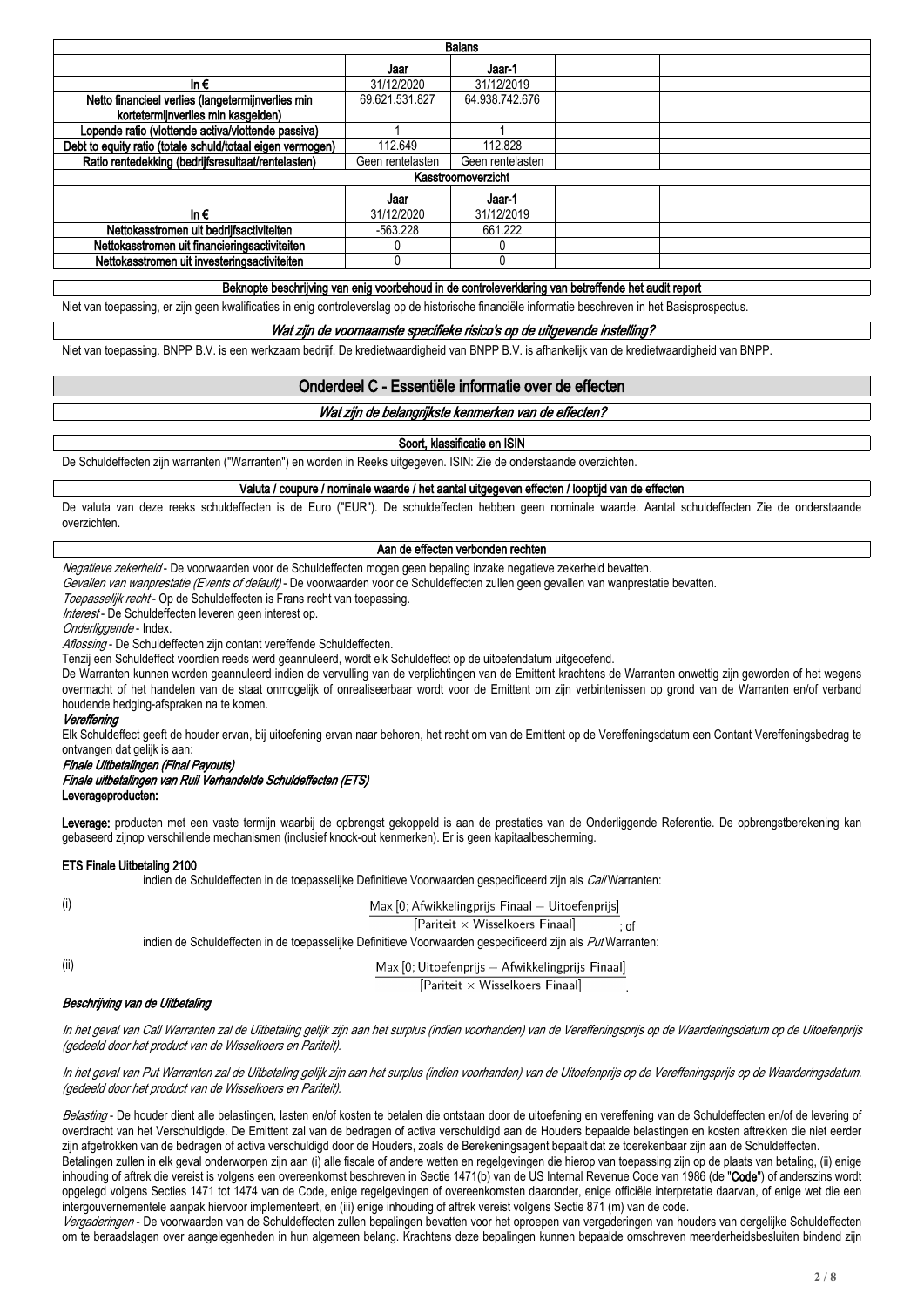voor alle houders, met inbegrip van de houders die de relevante vergadering niet bijwoonden of daar geen stem uitbrachten en houders die een van de meerderheid afwijkende stem hebben uitgebracht.

*Vertegenwoordiging van Houders* - De Emittent heeft geen vertegenwoordiger van de Schuldeffectenhouders aangewezen.

#### **Achterstelling van de effecten**

De Schuldeffecten worden op ongedekte basis uitgegeven. Schuldeffecten uitgegeven op een ongedekte basis zijn niet-achtergestelde en ongedekte verplichtingen van de Emittent en zullen onderling in gelijke rang (*pari passu*) komen.

### **Beperkingen van de vrije verhandelbaarheid van de effecten**

Er gelden geen beperkingen op de vrije overdraagbaarheid van de schuldeffecten.

Niet van toepassing.

# **Dividend of uitkeringsbeleid**

*Waar zullen de effecten worden verhandeld?*

#### **Aanvraag tot toelating tot de handel**

Aanvraag wordt door de Emittent (of namens hem) uitgevoerd voor de verhandeling van de schuldeffecten op Euronext Access Paris.

#### *Is er aan de effecten een garantie verbonden?*

#### **Aard en de reikwijdte van de garantie**

De verplichtingen ingevolge de Garantie zijn een senior preferente verplichting (in de zin van Artikel L.613-30-3-I-3° van de Franse Code monétaire et financier) van BNPP en zullen van gelijke rang zijn (pari passu) ten opzichte van haar overige huidige en toekomstige senior preferente en ongedekte verplichtingen behoudens uitzonderingen die op grond van de Franse wet verplicht dienen te zijn. In geval van een bail-in van BNPP maar niet BNPP B.V., zullen de verplichtingen en/of bedragen die door BNPP ingevolge de garantie verschuldigd zijn, worden verminderd ter weerspiegeling van een dergelijke wijziging of vermindering als toegepast op de passiva van BNPP voortvloeiende uit de toepassing van een bail-in van BNPP door een betreffende toezichthouder (met inbegrip van een situatie waarbij de garantie zelf niet onderworpen is aan een dergelijke bail-in).

De Garantieverstekken staat onvoorwaardelijk en onherroepelijk garant voor elke Houder als om welke reden dan ook BNPP B.V. verschuldigde bedragen niet uitbetaalt of andere verplichtingen met betrekking tot Schuldeffecnten niet uitvoert op de datum aangegeven voor deze betaling of prestatie. De Garantieverstrekker zal, in overeenstemming met de Voorwaarden dat bedrag betalen in de valuta waarin dat bedrag verschuldigd is in direct beschikbare fondsen of, zoals het geval kan zijn, de prestaties van de betreffende verplichting uitvoeren of ervoor zorgen op de vervaldatum van deze prestatie.

#### **Beknopte beschrijving van de garant**

De Schuldeffecten zullen onvoorwaardelijk en onherroepelijk gegarandeerd zijn door BNP Paribas ("**BNPP**" of de "**Garantieverstrekker**") ingevolge een garantie naar Frans recht, gesloten door BNPP op of nabij 2 juli 2020 (de "**Garantie**"). Identificatiecode juridische entiteit (LEI): R0MUWSFPU8MPRO8K5P83. De Garant is in Frankrijk opgericht als een société anonyme naar Frans recht en is een bevoegde bank gevestigd te (75009) Parijs, Frankrijk, aan 16, boulevard des Italiens. De kredietbeoordeling van BNPP voor de lange termijn is A+ met een negatieve outlook (S&P Global Ratings Europe Limited), Aa3 met een stabiele outlook (Moody's Investors Service Ltd.), AA- met een negatieve outlook (Fitch Ratings Ireland Limited) (een rating voor de lange termijn die door Fitch Ratings Ireland Limited aan nietachtergestelde preferente schulden van BNPP is toegekend) en AA (laag) met een stabiele outlook (DBRS Rating GmbH) en de kredietbeoordeling van BNPP voor de korte termijn is A-1 (S&P Global Ratings Europe Limited), P-1 (Moody's Investors Service Ltd), F1+ (Fitch Ratings Ireland Limited) en R-1 (gemiddeld) (DBRS Rating GmbH).

BNPP is een Europese leider in het voorzien van bank- en financiële diensten en heeft vier binnenlandse markten in retail banking in Europa, namelijk in, Frankrijk, België, Italië en Luxemburg. BNP Paribas is actief in 68 landen en heeft meer dan 193.000 werknemers, waarvan van bijna 148.000 in Europa. BNPP is de moedermaatschappij van de BNP Paribas Groep (samen de "**BNPP Groep**").

BNP Baribas bekleedt belangrijke posities in zijn twee belangrijke bedrijven:

- *Retail Banking en Diensten*, die omvatten:

*Thuismarkten*, bestaand uit: Frans Retail Bankieren (FRB), BNL banca commerciale (BNL bc), Italiaans retail bankieren, Belgisch Retail Bankieren (BRB), Andere activiteiten met betrekking tot Binnenlandse Markten, inclusief Luxemburgs Retail Bankieren (LRB);

*Internationale Financiële Diensten*, die omvatten: Europees-Mediterranees, BancWest, Persoonlijke Financiering, Verzekeringen, Vermogensbeheer;

- *Zakelijk en Institutioneel Bankieren* (CIB), wat omvat: Zakelijk Bankieren, Wereldwijde markten, Beveiligingsdiensten.

Per 31 december 2020 warende belangrijkste aandeelhouders Société Fédérale de Participations et d'Investissement ("SFPI"), een public interest société anonyme (besloten vennootschap) die namens de Belgische overheid optreedt en die een belang van 7,70% in het aandelenkapitaal houdt, BlackRock Inc. dat 6% in het aandelenkapitaal houdt en het Groothertogdom Luxemburg, dat een belang van 1,0% in het aandelenkapitaal houdt.

| Essentiële financiële informatie die relevant is om het vermogen van de garant om aan zijn verplichtingen uit hoofde van de garantie te voldoen, te kunnen beoordelen |            |            |            |                    |                                                                  |  |  |  |  |  |  |
|-----------------------------------------------------------------------------------------------------------------------------------------------------------------------|------------|------------|------------|--------------------|------------------------------------------------------------------|--|--|--|--|--|--|
| Winst- en verliesrekening                                                                                                                                             |            |            |            |                    |                                                                  |  |  |  |  |  |  |
|                                                                                                                                                                       | Jaar       | Jaar-1     | Jaar-2     | <b>Tussentiids</b> | Tussentijdse vergelijking met<br>dezelfde periode van vorig jaar |  |  |  |  |  |  |
| In miljoen $\epsilon$                                                                                                                                                 | 31/12/2020 | 31/12/2019 | 31/12/2018 | 31/03/2021         | 31/03/2020                                                       |  |  |  |  |  |  |
| Netto renteopbrenast                                                                                                                                                  | 21.312     | 21.127     | 21.062     | n.a                | n.a                                                              |  |  |  |  |  |  |
| Netto-opbrengsten uit provisies en                                                                                                                                    | 9.862      | 9.365      | 9.207      | n.a                | n.a                                                              |  |  |  |  |  |  |
| commissies                                                                                                                                                            |            |            |            |                    |                                                                  |  |  |  |  |  |  |
| Nettowinst uit financiële middelen                                                                                                                                    | 7.146      | 7.464      | 6.118      | n.a                | n.a                                                              |  |  |  |  |  |  |
| Inkomsten                                                                                                                                                             | 44.275     | 44.597     | 42.516     | 11.829             | 10.888                                                           |  |  |  |  |  |  |
| Risicokosten                                                                                                                                                          | $-5.717$   | $-3.203$   | $-2.764$   | -896               | $-1.426$                                                         |  |  |  |  |  |  |
| Bedrijfsopbrengsten                                                                                                                                                   | 8.364      | 10.057     | 9.169      | 2.336              | 1.305                                                            |  |  |  |  |  |  |
| Netto-inkomsten toewijsbaar aan                                                                                                                                       | 7.067      | 8.173      | 7.526      | 1.768              | 1.282                                                            |  |  |  |  |  |  |
| aandeelhouders                                                                                                                                                        |            |            |            |                    |                                                                  |  |  |  |  |  |  |
| Opbrenast per aandeel (in $\epsilon$ )                                                                                                                                | 5.31       | 6.21       | 5.73       | 1.31               | 0.93                                                             |  |  |  |  |  |  |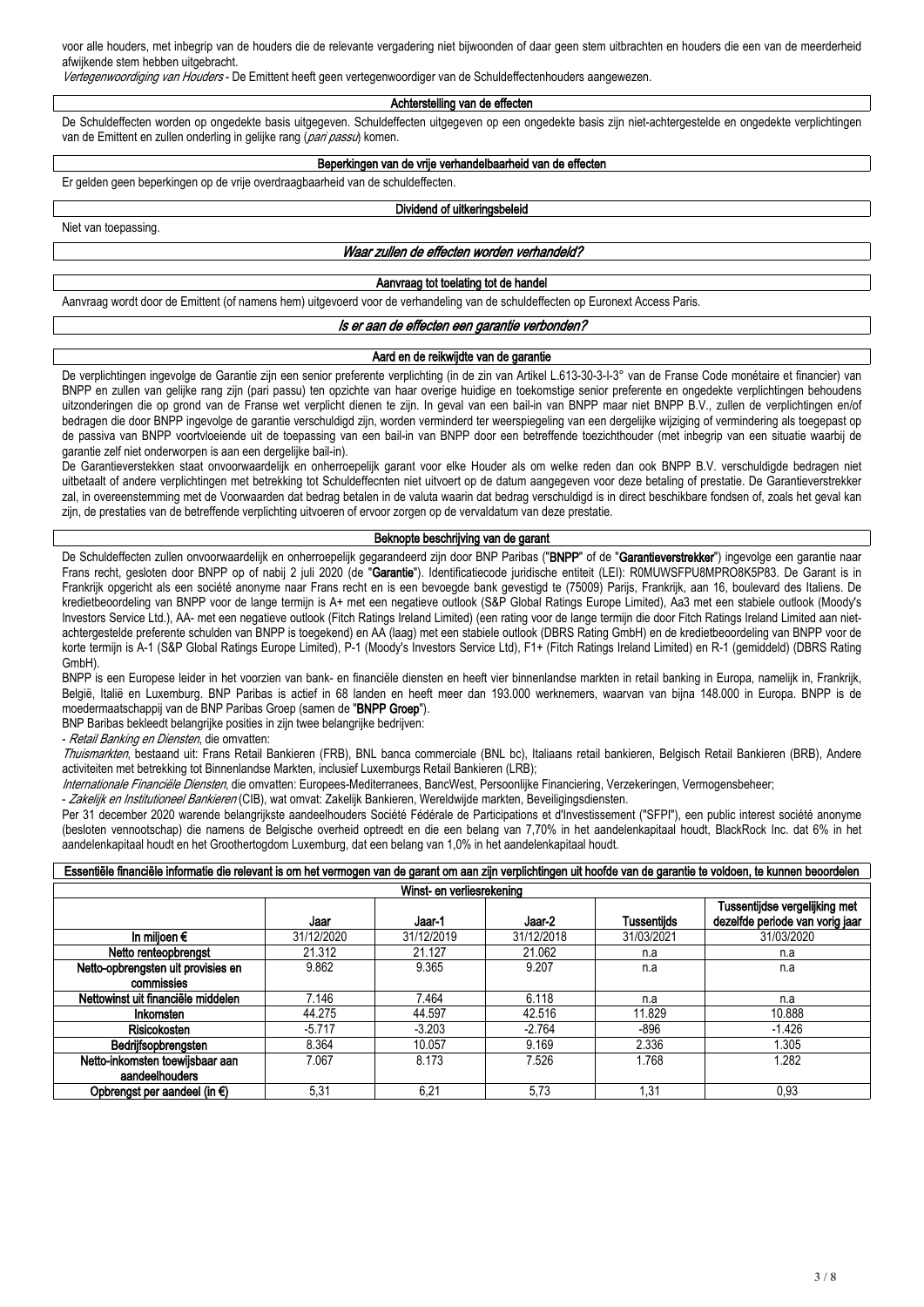| <b>Balans</b>                       |            |            |            |                    |                                                                  |  |  |  |  |  |  |
|-------------------------------------|------------|------------|------------|--------------------|------------------------------------------------------------------|--|--|--|--|--|--|
|                                     | Jaar       | Jaar 1     | Jaar 2     | <b>Tussentiids</b> | Tussentijdse vergelijking met<br>dezelfde periode van vorig jaar |  |  |  |  |  |  |
| In miljoen $\epsilon$               | 31/12/2020 | 31/12/2019 | 31/12/2018 | 31/03/2021         | 31/03/2020                                                       |  |  |  |  |  |  |
| Totale activa                       | 2.488.491  | 2.164.713  | 2.040.836  | 2.660.266          | 2.673.276                                                        |  |  |  |  |  |  |
| Schuldbrieven                       | 212.351    | 221.336    | 206.359    | 236.942            | 223.387                                                          |  |  |  |  |  |  |
| Waarvan middellangetermijn Senior   | 82.086*    | 88.466*    | 88.381     | n.a                | n.a                                                              |  |  |  |  |  |  |
| Preferred                           |            |            |            |                    |                                                                  |  |  |  |  |  |  |
| Achtergestelde schulden             | 23.325     | 20.896     | 18.414     | n.a                | n.a                                                              |  |  |  |  |  |  |
| Leningen en vorderingen van klanten | 809.533    | 805.777    | 765.871    | 821.991            | 941.099                                                          |  |  |  |  |  |  |
| (netto)                             |            |            |            |                    |                                                                  |  |  |  |  |  |  |
| Deposito's van klanten              | 940.991    | 834.667    | 796.548    | 974.083            | 907.662                                                          |  |  |  |  |  |  |
| Aandeelhouderskapitaal              | 112.799    | 107.453    | 101.467    | 113.788            | 109.037                                                          |  |  |  |  |  |  |
| (Groepsaandeel)                     |            |            |            |                    |                                                                  |  |  |  |  |  |  |
| Dubieuze leningen/ bruto uitstaande | 2.1%       | 2,2%       | 2.6%       | 2.1%               | 2,1%                                                             |  |  |  |  |  |  |
| schuldvorderingen**                 |            |            |            |                    |                                                                  |  |  |  |  |  |  |
| Kernkapitaal Tier 1 (CET1) Ratio    | 12.8%      | 12,1%      | 11.8%      | 12,8%              | 12%                                                              |  |  |  |  |  |  |
| Totale Kapitaal Ratio               | 16,4%      | 15,5%      | 15%        | 16,2%              | 15,5%                                                            |  |  |  |  |  |  |
| Leverage Ratio***<br>$143 -$        | 4,9%       | 4,6%       | 4.5%       | 4,3%               | 3,9%                                                             |  |  |  |  |  |  |

(\*) Regelgevend toepassingsgebied

(\*\*) Onvolwaardige leningen (stage 3) aan klanten en kredietinstellingen, zonder kredietwaarborg, zowel op als buiten de balans, inclusief schuldbrieven gewaardeerd tegen afschrijvingskosten of tegen de reële waarde via het aandelenkapitaal gerapporteerd op bruto uitstaande leningen aan klanten en kredietinstellingen, zowel op als buiten de balans, inclusief schuldbrieven gewaardeerd tegen afschrijvingskosten of tegen de reële waarde van aandelenkapitaal (exclusief verzekering).

(\*\*\*) Rekening houdend met de tijdelijke vrijstelling in verband met deposito's bij centrale banken van Eurosystem (berekend overeenkomstig Verordening (EU) nr. 2020/873, artikel 500b). Zonder dit effect bedraagt dit 4,4% per 31-12-20.

#### **Meest materiële risicofactoren eigen aan de garant**

**1.** Een substantiële toename van nieuwe provisies of een leemte in het niveau van eerder geboekte provisies, blootgesteld aan kredietrisico en tegenpartijrisico, kan van negatieve invloed zijn op de resultaten van operaties en de financiële situatie van BNP Paribas Group.

**2.** Een onderbreking van of inbreuk op de informatiesystemen van BNP Paribas Group kan resulteren in substantieel verlies van klantinformatie, schade toebrengen aan de reputatie van BNP Paribas Group en tot financieel verlies leiden.

**3.** BNP Paribas Group kan significante verliezen lijden op haar handels- en investeringsactiviteiten als gevolg van marktfluctuaties en volatiliteit.

**4.** Aanpassingen aan de boekwaarde van de aandelen- en derivatenportefeuilles van de BNP Paribas Group en de eigen schulden van BNP Paribas Group kunnen van negatieve invloed zijn op het netto-inkomen en het vermogen van de aandeelhouders.

**5.** De toegang van BNP Paribas Group tot financiering en financieringskosten kunnen negatief beïnvloed worden door een herhaling van financiële crises, die op haar beurt de economische omstandigheden verslechteren, en verdere ratingverlagingen, toenames in kredietspreidingen of andere factoren teweeg kunnen brengen.

**6.** Ongunstige economische en financiële omstandigheden hebben in het verleden impact gehad op BNP Paribas Group en de markten waarin zij opereert, en dit kan zich opnieuw voordoen.

**7.** Wetten en richtlijnen die in de afgelopen jaren zijn aangenomen, voornamelijk als antwoord op de wereldwijde financiële crisis, alsmede nieuwe wetsvoorstellen, kunnen een significante materiële impact hebben op BNP Paribas Group en de financiële en economische omgeving waarin zij actief is.

**8.** BNP Paribas Group kan substantiële boetes opgelegd krijgen en andere administratieve en strafrechtelijke sancties voor niet-naleving van geldende wetten en richtlijnen en kan ook verlies leiden bij gerelateerde (of niet-gerelateerde) rechtszaken met private partijen.

**9.** Epidemieën en pandemieën, waaronder de huidige coronapandemie (COVID-19) en de economische gevolgen ervan, kunnen van negatieve invloed zijn op de activiteiten, operaties, resultaten en financiële situatie van de Groep.

### *Wat zijn de voornaamste risico's specifiek voor de effecten?*

#### **Meest materiële risicofactoren die specifiek zijn voor de effecten**

#### Ook aan de Warranten zijn risico's verbonden, waaronder: **1. Risico met betrekking tot de structuur van de Effecten:**

Leverage-producten:

Beleggers lopen het risico hun belegging geheel of gedeeltelijk te verliezen. Het rendement op de Effecten is afhankelijk van de prestaties van de Onderliggende Referentiewaarde(n). Tevens kan het rendement afhangen van andere marktfactoren, zoals rentevoet, de impliciete volatiliteit van de Onderliggende Referentiewaarde(n) en de tijd die resteert tot uitoefening (in geval van Warrants Europese Stijl).

#### **2. Risico met betrekking tot de Onderliggende referentie en haar Disruptie en Correcties:**

Index Trackers zijn verbonden aan de prestaties van een onderliggende index (een "Index"), die kan bestaan uit verschillende financiële activa, zoals obligaties, aandelen, valutakoersen, of onroerendgoedprijzen, of kunnen betrekking hebben op een mix van vermogenscategorieën. Beleggers in Index Trackers worden geconfronteerd met de risico's van een uitgebreidere reeks omstandigheden, dit betekent dat de onderliggende activa van de Index niet presteren zoals verwacht, vergeleken met een investering in conventionele schuldbrieven. Dientengevolge is het aannemelijker dat het rendement van een belegging in Index Trackers ongunstig wordt beïnvloed dan een investering in conventionele schuldbrieven: blootstelling aan een of meer indices, aanpassingsgebeurtenissen en verstoring van de markt of het niet opengaan van een beurs, hetgeen van nadelige invloed kan zijn op de waarde en liquiditeit van de Effecten en dat de Emittent geen informatie na uitgifte ten aanzien van de Onderliggende Referentiewaarde verstrekt.

#### **3. Risico's met betrekking tot de handelsmarkten van de Effecten:**

Factoren die van invloed zijn op de waarde en beurskoers van Effecten: De beurswaarde van de Effecten kan door diverse factoren worden beïnvloed, waaronder de betrokken prijs, de waarde of het niveau van de Onderliggende Referentie(s), de resterende looptijd tot aan de afgesproken aflossingsdatum van de Effecten, de huidige of geïmpliceerde volatiliteit behorend bij de Onderliggende Referentie(s), en het correlatiecoëfficiënt van de betrokken Onderliggende Referentie(s). De kans dat de waarde en de beurskoers van de Effecten zullen fluctueren (ofwel positief, ofwel negatief), is afhankelijk van een aantal factoren, die beleggers zorgvuldig moeten afwegen alvorens over te gaan op de aankoop of verkoop van Effecten.

#### **4. Juridische risico's:**

*Vergaderingen* - De voorwaarden van de Schuldeffecten zullen bepalingen bevatten voor het oproepen van vergaderingen van houders van dergelijke Schuldeffecten om te beraadslagen over aangelegenheden in hun algemeen belang. Krachtens deze bepalingen kunnen bepaalde omschreven meerderheidsbesluiten bindend zijn voor alle houders, met inbegrip van de houders die de relevante vergadering niet bijwoonden of daar geen stem uitbrachten en houders die een van de meerderheid afwijkende stem hebben uitgebracht.

**Onderdeel D - Essentiële informatie over de aanbieding van effecten aan het publiek en/of de toelating tot de handel op een gereglementeerde markt**

### *Volgens welke voorwaarden en welk tijdschema kan ik in dit effect beleggen?*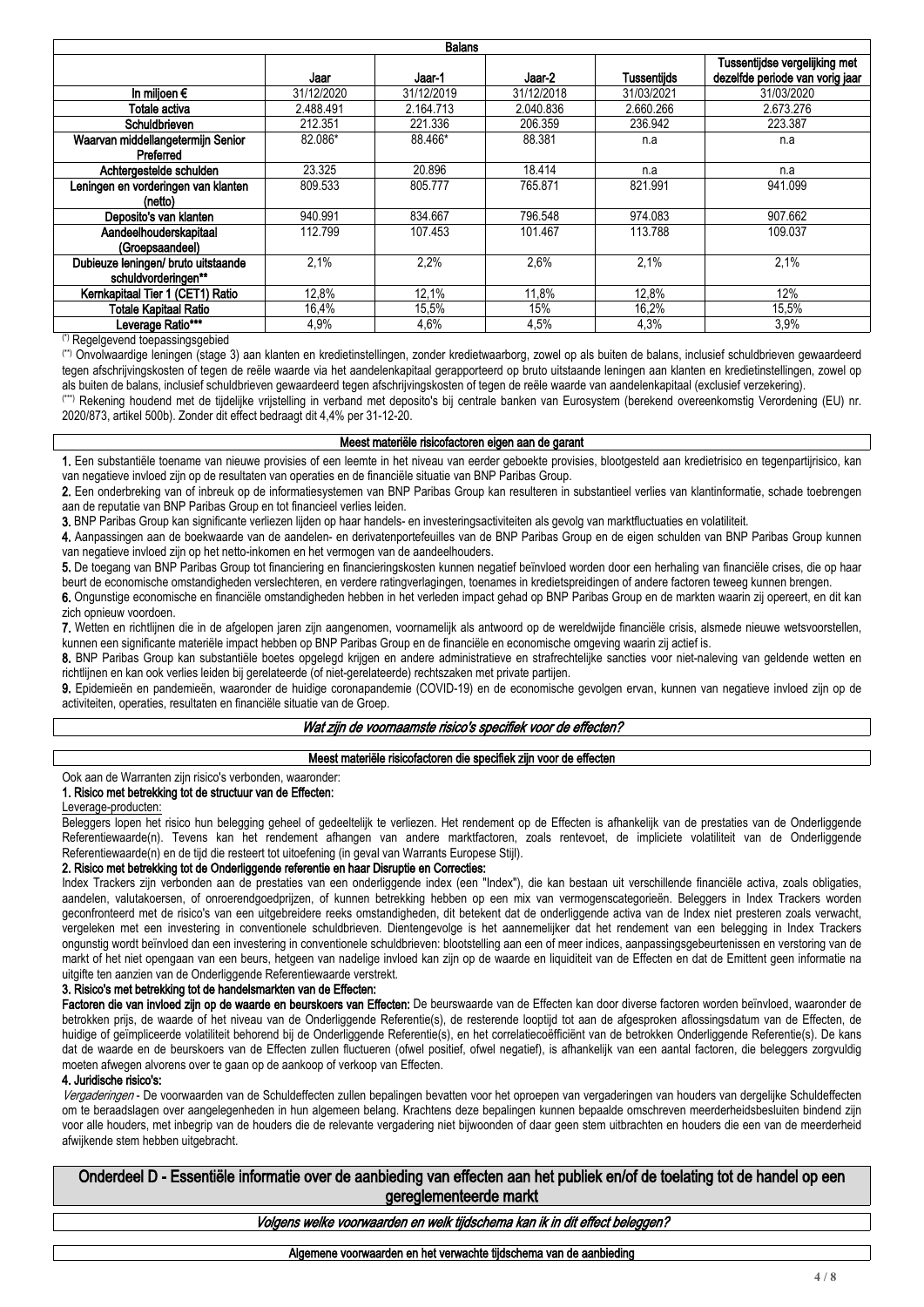De Schuldeffecten worden voltekend door BNP Paribas Arbitrage S.N.C. als Manager op 18 juni 2021. Door de Emittent (of in zijn naam) werd een aanvraag ingediend tot toelating van de Schuldeffecten tot de verhandeling op Euronext Access Paris. Deze uitgifte van Effecten wordt aangeboden in een Niet-vrijgesteld Aanbod in Frankrijk en België.

#### **Een raming van de totale kosten van de uitgifte en/of aanbieding, met inbegrip van de geraamde kosten die door de uitgevende instelling of de aanbieder aan de belegger worden doorberekend**

Er worden geen kosten door de Emittent aan de belegger berekend.

### *Wie is de aanbieder en/of de aanvrager van de toelating tot de handel?*

### **Beknopte beschrijving van de aanbieder**

BNP Paribas Warrants & Certificats, 20 boulevard des Italiens 75009 Parijs Frankrijk, +(33)(0) 800 235 000. Identificatiecode juridische entiteit (LEI): R0MUWSFPU8MPRO8K5P83.

De Aanbieder is in Frankrijk opgericht als een société anonyme naar Frans recht.

#### *Waarom wordt dit prospectus opgesteld?*

#### **Gebruik en geraamde nettobedrag van de opbrengsten**

De netto-opbrengsten van de uitgifte van de Effecten zullen worden toegevoegd aan de algemene middelen van de Emittent. Deze opbrengsten kunnen worden aangewend om posities in opties of futurescontracten of andere hedginginstrumenten aan te houden. Geschatte netto-opbrengsten: EUR 10.196.700.

### **Overeenkomst tot overneming met plaatsingsgarantie**

Niet van toepassing.

#### **Meest materiële belangenconflicten die betrekking hebben op het aanbod of de toelating tot de handel**

Managers en de aan hen verbonden partijen kunnen zich ook reeds bezighouden, en zich in de toekomst bezig gaan houden, met transacties op het gebied van investment banking en/of commercial banking met (en kunnen andere diensten verrichten voor) de Emittent en de Garant en de aan hen verbonden partijen in de gewone bedrijfsuitoefening.

Verscheidene entiteiten binnen de BNPP Groep (met inbegrip van de Emittent en de garantieverstrekker) en Verbonden Ondernemingen vervullen verschillende functies in verband met de Schuldeffecten, met inbegrip van de Emittent van de Schuldeffecten en de Berekeningsagent van de Schuldeffecten, en kunnen ook betrokken worden in handelsactiviteiten (met inbegrip van hedging-activiteiten) met betrekking tot de Onderliggende en andere instrumenten of derivate producten die gebaseerd zijn op of gerelateerd zijn aan de Onderliggende, wat aanleiding kan geven tot mogelijke belangenconflicten.

BNP Paribas Arbitrage SNC, die optreedt als Manager en Berekeningsagent is een Verbonden Ondernemingen van de Emittent en de Garantieverstrekker en er kan mogelijke belangenverstrengeling bestaan tussen hem en de houders van de Schuldeffecten, inclusief met betrekking tot bepaalde bepalingen en beoordelingen die de Berekeningsagent moet uitvoeren. Het economische belang van de Emittent en van BNP Paribas Arbitrage SNC als Manager en Berekeningsagent zijn mogelijk ongunstig voor de belangen van de Houders als belegger in de Schuldeffecten.

Anders dan hiervoor vermeld, voor zover de Emittent weet, heeft geen persoon die betrokken is bij de uitgifte van de Effecten een wezenlijk belang in de aanbieding, waaronder begrepen tegenstrijdige belangen.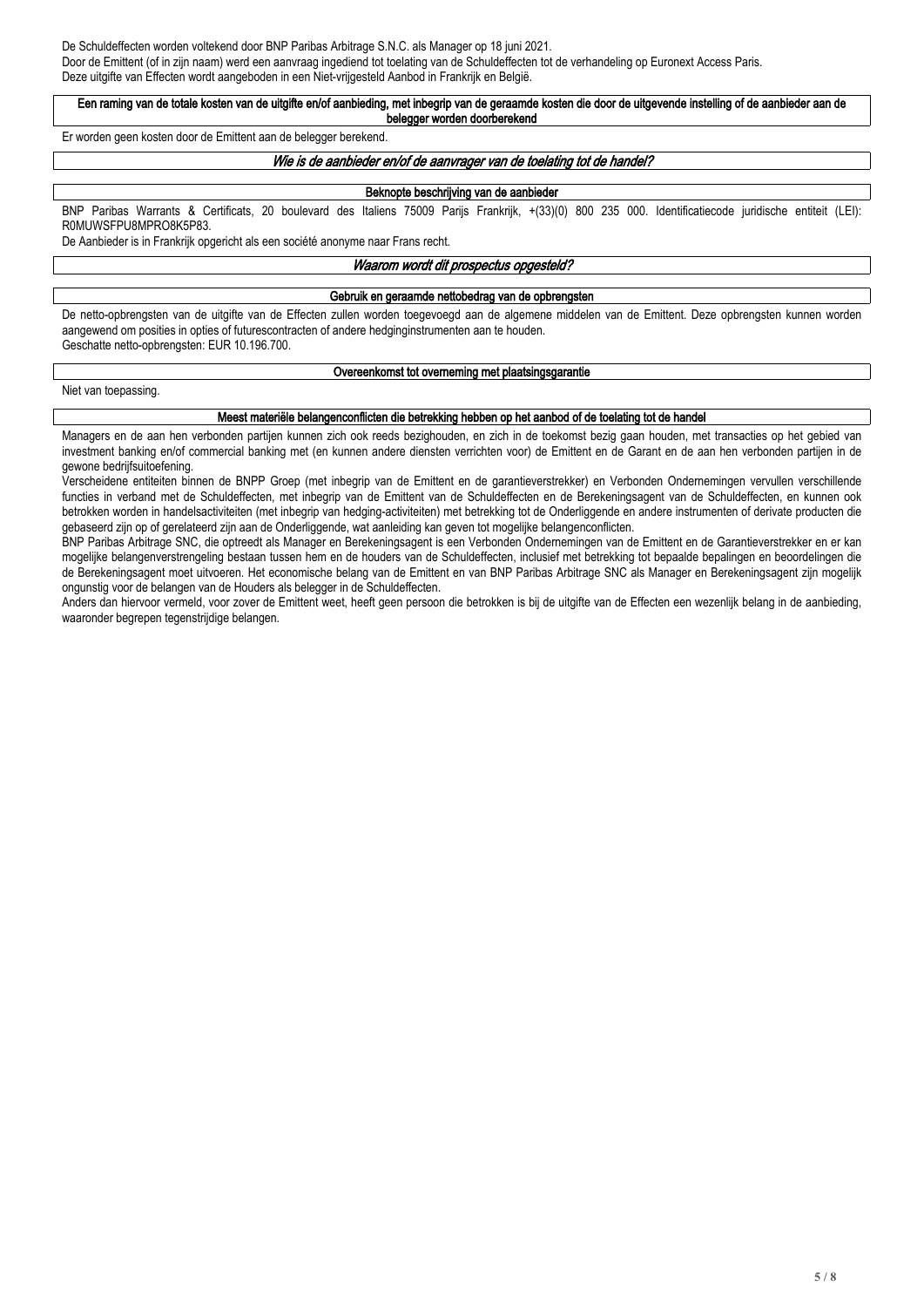| Serienummer / ISIN<br>Code | Aantal uitgegeven<br>Schuldeffecten | Aantal<br>Schuldeffecten | <b>Aantal Warranten</b><br>per Eenheid | Mnemotechnische<br>Code        | Uitgifteprijs per<br>Schuldeffect | Call / Put | Uitoefenprijs     | Levering of maand<br>van afloop | <b>Futures/ Options Beurs</b>            | Uitoefendatum /<br>Waarderingsdatum | Pariteit |
|----------------------------|-------------------------------------|--------------------------|----------------------------------------|--------------------------------|-----------------------------------|------------|-------------------|---------------------------------|------------------------------------------|-------------------------------------|----------|
| NLBNPFR165Y1               | 100.000                             | 100.000                  |                                        | 3D <sub>2</sub> CB             | EUR 1,41                          | Call       | USD 35.000        | maart 2022                      | CBOE (Chicago Board<br>Options Exchange) | 18 maart 2022                       | 1.000    |
| NLBNPFR165Z8               | 100.000                             | 100.000                  |                                        | 4D <sub>2</sub> C <sub>B</sub> | EUR 1,06                          | Call       | USD 36.000        | maart 2022                      | CBOE (Chicago Board<br>Options Exchange) | 18 maart 2022                       | 1.000    |
| NLBNPFR16605               | 100.000                             | 100.000                  |                                        | 5D <sub>2</sub> CB             | EUR 0,78                          | Call       | USD 37.000        | maart 2022                      | CBOE (Chicago Board<br>Options Exchange) | 18 maart 2022                       | 1.000    |
| NLBNPFR16613               | 100.000                             | 100.000                  |                                        | 6D <sub>2</sub> CB             | <b>EUR 1,17</b>                   | Put        | USD 31.000        | maart 2022                      | CBOE (Chicago Board<br>Options Exchange) | 18 maart 2022                       | 1.000    |
| NLBNPFR16621               | 100.000                             | 100.000                  |                                        | 7D <sub>2</sub> C <sub>B</sub> | <b>EUR 1,41</b>                   | Put        | USD 32.000        | maart 2022                      | CBOE (Chicago Board<br>Options Exchange) | 18 maart 2022                       | 1.000    |
| NLBNPFR16639               | 100.000                             | 100.000                  |                                        | 8D <sub>2</sub> CB             | EUR 1,69                          | Put        | USD 33.000        | maart 2022                      | CBOE (Chicago Board<br>Options Exchange) | 18 maart 2022                       | 1.000    |
| NLBNPFR16647               | 100.000                             | 100.000                  |                                        | 9D <sub>2</sub> CB             | EUR 1,35                          | Call       | USD 36.000        | juni 2022                       | CBOE (Chicago Board<br>Options Exchange) | 17 juni 2022                        | 1.000    |
| NLBNPFR16654               | 100.000                             | 100.000                  |                                        | AE2CB                          | EUR 1,73                          | Put        | <b>USD 32.000</b> | juni 2022                       | CBOE (Chicago Board<br>Options Exchange) | 17 juni 2022                        | 1.000    |
| NLBNPFR16662               | 100.000                             | 100.000                  |                                        | BE2CB                          | <b>EUR 1,84</b>                   | Call       | USD 36.000        | december 2022                   | CBOE (Chicago Board<br>Options Exchange) | 16 december 2022                    | 1.000    |
| NLBNPFR16670               | 100.000                             | 100.000                  |                                        | CE2CB                          | EUR 2,29                          | Put        | <b>USD 32.000</b> | december 2022                   | CBOE (Chicago Board<br>Options Exchange) | 16 december 2022                    | 1.000    |
| NLBNPFR16688               | 90.000                              | 90.000                   |                                        | DE2CB                          | EUR <sub>6</sub>                  | Call       | <b>USD 14.800</b> | maart 2022                      | Chicago Mercantile<br>Exchange (CME)     | 18 maart 2022                       | 100      |
| NLBNPFR16696               | 90.000                              | 90.000                   |                                        | EE2CB                          | EUR 4,71                          | Call       | USD 15.200        | maart 2022                      | Chicago Mercantile<br>Exchange (CME)     | 18 maart 2022                       | 100      |
| NLBNPFR166A9               | 90.000                              | 90.000                   |                                        | FE2CB                          | EUR 3,65                          | Call       | USD 15.600        | maart 2022                      | Chicago Mercantile<br>Exchange (CME)     | 18 maart 2022                       | 100      |
| NLBNPFR166B7               | 90.000                              | 90.000                   |                                        | GE2CB                          | EUR 2,80                          | Call       | <b>USD 16.000</b> | maart 2022                      | Chicago Mercantile<br>Exchange (CME)     | 18 maart 2022                       | 100      |
| NLBNPFR166C5               | 90.000                              | 90.000                   |                                        | HE2CB                          | <b>EUR 5,14</b>                   | Put        | <b>USD 12.400</b> | maart 2022                      | Chicago Mercantile<br>Exchange (CME)     | 18 maart 2022                       | 100      |
| NLBNPFR166D3               | 90.000                              | 90.000                   |                                        | IE2CB                          | EUR 6,01                          | Put        | <b>USD 12.800</b> | maart 2022                      | Chicago Mercantile<br>Exchange (CME)     | 18 maart 2022                       | 100      |
| NLBNPFR166E1               | 90.000                              | 90.000                   |                                        | JE2CB                          | EUR 7,01                          | Put        | <b>USD 13.200</b> | maart 2022                      | Chicago Mercantile<br>Exchange (CME)     | 18 maart 2022                       | 100      |
| NLBNPFR166F8               | 90.000                              | 90.000                   |                                        | KE2CB                          | EUR 8,16                          | Put        | USD 13.600        | maart 2022                      | Chicago Mercantile<br>Exchange (CME)     | 18 maart 2022                       | 100      |
| NLBNPFR166G6               | 90.000                              | 90.000                   |                                        | LE2CB                          | EUR 6,86                          | Call       | USD 15.000        | juni 2022                       | Chicago Mercantile<br>Exchange (CME)     | 17 juni 2022                        | 100      |
| NLBNPFR166H4               | 90.000                              | 90.000                   |                                        | ME2CB                          | EUR 6,21                          | Call       | <b>USD 15.200</b> | juni 2022                       | Chicago Mercantile<br>Exchange (CME)     | 17 juni 2022                        | 100      |
| NLBNPFR166I2               | 90.000                              | 90.000                   |                                        | NE2CB                          | EUR 7,93                          | Put        | USD 13.000        | juni 2022                       | Chicago Mercantile<br>Exchange (CME)     | 17 juni 2022                        | 100      |
| NLBNPFR166J0               | 90.000                              | 90.000                   |                                        | OE2CB                          | EUR 8,49                          | Put        | USD 13.200        | juni 2022                       | Chicago Mercantile<br>Exchange (CME)     | 17 juni 2022                        | 100      |
| NLBNPFR166K8               | 90.000                              | 90.000                   |                                        | PE2CB                          | EUR 7,63                          | Call       | USD 15.600        | december 2022                   | Chicago Mercantile<br>Exchange (CME)     | 16 december 2022                    | 100      |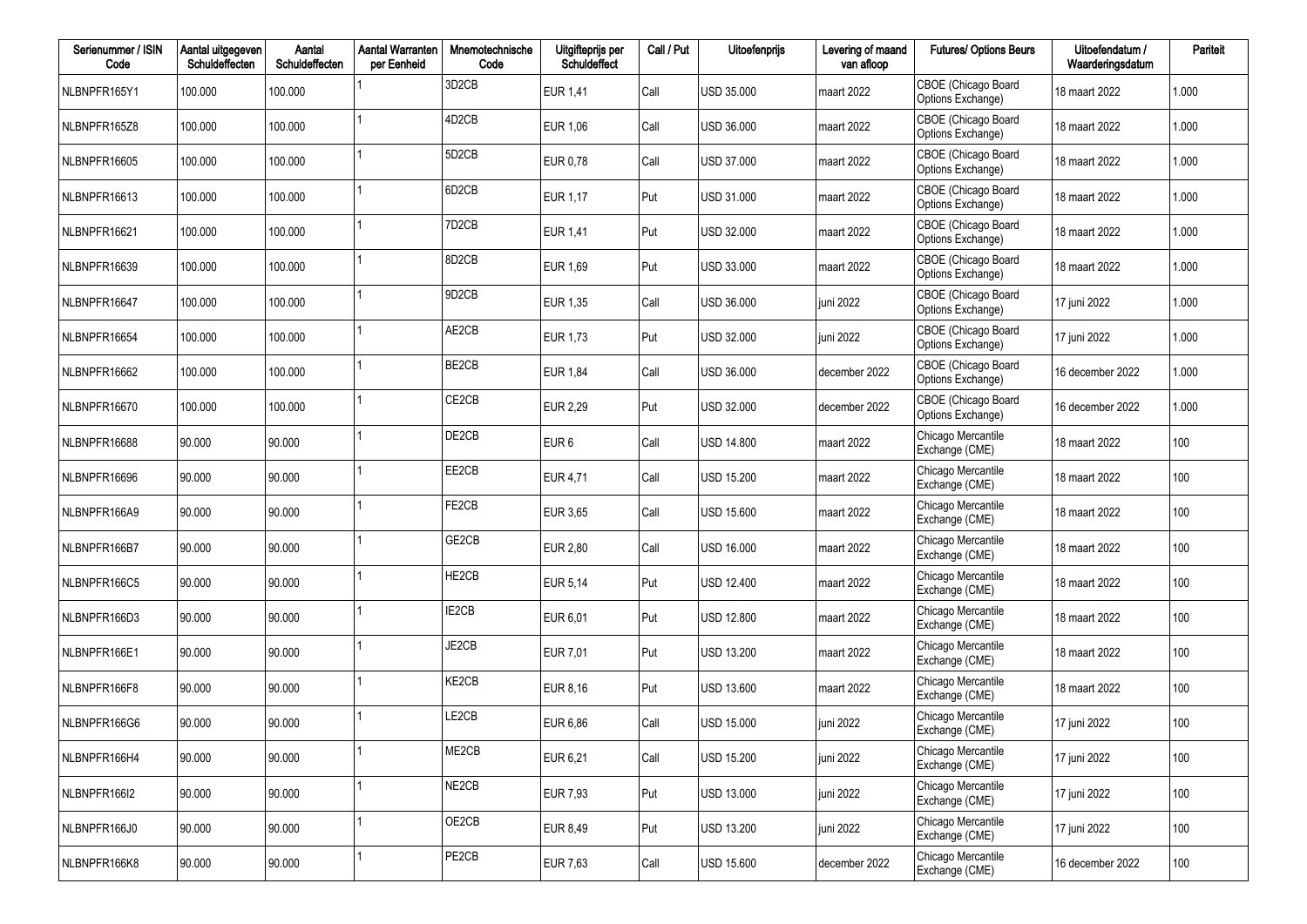| Serienummer / ISIN<br>Code | Aantal uitgegeven  <br>Schuldeffecten | Aantal<br>Schuldeffecten | Aantal Warranten<br>per Eenheid | Mnemotechnische<br>Code | Uitgifteprijs per<br><b>Schuldeffect</b> | Call / Put | Uitoefenprijs     | Levering of maand<br>van afloop | <b>Futures/ Options Beurs</b>        | Uitoefendatum /<br>Waarderingsdatum | Pariteit |
|----------------------------|---------------------------------------|--------------------------|---------------------------------|-------------------------|------------------------------------------|------------|-------------------|---------------------------------|--------------------------------------|-------------------------------------|----------|
| NLBNPFR166L6               | 90.000                                | 90.000                   |                                 | QE2CB                   | <b>EUR 6,53</b>                          | Call       | <b>USD 16.000</b> | december 2022                   | Chicago Mercantile<br>Exchange (CME) | 16 december 2022                    | 100      |
| NLBNPFR166M4               | 90.000                                | 90.000                   |                                 | RE2CB                   | EUR 9.80                                 | Put        | USD 12.800        | december 2022                   | Chicago Mercantile<br>Exchange (CME) | $^{\prime}$ 16 december 2022        | 100      |